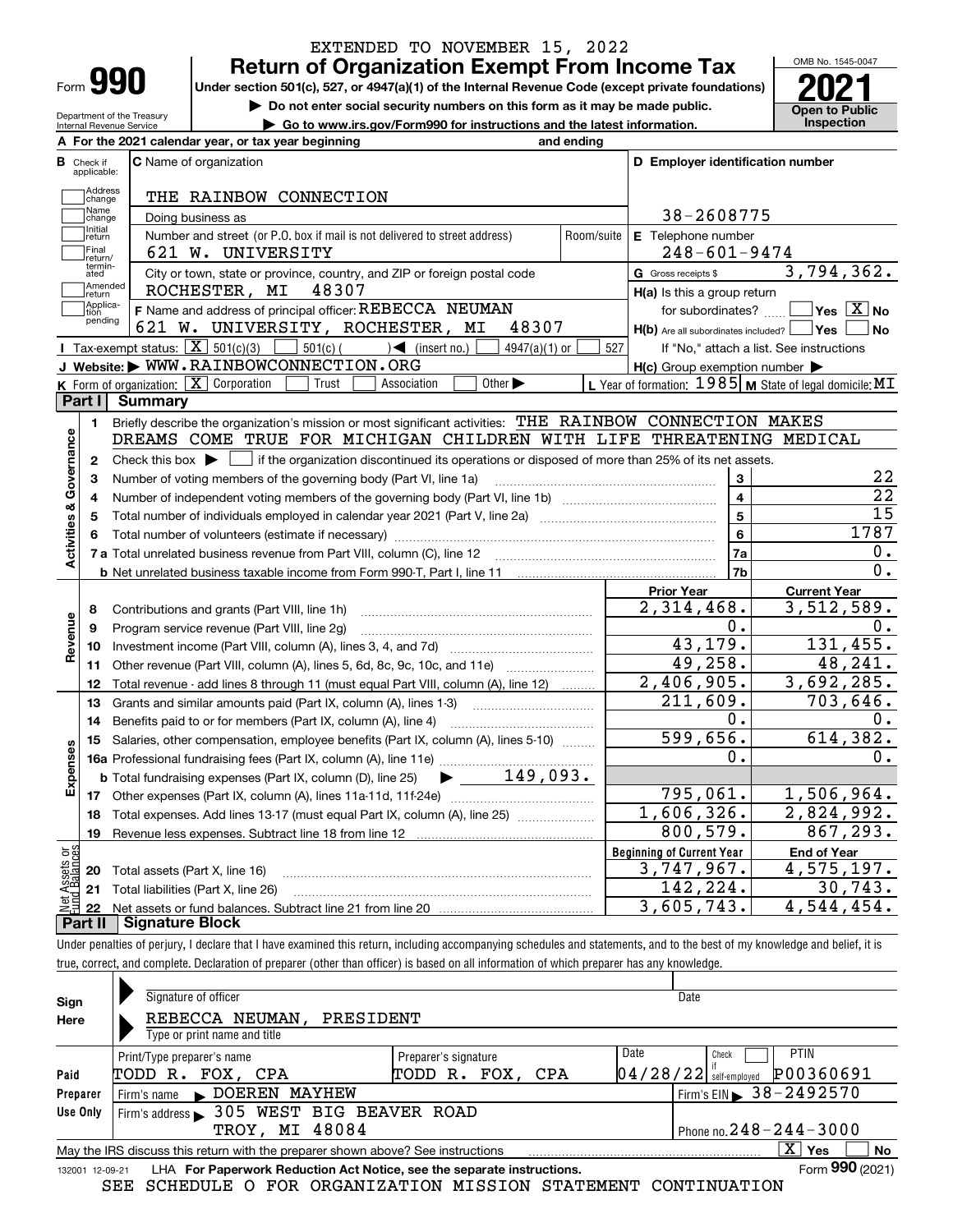|              | THE RAINBOW CONNECTION<br>Form 990 (2021)                                                                                                    | 38-2608775 | Page 2                                          |
|--------------|----------------------------------------------------------------------------------------------------------------------------------------------|------------|-------------------------------------------------|
|              | <b>Part III   Statement of Program Service Accomplishments</b>                                                                               |            |                                                 |
|              |                                                                                                                                              |            | $\overline{\text{X}}$                           |
| 1            | Briefly describe the organization's mission:                                                                                                 |            |                                                 |
|              | THE RAINBOW CONNECTION MAKES DREAMS COME TRUE FOR MICHIGAN CHILDREN                                                                          |            |                                                 |
|              | WITH LIFE THREATENING MEDICAL CONDITIONS AND PROVIDES SUPPORT SERVICES                                                                       |            |                                                 |
|              | TO THE FAMILIES.                                                                                                                             |            |                                                 |
|              |                                                                                                                                              |            |                                                 |
| $\mathbf{2}$ | Did the organization undertake any significant program services during the year which were not listed on the                                 |            |                                                 |
|              | prior Form 990 or 990-EZ?                                                                                                                    |            | $\overline{\ }$ Yes $\overline{\phantom{X}}$ No |
|              |                                                                                                                                              |            |                                                 |
|              | If "Yes," describe these new services on Schedule O.                                                                                         |            |                                                 |
| 3            | Did the organization cease conducting, or make significant changes in how it conducts, any program services?                                 |            | $\sqrt{}$ Yes $\sqrt{}$ X $\sqrt{}$ No          |
|              | If "Yes," describe these changes on Schedule O.                                                                                              |            |                                                 |
| 4            | Describe the organization's program service accomplishments for each of its three largest program services, as measured by expenses.         |            |                                                 |
|              | Section 501(c)(3) and 501(c)(4) organizations are required to report the amount of grants and allocations to others, the total expenses, and |            |                                                 |
|              | revenue, if any, for each program service reported.                                                                                          |            |                                                 |
| 4a           | 605,822. ) (Revenue \$<br>$2$ , $273$ , $573$ . including grants of \$<br>) (Expenses \$<br>(Code:                                           |            |                                                 |
|              | THE RAINBOW CONNECTION IS A UNIQUE AND COMPASSIONATE WISH GRANTING                                                                           |            |                                                 |
|              | ORGANIZATION FOCUSING ON MAKING DREAMS COME TRUE FOR FAMILIES BATTLING                                                                       |            |                                                 |
|              | A LIFE THREATENING MEDICAL CONDITION.<br>GRANTING WISHES IS A WAY OF                                                                         |            |                                                 |
|              | PROVIDING FAMILIES THE OPPORTUNITY TO SHARE A POSITIVE EXPERIENCE                                                                            |            |                                                 |
|              | TOGETHER, MAKING LASTING MEMORIES ALONG THE WAY AND PROVIDING HOPE OF A                                                                      |            |                                                 |
|              | BRIGHTER FUTURE.                                                                                                                             |            |                                                 |
|              |                                                                                                                                              |            |                                                 |
|              |                                                                                                                                              |            |                                                 |
|              |                                                                                                                                              |            |                                                 |
|              |                                                                                                                                              |            |                                                 |
|              |                                                                                                                                              |            |                                                 |
|              |                                                                                                                                              |            |                                                 |
|              |                                                                                                                                              |            |                                                 |
| 4b           | $\overline{76}$ , $824$ . including grants of \$<br>$76,824.$ ) (Revenue \$<br>(Expenses \$<br>(Code:                                        |            |                                                 |
|              | THE RAINBOW CONNECTION SPECIAL RESPONSE PROGRAM REFERS FAMILIES,                                                                             |            |                                                 |
|              | STRUGGLING WITH FINANCIAL HARDSHIPS, TO APPROPRIATE AGENCIES FOR                                                                             |            |                                                 |
|              | ASSISTANCE.                                                                                                                                  |            |                                                 |
|              |                                                                                                                                              |            |                                                 |
|              |                                                                                                                                              |            |                                                 |
|              |                                                                                                                                              |            |                                                 |
|              |                                                                                                                                              |            |                                                 |
|              |                                                                                                                                              |            |                                                 |
|              |                                                                                                                                              |            |                                                 |
|              |                                                                                                                                              |            |                                                 |
|              |                                                                                                                                              |            |                                                 |
|              |                                                                                                                                              |            |                                                 |
| 4c           | $202,060$ . including grants of \$<br>(Expenses \$<br>(Revenue \$<br>(Code:                                                                  |            |                                                 |
|              | THE RAINBOW CONNECTION ENHANCEMENT PROGRAM PROVIDES NEEDED DISTRACTIONS                                                                      |            |                                                 |
|              | FOR THESE SPECIAL CHILDREN LIKE HAPPY PACKS DURING HOSPITAL STAYS,                                                                           |            |                                                 |
|              | COMPLIMENTARY SPORTING/ENTERTAINMENT TICKETS,<br>AS WELL AS A SUMMER                                                                         |            |                                                 |
|              | PICNIC AND HOLIDAY PARTY.                                                                                                                    |            |                                                 |
|              |                                                                                                                                              |            |                                                 |
|              |                                                                                                                                              |            |                                                 |
|              |                                                                                                                                              |            |                                                 |
|              |                                                                                                                                              |            |                                                 |
|              |                                                                                                                                              |            |                                                 |
|              |                                                                                                                                              |            |                                                 |
|              |                                                                                                                                              |            |                                                 |
|              |                                                                                                                                              |            |                                                 |
|              |                                                                                                                                              |            |                                                 |
| 4d           | Other program services (Describe on Schedule O.)                                                                                             |            |                                                 |
|              | $21,000.$ (Revenue \$<br>21,000. including grants of \$<br>(Expenses \$                                                                      |            |                                                 |
| 4e           | 2,573,457.<br>Total program service expenses                                                                                                 |            |                                                 |
|              |                                                                                                                                              |            | QQQ                                             |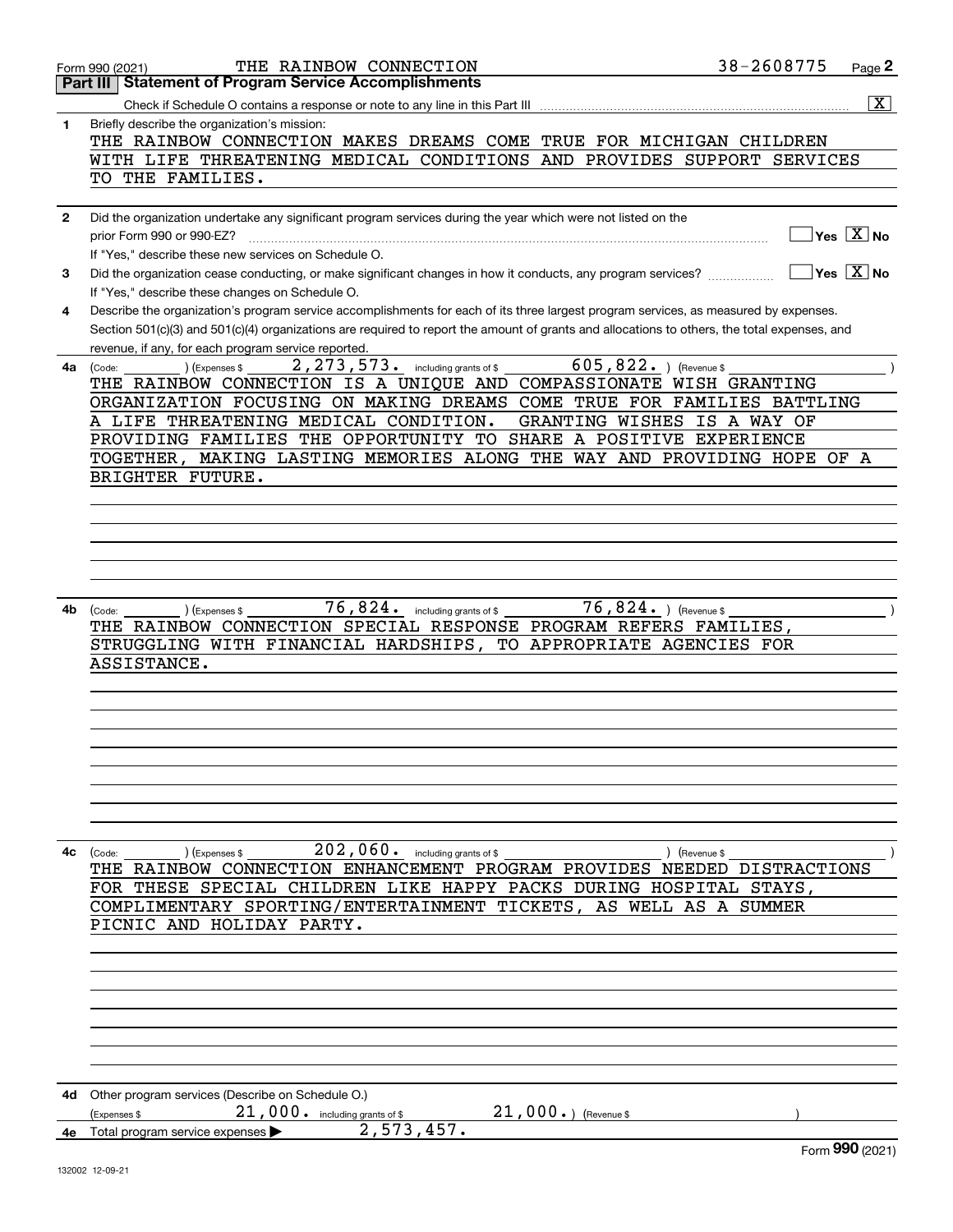|     |                                                                                                                                   |                 | Yes | No |
|-----|-----------------------------------------------------------------------------------------------------------------------------------|-----------------|-----|----|
| 1.  | Is the organization described in section $501(c)(3)$ or $4947(a)(1)$ (other than a private foundation)?                           |                 |     |    |
|     |                                                                                                                                   | 1               | х   |    |
| 2   |                                                                                                                                   | $\mathbf{2}$    | Χ   |    |
| 3   | Did the organization engage in direct or indirect political campaign activities on behalf of or in opposition to candidates for   |                 |     |    |
|     |                                                                                                                                   | 3               |     | X. |
| 4   | Section 501(c)(3) organizations. Did the organization engage in lobbying activities, or have a section 501(h) election in effect  |                 |     |    |
|     |                                                                                                                                   | 4               |     | X. |
| 5   | Is the organization a section 501(c)(4), 501(c)(5), or 501(c)(6) organization that receives membership dues, assessments, or      |                 |     |    |
|     |                                                                                                                                   | 5               |     | X. |
| 6   | Did the organization maintain any donor advised funds or any similar funds or accounts for which donors have the right to         |                 |     |    |
|     | provide advice on the distribution or investment of amounts in such funds or accounts? If "Yes," complete Schedule D, Part I      | 6               |     | х  |
| 7   | Did the organization receive or hold a conservation easement, including easements to preserve open space,                         |                 |     |    |
|     |                                                                                                                                   | $\overline{7}$  |     | х  |
| 8   | Did the organization maintain collections of works of art, historical treasures, or other similar assets? If "Yes," complete      |                 |     |    |
|     |                                                                                                                                   | 8               |     | х  |
| 9   | Did the organization report an amount in Part X, line 21, for escrow or custodial account liability, serve as a custodian for     |                 |     |    |
|     | amounts not listed in Part X; or provide credit counseling, debt management, credit repair, or debt negotiation services?         |                 |     |    |
|     |                                                                                                                                   | 9               |     | х  |
| 10  | Did the organization, directly or through a related organization, hold assets in donor-restricted endowments                      |                 |     |    |
|     |                                                                                                                                   | 10              |     | x. |
|     |                                                                                                                                   |                 |     |    |
| 11  | If the organization's answer to any of the following questions is "Yes," then complete Schedule D, Parts VI, VII, VIII, IX, or X, |                 |     |    |
|     | as applicable.                                                                                                                    |                 |     |    |
|     | a Did the organization report an amount for land, buildings, and equipment in Part X, line 10? If "Yes," complete Schedule D,     |                 | х   |    |
|     |                                                                                                                                   | 11a             |     |    |
| b   | Did the organization report an amount for investments - other securities in Part X, line 12, that is 5% or more of its total      |                 |     |    |
|     |                                                                                                                                   | 11 <sub>b</sub> |     | X. |
|     | c Did the organization report an amount for investments - program related in Part X, line 13, that is 5% or more of its total     |                 |     |    |
|     |                                                                                                                                   | 11c             |     | X. |
|     | d Did the organization report an amount for other assets in Part X, line 15, that is 5% or more of its total assets reported in   |                 |     |    |
|     |                                                                                                                                   | 11d             |     | х  |
|     | Did the organization report an amount for other liabilities in Part X, line 25? If "Yes," complete Schedule D, Part X             | 11e             |     | X  |
| f   | Did the organization's separate or consolidated financial statements for the tax year include a footnote that addresses           |                 |     |    |
|     | the organization's liability for uncertain tax positions under FIN 48 (ASC 740)? If "Yes," complete Schedule D, Part X            | 11f             | х   |    |
|     | 12a Did the organization obtain separate, independent audited financial statements for the tax year? If "Yes," complete           |                 |     |    |
|     |                                                                                                                                   | 12a             | х   |    |
|     | <b>b</b> Was the organization included in consolidated, independent audited financial statements for the tax year?                |                 |     |    |
|     | If "Yes," and if the organization answered "No" to line 12a, then completing Schedule D, Parts XI and XII is optional             | 12 <sub>b</sub> |     | х  |
| 13  | Is the organization a school described in section 170(b)(1)(A)(ii)? If "Yes," complete Schedule E                                 | 13              |     | X  |
| 14a | Did the organization maintain an office, employees, or agents outside of the United States?                                       | 14a             |     | X. |
| b   | Did the organization have aggregate revenues or expenses of more than \$10,000 from grantmaking, fundraising, business,           |                 |     |    |
|     | investment, and program service activities outside the United States, or aggregate foreign investments valued at \$100,000        |                 |     |    |
|     |                                                                                                                                   | 14b             |     | X. |
| 15  | Did the organization report on Part IX, column (A), line 3, more than \$5,000 of grants or other assistance to or for any         |                 |     |    |
|     |                                                                                                                                   | 15              |     | X. |
| 16  | Did the organization report on Part IX, column (A), line 3, more than \$5,000 of aggregate grants or other assistance to          |                 |     |    |
|     |                                                                                                                                   | 16              |     | x  |
| 17  | Did the organization report a total of more than \$15,000 of expenses for professional fundraising services on Part IX,           |                 |     |    |
|     |                                                                                                                                   | 17              |     | X. |
| 18  | Did the organization report more than \$15,000 total of fundraising event gross income and contributions on Part VIII, lines      |                 |     |    |
|     |                                                                                                                                   | 18              | X   |    |
| 19  | Did the organization report more than \$15,000 of gross income from gaming activities on Part VIII, line 9a? If "Yes."            |                 |     |    |
|     |                                                                                                                                   | 19              |     | X. |
| 20a |                                                                                                                                   | 20a             |     | x  |
| b   | If "Yes" to line 20a, did the organization attach a copy of its audited financial statements to this return?                      | 20 <sub>b</sub> |     |    |
| 21  | Did the organization report more than \$5,000 of grants or other assistance to any domestic organization or                       |                 |     |    |
|     |                                                                                                                                   | 21              |     | x  |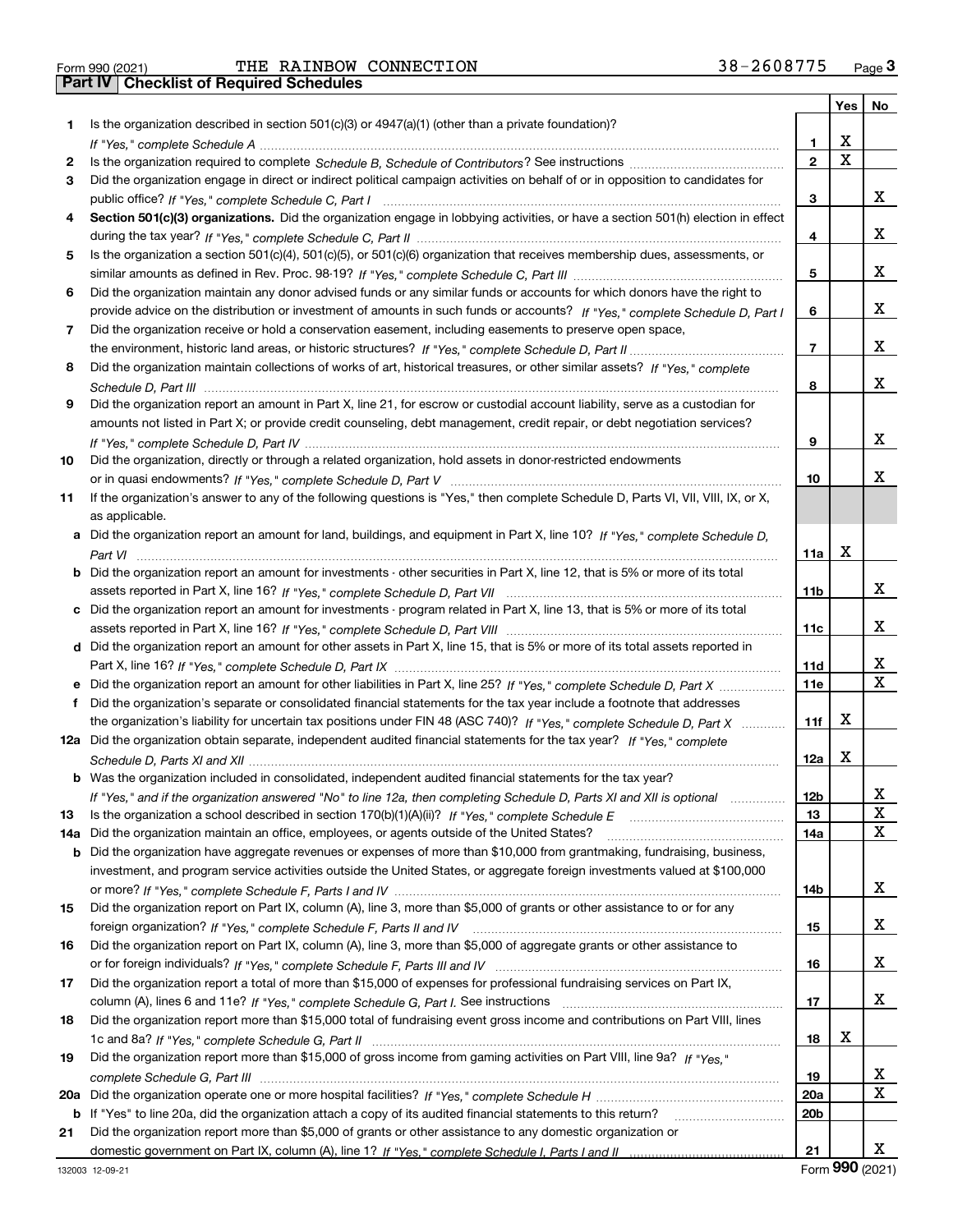*(continued)*

|          |                                                                                                                                    |                 | Yes | No               |
|----------|------------------------------------------------------------------------------------------------------------------------------------|-----------------|-----|------------------|
| 22       | Did the organization report more than \$5,000 of grants or other assistance to or for domestic individuals on                      |                 |     |                  |
|          |                                                                                                                                    | 22              | x   |                  |
| 23       | Did the organization answer "Yes" to Part VII, Section A, line 3, 4, or 5, about compensation of the organization's current        |                 |     |                  |
|          | and former officers, directors, trustees, key employees, and highest compensated employees? If "Yes," complete                     |                 |     |                  |
|          |                                                                                                                                    | 23              |     | х                |
|          | 24a Did the organization have a tax-exempt bond issue with an outstanding principal amount of more than \$100,000 as of the        |                 |     |                  |
|          | last day of the year, that was issued after December 31, 2002? If "Yes," answer lines 24b through 24d and complete                 |                 |     | х                |
|          | b Did the organization invest any proceeds of tax-exempt bonds beyond a temporary period exception?                                | 24a<br>24b      |     |                  |
|          | c Did the organization maintain an escrow account other than a refunding escrow at any time during the year to defease             |                 |     |                  |
|          |                                                                                                                                    | 24c             |     |                  |
|          |                                                                                                                                    | 24d             |     |                  |
|          | 25a Section 501(c)(3), 501(c)(4), and 501(c)(29) organizations. Did the organization engage in an excess benefit                   |                 |     |                  |
|          |                                                                                                                                    | 25a             |     | х                |
|          | b Is the organization aware that it engaged in an excess benefit transaction with a disqualified person in a prior year, and       |                 |     |                  |
|          | that the transaction has not been reported on any of the organization's prior Forms 990 or 990-EZ? If "Yes," complete              |                 |     |                  |
|          | Schedule L. Part I                                                                                                                 | 25 <sub>b</sub> |     | х                |
| 26       | Did the organization report any amount on Part X, line 5 or 22, for receivables from or payables to any current                    |                 |     |                  |
|          | or former officer, director, trustee, key employee, creator or founder, substantial contributor, or 35%                            |                 |     |                  |
|          |                                                                                                                                    | 26              |     | х                |
| 27       | Did the organization provide a grant or other assistance to any current or former officer, director, trustee, key employee,        |                 |     |                  |
|          | creator or founder, substantial contributor or employee thereof, a grant selection committee member, or to a 35% controlled        |                 |     |                  |
|          | entity (including an employee thereof) or family member of any of these persons? If "Yes," complete Schedule L, Part III           | 27              |     | x                |
| 28       | Was the organization a party to a business transaction with one of the following parties (see the Schedule L, Part IV,             |                 |     |                  |
|          | instructions for applicable filing thresholds, conditions, and exceptions):                                                        |                 |     |                  |
|          | a A current or former officer, director, trustee, key employee, creator or founder, or substantial contributor? If                 |                 |     |                  |
|          |                                                                                                                                    | 28a             |     | х<br>$\mathbf x$ |
|          |                                                                                                                                    | 28b             |     |                  |
|          | c A 35% controlled entity of one or more individuals and/or organizations described in line 28a or 28b? If                         |                 |     | х                |
|          |                                                                                                                                    | 28c<br>29       | X   |                  |
| 29<br>30 | Did the organization receive contributions of art, historical treasures, or other similar assets, or qualified conservation        |                 |     |                  |
|          |                                                                                                                                    | 30              |     | х                |
| 31       | Did the organization liquidate, terminate, or dissolve and cease operations? If "Yes," complete Schedule N, Part I                 | 31              |     | $\mathbf X$      |
| 32       | Did the organization sell, exchange, dispose of, or transfer more than 25% of its net assets? If "Yes," complete                   |                 |     |                  |
|          |                                                                                                                                    | 32              |     | х                |
| 33       | Did the organization own 100% of an entity disregarded as separate from the organization under Regulations                         |                 |     |                  |
|          |                                                                                                                                    | 33              |     | х                |
| 34       | Was the organization related to any tax-exempt or taxable entity? If "Yes," complete Schedule R, Part II, III, or IV, and          |                 |     |                  |
|          |                                                                                                                                    | 34              |     | х                |
|          | 35a Did the organization have a controlled entity within the meaning of section 512(b)(13)?                                        | <b>35a</b>      |     | X                |
|          | <b>b</b> If "Yes" to line 35a, did the organization receive any payment from or engage in any transaction with a controlled entity |                 |     |                  |
|          |                                                                                                                                    | 35b             |     |                  |
| 36       | Section 501(c)(3) organizations. Did the organization make any transfers to an exempt non-charitable related organization?         |                 |     |                  |
|          |                                                                                                                                    | 36              |     | x                |
| 37       | Did the organization conduct more than 5% of its activities through an entity that is not a related organization                   |                 |     |                  |
|          | and that is treated as a partnership for federal income tax purposes? If "Yes," complete Schedule R, Part VI                       | 37              |     | x                |
| 38       | Did the organization complete Schedule O and provide explanations on Schedule O for Part VI, lines 11b and 19?                     |                 |     |                  |
| Part V   | Note: All Form 990 filers are required to complete Schedule O<br><b>Statements Regarding Other IRS Filings and Tax Compliance</b>  | 38              | х   |                  |
|          | Check if Schedule O contains a response or note to any line in this Part V                                                         |                 |     |                  |
|          |                                                                                                                                    |                 | Yes | No               |
|          | 1a Enter the number reported in box 3 of Form 1096. Enter -0- if not applicable<br>1a                                              |                 |     |                  |
|          | 0<br><b>b</b> Enter the number of Forms W-2G included on line 1a. Enter -0- if not applicable<br>1b                                |                 |     |                  |
|          | c Did the organization comply with backup withholding rules for reportable payments to vendors and reportable gaming               |                 |     |                  |
|          | (gambling) winnings to prize winners?                                                                                              | 1c              | X   |                  |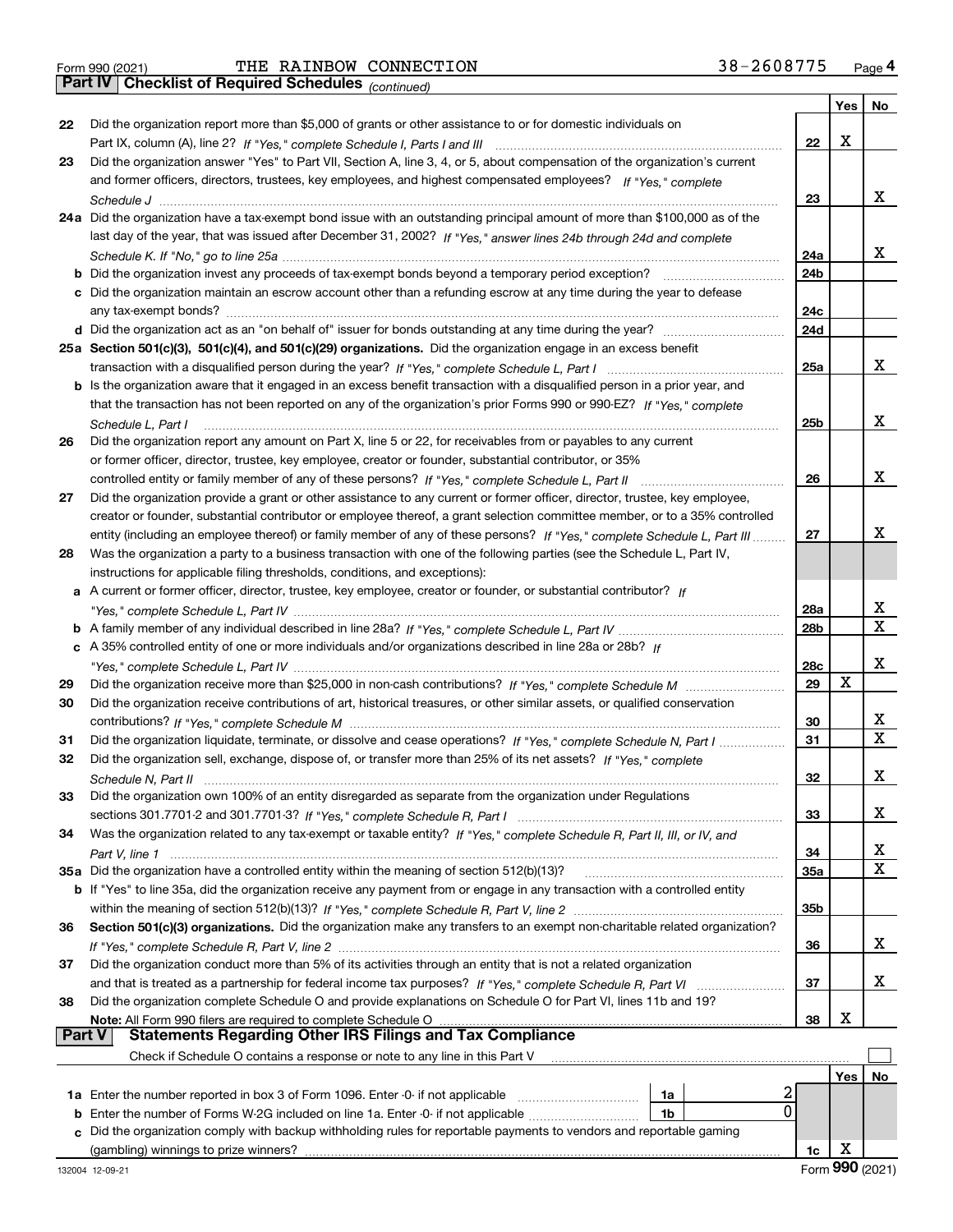| <b>Part V</b><br>Yes   No<br>2a Enter the number of employees reported on Form W-3, Transmittal of Wage and Tax Statements,<br>15<br>filed for the calendar year ending with or within the year covered by this return<br>2a<br>X<br>2 <sub>b</sub><br>Note: If the sum of lines 1a and 2a is greater than 250, you may be required to $e$ -file. See instructions. $\ldots$ $\ldots$ $\ldots$ $\ldots$ $\ldots$ $\ldots$ $\ldots$ $\ldots$ $\ldots$ $\ldots$ $\ldots$ $\ldots$ $\ldots$ $\ldots$ $\ldots$ $\ldots$ $\ldots$ $\ldots$ $\ldots$<br>3a Did the organization have unrelated business gross income of \$1,000 or more during the year?<br>3a<br>3 <sub>b</sub><br>4a At any time during the calendar year, did the organization have an interest in, or a signature or other authority over, a<br>4a<br><b>b</b> If "Yes," enter the name of the foreign country $\triangleright$<br>See instructions for filing requirements for FinCEN Form 114, Report of Foreign Bank and Financial Accounts (FBAR).<br>5a Was the organization a party to a prohibited tax shelter transaction at any time during the tax year?<br>5a<br>5 <sub>b</sub><br>b<br>5c<br>с<br>6a Does the organization have annual gross receipts that are normally greater than \$100,000, and did the organization solicit<br>any contributions that were not tax deductible as charitable contributions?<br>6a<br>b If "Yes," did the organization include with every solicitation an express statement that such contributions or gifts<br>were not tax deductible?<br>6b<br>Organizations that may receive deductible contributions under section 170(c).<br>7<br>Did the organization receive a payment in excess of \$75 made partly as a contribution and partly for goods and services provided to the payor?<br>7a<br>а<br><b>b</b> If "Yes," did the organization notify the donor of the value of the goods or services provided?<br>7b<br>Did the organization sell, exchange, or otherwise dispose of tangible personal property for which it was required<br>с<br>to file Form 8282?<br>7c<br>7d<br>7e<br>Did the organization receive any funds, directly or indirectly, to pay premiums on a personal benefit contract?<br>е<br>7f<br>Did the organization, during the year, pay premiums, directly or indirectly, on a personal benefit contract?<br>Ť.<br>7g<br>If the organization received a contribution of qualified intellectual property, did the organization file Form 8899 as required?<br>g<br>7h<br>If the organization received a contribution of cars, boats, airplanes, or other vehicles, did the organization file a Form 1098-C?<br>h<br>Sponsoring organizations maintaining donor advised funds. Did a donor advised fund maintained by the<br>8<br>8<br>sponsoring organization have excess business holdings at any time during the year?<br>Sponsoring organizations maintaining donor advised funds.<br>9<br>Did the sponsoring organization make any taxable distributions under section 4966?<br>9а<br>а<br>9b<br>b<br>Section 501(c)(7) organizations. Enter:<br>10<br>10a<br><b>b</b> Gross receipts, included on Form 990, Part VIII, line 12, for public use of club facilities <i>manumum</i><br>10b<br>Section 501(c)(12) organizations. Enter:<br>11<br>11a<br>a<br>b Gross income from other sources. (Do not net amounts due or paid to other sources against<br>amounts due or received from them.)<br>11b<br>12a Section 4947(a)(1) non-exempt charitable trusts. Is the organization filing Form 990 in lieu of Form 1041?<br>12a<br><b>b</b> If "Yes," enter the amount of tax-exempt interest received or accrued during the year<br>12b<br>Section 501(c)(29) qualified nonprofit health insurance issuers.<br>13<br>13а<br>Note: See the instructions for additional information the organization must report on Schedule O.<br><b>b</b> Enter the amount of reserves the organization is required to maintain by the states in which the<br>13 <sub>b</sub><br>13с<br>с<br>Did the organization receive any payments for indoor tanning services during the tax year?<br>14a<br>14a<br>14b<br>Is the organization subject to the section 4960 tax on payment(s) of more than \$1,000,000 in remuneration or<br>15<br>15<br>If "Yes," see the instructions and file Form 4720, Schedule N.<br>Is the organization an educational institution subject to the section 4968 excise tax on net investment income?<br>16<br>16<br>.<br>If "Yes," complete Form 4720, Schedule O.<br>Section 501(c)(21) organizations. Did the trust, any disqualified person, or mine operator engage in any<br>17<br>17<br>If "Yes," complete Form 6069. | 38-2608775<br>THE RAINBOW CONNECTION<br>Form 990 (2021)               |  | Page $5$ |
|--------------------------------------------------------------------------------------------------------------------------------------------------------------------------------------------------------------------------------------------------------------------------------------------------------------------------------------------------------------------------------------------------------------------------------------------------------------------------------------------------------------------------------------------------------------------------------------------------------------------------------------------------------------------------------------------------------------------------------------------------------------------------------------------------------------------------------------------------------------------------------------------------------------------------------------------------------------------------------------------------------------------------------------------------------------------------------------------------------------------------------------------------------------------------------------------------------------------------------------------------------------------------------------------------------------------------------------------------------------------------------------------------------------------------------------------------------------------------------------------------------------------------------------------------------------------------------------------------------------------------------------------------------------------------------------------------------------------------------------------------------------------------------------------------------------------------------------------------------------------------------------------------------------------------------------------------------------------------------------------------------------------------------------------------------------------------------------------------------------------------------------------------------------------------------------------------------------------------------------------------------------------------------------------------------------------------------------------------------------------------------------------------------------------------------------------------------------------------------------------------------------------------------------------------------------------------------------------------------------------------------------------------------------------------------------------------------------------------------------------------------------------------------------------------------------------------------------------------------------------------------------------------------------------------------------------------------------------------------------------------------------------------------------------------------------------------------------------------------------------------------------------------------------------------------------------------------------------------------------------------------------------------------------------------------------------------------------------------------------------------------------------------------------------------------------------------------------------------------------------------------------------------------------------------------------------------------------------------------------------------------------------------------------------------------------------------------------------------------------------------------------------------------------------------------------------------------------------------------------------------------------------------------------------------------------------------------------------------------------------------------------------------------------------------------------------------------------------------------------------------------------------------------------------------------------------------------------------------------------------------------------------------------------------------------------------------------------------------------------------------------------------------------------------------------------------------------------------------------------------------------------------------------------------------------------------------------------------------------------------------------------------------------------------------------|-----------------------------------------------------------------------|--|----------|
|                                                                                                                                                                                                                                                                                                                                                                                                                                                                                                                                                                                                                                                                                                                                                                                                                                                                                                                                                                                                                                                                                                                                                                                                                                                                                                                                                                                                                                                                                                                                                                                                                                                                                                                                                                                                                                                                                                                                                                                                                                                                                                                                                                                                                                                                                                                                                                                                                                                                                                                                                                                                                                                                                                                                                                                                                                                                                                                                                                                                                                                                                                                                                                                                                                                                                                                                                                                                                                                                                                                                                                                                                                                                                                                                                                                                                                                                                                                                                                                                                                                                                                                                                                                                                                                                                                                                                                                                                                                                                                                                                                                                                                                                                | Statements Regarding Other IRS Filings and Tax Compliance (continued) |  |          |
|                                                                                                                                                                                                                                                                                                                                                                                                                                                                                                                                                                                                                                                                                                                                                                                                                                                                                                                                                                                                                                                                                                                                                                                                                                                                                                                                                                                                                                                                                                                                                                                                                                                                                                                                                                                                                                                                                                                                                                                                                                                                                                                                                                                                                                                                                                                                                                                                                                                                                                                                                                                                                                                                                                                                                                                                                                                                                                                                                                                                                                                                                                                                                                                                                                                                                                                                                                                                                                                                                                                                                                                                                                                                                                                                                                                                                                                                                                                                                                                                                                                                                                                                                                                                                                                                                                                                                                                                                                                                                                                                                                                                                                                                                |                                                                       |  |          |
|                                                                                                                                                                                                                                                                                                                                                                                                                                                                                                                                                                                                                                                                                                                                                                                                                                                                                                                                                                                                                                                                                                                                                                                                                                                                                                                                                                                                                                                                                                                                                                                                                                                                                                                                                                                                                                                                                                                                                                                                                                                                                                                                                                                                                                                                                                                                                                                                                                                                                                                                                                                                                                                                                                                                                                                                                                                                                                                                                                                                                                                                                                                                                                                                                                                                                                                                                                                                                                                                                                                                                                                                                                                                                                                                                                                                                                                                                                                                                                                                                                                                                                                                                                                                                                                                                                                                                                                                                                                                                                                                                                                                                                                                                |                                                                       |  |          |
|                                                                                                                                                                                                                                                                                                                                                                                                                                                                                                                                                                                                                                                                                                                                                                                                                                                                                                                                                                                                                                                                                                                                                                                                                                                                                                                                                                                                                                                                                                                                                                                                                                                                                                                                                                                                                                                                                                                                                                                                                                                                                                                                                                                                                                                                                                                                                                                                                                                                                                                                                                                                                                                                                                                                                                                                                                                                                                                                                                                                                                                                                                                                                                                                                                                                                                                                                                                                                                                                                                                                                                                                                                                                                                                                                                                                                                                                                                                                                                                                                                                                                                                                                                                                                                                                                                                                                                                                                                                                                                                                                                                                                                                                                |                                                                       |  |          |
|                                                                                                                                                                                                                                                                                                                                                                                                                                                                                                                                                                                                                                                                                                                                                                                                                                                                                                                                                                                                                                                                                                                                                                                                                                                                                                                                                                                                                                                                                                                                                                                                                                                                                                                                                                                                                                                                                                                                                                                                                                                                                                                                                                                                                                                                                                                                                                                                                                                                                                                                                                                                                                                                                                                                                                                                                                                                                                                                                                                                                                                                                                                                                                                                                                                                                                                                                                                                                                                                                                                                                                                                                                                                                                                                                                                                                                                                                                                                                                                                                                                                                                                                                                                                                                                                                                                                                                                                                                                                                                                                                                                                                                                                                |                                                                       |  |          |
|                                                                                                                                                                                                                                                                                                                                                                                                                                                                                                                                                                                                                                                                                                                                                                                                                                                                                                                                                                                                                                                                                                                                                                                                                                                                                                                                                                                                                                                                                                                                                                                                                                                                                                                                                                                                                                                                                                                                                                                                                                                                                                                                                                                                                                                                                                                                                                                                                                                                                                                                                                                                                                                                                                                                                                                                                                                                                                                                                                                                                                                                                                                                                                                                                                                                                                                                                                                                                                                                                                                                                                                                                                                                                                                                                                                                                                                                                                                                                                                                                                                                                                                                                                                                                                                                                                                                                                                                                                                                                                                                                                                                                                                                                |                                                                       |  |          |
|                                                                                                                                                                                                                                                                                                                                                                                                                                                                                                                                                                                                                                                                                                                                                                                                                                                                                                                                                                                                                                                                                                                                                                                                                                                                                                                                                                                                                                                                                                                                                                                                                                                                                                                                                                                                                                                                                                                                                                                                                                                                                                                                                                                                                                                                                                                                                                                                                                                                                                                                                                                                                                                                                                                                                                                                                                                                                                                                                                                                                                                                                                                                                                                                                                                                                                                                                                                                                                                                                                                                                                                                                                                                                                                                                                                                                                                                                                                                                                                                                                                                                                                                                                                                                                                                                                                                                                                                                                                                                                                                                                                                                                                                                |                                                                       |  | x        |
|                                                                                                                                                                                                                                                                                                                                                                                                                                                                                                                                                                                                                                                                                                                                                                                                                                                                                                                                                                                                                                                                                                                                                                                                                                                                                                                                                                                                                                                                                                                                                                                                                                                                                                                                                                                                                                                                                                                                                                                                                                                                                                                                                                                                                                                                                                                                                                                                                                                                                                                                                                                                                                                                                                                                                                                                                                                                                                                                                                                                                                                                                                                                                                                                                                                                                                                                                                                                                                                                                                                                                                                                                                                                                                                                                                                                                                                                                                                                                                                                                                                                                                                                                                                                                                                                                                                                                                                                                                                                                                                                                                                                                                                                                |                                                                       |  |          |
|                                                                                                                                                                                                                                                                                                                                                                                                                                                                                                                                                                                                                                                                                                                                                                                                                                                                                                                                                                                                                                                                                                                                                                                                                                                                                                                                                                                                                                                                                                                                                                                                                                                                                                                                                                                                                                                                                                                                                                                                                                                                                                                                                                                                                                                                                                                                                                                                                                                                                                                                                                                                                                                                                                                                                                                                                                                                                                                                                                                                                                                                                                                                                                                                                                                                                                                                                                                                                                                                                                                                                                                                                                                                                                                                                                                                                                                                                                                                                                                                                                                                                                                                                                                                                                                                                                                                                                                                                                                                                                                                                                                                                                                                                |                                                                       |  |          |
|                                                                                                                                                                                                                                                                                                                                                                                                                                                                                                                                                                                                                                                                                                                                                                                                                                                                                                                                                                                                                                                                                                                                                                                                                                                                                                                                                                                                                                                                                                                                                                                                                                                                                                                                                                                                                                                                                                                                                                                                                                                                                                                                                                                                                                                                                                                                                                                                                                                                                                                                                                                                                                                                                                                                                                                                                                                                                                                                                                                                                                                                                                                                                                                                                                                                                                                                                                                                                                                                                                                                                                                                                                                                                                                                                                                                                                                                                                                                                                                                                                                                                                                                                                                                                                                                                                                                                                                                                                                                                                                                                                                                                                                                                |                                                                       |  | x        |
|                                                                                                                                                                                                                                                                                                                                                                                                                                                                                                                                                                                                                                                                                                                                                                                                                                                                                                                                                                                                                                                                                                                                                                                                                                                                                                                                                                                                                                                                                                                                                                                                                                                                                                                                                                                                                                                                                                                                                                                                                                                                                                                                                                                                                                                                                                                                                                                                                                                                                                                                                                                                                                                                                                                                                                                                                                                                                                                                                                                                                                                                                                                                                                                                                                                                                                                                                                                                                                                                                                                                                                                                                                                                                                                                                                                                                                                                                                                                                                                                                                                                                                                                                                                                                                                                                                                                                                                                                                                                                                                                                                                                                                                                                |                                                                       |  |          |
|                                                                                                                                                                                                                                                                                                                                                                                                                                                                                                                                                                                                                                                                                                                                                                                                                                                                                                                                                                                                                                                                                                                                                                                                                                                                                                                                                                                                                                                                                                                                                                                                                                                                                                                                                                                                                                                                                                                                                                                                                                                                                                                                                                                                                                                                                                                                                                                                                                                                                                                                                                                                                                                                                                                                                                                                                                                                                                                                                                                                                                                                                                                                                                                                                                                                                                                                                                                                                                                                                                                                                                                                                                                                                                                                                                                                                                                                                                                                                                                                                                                                                                                                                                                                                                                                                                                                                                                                                                                                                                                                                                                                                                                                                |                                                                       |  |          |
|                                                                                                                                                                                                                                                                                                                                                                                                                                                                                                                                                                                                                                                                                                                                                                                                                                                                                                                                                                                                                                                                                                                                                                                                                                                                                                                                                                                                                                                                                                                                                                                                                                                                                                                                                                                                                                                                                                                                                                                                                                                                                                                                                                                                                                                                                                                                                                                                                                                                                                                                                                                                                                                                                                                                                                                                                                                                                                                                                                                                                                                                                                                                                                                                                                                                                                                                                                                                                                                                                                                                                                                                                                                                                                                                                                                                                                                                                                                                                                                                                                                                                                                                                                                                                                                                                                                                                                                                                                                                                                                                                                                                                                                                                |                                                                       |  | х        |
|                                                                                                                                                                                                                                                                                                                                                                                                                                                                                                                                                                                                                                                                                                                                                                                                                                                                                                                                                                                                                                                                                                                                                                                                                                                                                                                                                                                                                                                                                                                                                                                                                                                                                                                                                                                                                                                                                                                                                                                                                                                                                                                                                                                                                                                                                                                                                                                                                                                                                                                                                                                                                                                                                                                                                                                                                                                                                                                                                                                                                                                                                                                                                                                                                                                                                                                                                                                                                                                                                                                                                                                                                                                                                                                                                                                                                                                                                                                                                                                                                                                                                                                                                                                                                                                                                                                                                                                                                                                                                                                                                                                                                                                                                |                                                                       |  | x        |
|                                                                                                                                                                                                                                                                                                                                                                                                                                                                                                                                                                                                                                                                                                                                                                                                                                                                                                                                                                                                                                                                                                                                                                                                                                                                                                                                                                                                                                                                                                                                                                                                                                                                                                                                                                                                                                                                                                                                                                                                                                                                                                                                                                                                                                                                                                                                                                                                                                                                                                                                                                                                                                                                                                                                                                                                                                                                                                                                                                                                                                                                                                                                                                                                                                                                                                                                                                                                                                                                                                                                                                                                                                                                                                                                                                                                                                                                                                                                                                                                                                                                                                                                                                                                                                                                                                                                                                                                                                                                                                                                                                                                                                                                                |                                                                       |  |          |
|                                                                                                                                                                                                                                                                                                                                                                                                                                                                                                                                                                                                                                                                                                                                                                                                                                                                                                                                                                                                                                                                                                                                                                                                                                                                                                                                                                                                                                                                                                                                                                                                                                                                                                                                                                                                                                                                                                                                                                                                                                                                                                                                                                                                                                                                                                                                                                                                                                                                                                                                                                                                                                                                                                                                                                                                                                                                                                                                                                                                                                                                                                                                                                                                                                                                                                                                                                                                                                                                                                                                                                                                                                                                                                                                                                                                                                                                                                                                                                                                                                                                                                                                                                                                                                                                                                                                                                                                                                                                                                                                                                                                                                                                                |                                                                       |  |          |
|                                                                                                                                                                                                                                                                                                                                                                                                                                                                                                                                                                                                                                                                                                                                                                                                                                                                                                                                                                                                                                                                                                                                                                                                                                                                                                                                                                                                                                                                                                                                                                                                                                                                                                                                                                                                                                                                                                                                                                                                                                                                                                                                                                                                                                                                                                                                                                                                                                                                                                                                                                                                                                                                                                                                                                                                                                                                                                                                                                                                                                                                                                                                                                                                                                                                                                                                                                                                                                                                                                                                                                                                                                                                                                                                                                                                                                                                                                                                                                                                                                                                                                                                                                                                                                                                                                                                                                                                                                                                                                                                                                                                                                                                                |                                                                       |  | x        |
|                                                                                                                                                                                                                                                                                                                                                                                                                                                                                                                                                                                                                                                                                                                                                                                                                                                                                                                                                                                                                                                                                                                                                                                                                                                                                                                                                                                                                                                                                                                                                                                                                                                                                                                                                                                                                                                                                                                                                                                                                                                                                                                                                                                                                                                                                                                                                                                                                                                                                                                                                                                                                                                                                                                                                                                                                                                                                                                                                                                                                                                                                                                                                                                                                                                                                                                                                                                                                                                                                                                                                                                                                                                                                                                                                                                                                                                                                                                                                                                                                                                                                                                                                                                                                                                                                                                                                                                                                                                                                                                                                                                                                                                                                |                                                                       |  |          |
|                                                                                                                                                                                                                                                                                                                                                                                                                                                                                                                                                                                                                                                                                                                                                                                                                                                                                                                                                                                                                                                                                                                                                                                                                                                                                                                                                                                                                                                                                                                                                                                                                                                                                                                                                                                                                                                                                                                                                                                                                                                                                                                                                                                                                                                                                                                                                                                                                                                                                                                                                                                                                                                                                                                                                                                                                                                                                                                                                                                                                                                                                                                                                                                                                                                                                                                                                                                                                                                                                                                                                                                                                                                                                                                                                                                                                                                                                                                                                                                                                                                                                                                                                                                                                                                                                                                                                                                                                                                                                                                                                                                                                                                                                |                                                                       |  |          |
|                                                                                                                                                                                                                                                                                                                                                                                                                                                                                                                                                                                                                                                                                                                                                                                                                                                                                                                                                                                                                                                                                                                                                                                                                                                                                                                                                                                                                                                                                                                                                                                                                                                                                                                                                                                                                                                                                                                                                                                                                                                                                                                                                                                                                                                                                                                                                                                                                                                                                                                                                                                                                                                                                                                                                                                                                                                                                                                                                                                                                                                                                                                                                                                                                                                                                                                                                                                                                                                                                                                                                                                                                                                                                                                                                                                                                                                                                                                                                                                                                                                                                                                                                                                                                                                                                                                                                                                                                                                                                                                                                                                                                                                                                |                                                                       |  |          |
|                                                                                                                                                                                                                                                                                                                                                                                                                                                                                                                                                                                                                                                                                                                                                                                                                                                                                                                                                                                                                                                                                                                                                                                                                                                                                                                                                                                                                                                                                                                                                                                                                                                                                                                                                                                                                                                                                                                                                                                                                                                                                                                                                                                                                                                                                                                                                                                                                                                                                                                                                                                                                                                                                                                                                                                                                                                                                                                                                                                                                                                                                                                                                                                                                                                                                                                                                                                                                                                                                                                                                                                                                                                                                                                                                                                                                                                                                                                                                                                                                                                                                                                                                                                                                                                                                                                                                                                                                                                                                                                                                                                                                                                                                |                                                                       |  | x        |
|                                                                                                                                                                                                                                                                                                                                                                                                                                                                                                                                                                                                                                                                                                                                                                                                                                                                                                                                                                                                                                                                                                                                                                                                                                                                                                                                                                                                                                                                                                                                                                                                                                                                                                                                                                                                                                                                                                                                                                                                                                                                                                                                                                                                                                                                                                                                                                                                                                                                                                                                                                                                                                                                                                                                                                                                                                                                                                                                                                                                                                                                                                                                                                                                                                                                                                                                                                                                                                                                                                                                                                                                                                                                                                                                                                                                                                                                                                                                                                                                                                                                                                                                                                                                                                                                                                                                                                                                                                                                                                                                                                                                                                                                                |                                                                       |  |          |
|                                                                                                                                                                                                                                                                                                                                                                                                                                                                                                                                                                                                                                                                                                                                                                                                                                                                                                                                                                                                                                                                                                                                                                                                                                                                                                                                                                                                                                                                                                                                                                                                                                                                                                                                                                                                                                                                                                                                                                                                                                                                                                                                                                                                                                                                                                                                                                                                                                                                                                                                                                                                                                                                                                                                                                                                                                                                                                                                                                                                                                                                                                                                                                                                                                                                                                                                                                                                                                                                                                                                                                                                                                                                                                                                                                                                                                                                                                                                                                                                                                                                                                                                                                                                                                                                                                                                                                                                                                                                                                                                                                                                                                                                                |                                                                       |  |          |
|                                                                                                                                                                                                                                                                                                                                                                                                                                                                                                                                                                                                                                                                                                                                                                                                                                                                                                                                                                                                                                                                                                                                                                                                                                                                                                                                                                                                                                                                                                                                                                                                                                                                                                                                                                                                                                                                                                                                                                                                                                                                                                                                                                                                                                                                                                                                                                                                                                                                                                                                                                                                                                                                                                                                                                                                                                                                                                                                                                                                                                                                                                                                                                                                                                                                                                                                                                                                                                                                                                                                                                                                                                                                                                                                                                                                                                                                                                                                                                                                                                                                                                                                                                                                                                                                                                                                                                                                                                                                                                                                                                                                                                                                                |                                                                       |  | x        |
|                                                                                                                                                                                                                                                                                                                                                                                                                                                                                                                                                                                                                                                                                                                                                                                                                                                                                                                                                                                                                                                                                                                                                                                                                                                                                                                                                                                                                                                                                                                                                                                                                                                                                                                                                                                                                                                                                                                                                                                                                                                                                                                                                                                                                                                                                                                                                                                                                                                                                                                                                                                                                                                                                                                                                                                                                                                                                                                                                                                                                                                                                                                                                                                                                                                                                                                                                                                                                                                                                                                                                                                                                                                                                                                                                                                                                                                                                                                                                                                                                                                                                                                                                                                                                                                                                                                                                                                                                                                                                                                                                                                                                                                                                |                                                                       |  |          |
|                                                                                                                                                                                                                                                                                                                                                                                                                                                                                                                                                                                                                                                                                                                                                                                                                                                                                                                                                                                                                                                                                                                                                                                                                                                                                                                                                                                                                                                                                                                                                                                                                                                                                                                                                                                                                                                                                                                                                                                                                                                                                                                                                                                                                                                                                                                                                                                                                                                                                                                                                                                                                                                                                                                                                                                                                                                                                                                                                                                                                                                                                                                                                                                                                                                                                                                                                                                                                                                                                                                                                                                                                                                                                                                                                                                                                                                                                                                                                                                                                                                                                                                                                                                                                                                                                                                                                                                                                                                                                                                                                                                                                                                                                |                                                                       |  |          |
|                                                                                                                                                                                                                                                                                                                                                                                                                                                                                                                                                                                                                                                                                                                                                                                                                                                                                                                                                                                                                                                                                                                                                                                                                                                                                                                                                                                                                                                                                                                                                                                                                                                                                                                                                                                                                                                                                                                                                                                                                                                                                                                                                                                                                                                                                                                                                                                                                                                                                                                                                                                                                                                                                                                                                                                                                                                                                                                                                                                                                                                                                                                                                                                                                                                                                                                                                                                                                                                                                                                                                                                                                                                                                                                                                                                                                                                                                                                                                                                                                                                                                                                                                                                                                                                                                                                                                                                                                                                                                                                                                                                                                                                                                |                                                                       |  |          |
|                                                                                                                                                                                                                                                                                                                                                                                                                                                                                                                                                                                                                                                                                                                                                                                                                                                                                                                                                                                                                                                                                                                                                                                                                                                                                                                                                                                                                                                                                                                                                                                                                                                                                                                                                                                                                                                                                                                                                                                                                                                                                                                                                                                                                                                                                                                                                                                                                                                                                                                                                                                                                                                                                                                                                                                                                                                                                                                                                                                                                                                                                                                                                                                                                                                                                                                                                                                                                                                                                                                                                                                                                                                                                                                                                                                                                                                                                                                                                                                                                                                                                                                                                                                                                                                                                                                                                                                                                                                                                                                                                                                                                                                                                |                                                                       |  |          |
|                                                                                                                                                                                                                                                                                                                                                                                                                                                                                                                                                                                                                                                                                                                                                                                                                                                                                                                                                                                                                                                                                                                                                                                                                                                                                                                                                                                                                                                                                                                                                                                                                                                                                                                                                                                                                                                                                                                                                                                                                                                                                                                                                                                                                                                                                                                                                                                                                                                                                                                                                                                                                                                                                                                                                                                                                                                                                                                                                                                                                                                                                                                                                                                                                                                                                                                                                                                                                                                                                                                                                                                                                                                                                                                                                                                                                                                                                                                                                                                                                                                                                                                                                                                                                                                                                                                                                                                                                                                                                                                                                                                                                                                                                |                                                                       |  |          |
|                                                                                                                                                                                                                                                                                                                                                                                                                                                                                                                                                                                                                                                                                                                                                                                                                                                                                                                                                                                                                                                                                                                                                                                                                                                                                                                                                                                                                                                                                                                                                                                                                                                                                                                                                                                                                                                                                                                                                                                                                                                                                                                                                                                                                                                                                                                                                                                                                                                                                                                                                                                                                                                                                                                                                                                                                                                                                                                                                                                                                                                                                                                                                                                                                                                                                                                                                                                                                                                                                                                                                                                                                                                                                                                                                                                                                                                                                                                                                                                                                                                                                                                                                                                                                                                                                                                                                                                                                                                                                                                                                                                                                                                                                |                                                                       |  |          |
|                                                                                                                                                                                                                                                                                                                                                                                                                                                                                                                                                                                                                                                                                                                                                                                                                                                                                                                                                                                                                                                                                                                                                                                                                                                                                                                                                                                                                                                                                                                                                                                                                                                                                                                                                                                                                                                                                                                                                                                                                                                                                                                                                                                                                                                                                                                                                                                                                                                                                                                                                                                                                                                                                                                                                                                                                                                                                                                                                                                                                                                                                                                                                                                                                                                                                                                                                                                                                                                                                                                                                                                                                                                                                                                                                                                                                                                                                                                                                                                                                                                                                                                                                                                                                                                                                                                                                                                                                                                                                                                                                                                                                                                                                |                                                                       |  |          |
|                                                                                                                                                                                                                                                                                                                                                                                                                                                                                                                                                                                                                                                                                                                                                                                                                                                                                                                                                                                                                                                                                                                                                                                                                                                                                                                                                                                                                                                                                                                                                                                                                                                                                                                                                                                                                                                                                                                                                                                                                                                                                                                                                                                                                                                                                                                                                                                                                                                                                                                                                                                                                                                                                                                                                                                                                                                                                                                                                                                                                                                                                                                                                                                                                                                                                                                                                                                                                                                                                                                                                                                                                                                                                                                                                                                                                                                                                                                                                                                                                                                                                                                                                                                                                                                                                                                                                                                                                                                                                                                                                                                                                                                                                |                                                                       |  |          |
|                                                                                                                                                                                                                                                                                                                                                                                                                                                                                                                                                                                                                                                                                                                                                                                                                                                                                                                                                                                                                                                                                                                                                                                                                                                                                                                                                                                                                                                                                                                                                                                                                                                                                                                                                                                                                                                                                                                                                                                                                                                                                                                                                                                                                                                                                                                                                                                                                                                                                                                                                                                                                                                                                                                                                                                                                                                                                                                                                                                                                                                                                                                                                                                                                                                                                                                                                                                                                                                                                                                                                                                                                                                                                                                                                                                                                                                                                                                                                                                                                                                                                                                                                                                                                                                                                                                                                                                                                                                                                                                                                                                                                                                                                |                                                                       |  |          |
|                                                                                                                                                                                                                                                                                                                                                                                                                                                                                                                                                                                                                                                                                                                                                                                                                                                                                                                                                                                                                                                                                                                                                                                                                                                                                                                                                                                                                                                                                                                                                                                                                                                                                                                                                                                                                                                                                                                                                                                                                                                                                                                                                                                                                                                                                                                                                                                                                                                                                                                                                                                                                                                                                                                                                                                                                                                                                                                                                                                                                                                                                                                                                                                                                                                                                                                                                                                                                                                                                                                                                                                                                                                                                                                                                                                                                                                                                                                                                                                                                                                                                                                                                                                                                                                                                                                                                                                                                                                                                                                                                                                                                                                                                |                                                                       |  |          |
|                                                                                                                                                                                                                                                                                                                                                                                                                                                                                                                                                                                                                                                                                                                                                                                                                                                                                                                                                                                                                                                                                                                                                                                                                                                                                                                                                                                                                                                                                                                                                                                                                                                                                                                                                                                                                                                                                                                                                                                                                                                                                                                                                                                                                                                                                                                                                                                                                                                                                                                                                                                                                                                                                                                                                                                                                                                                                                                                                                                                                                                                                                                                                                                                                                                                                                                                                                                                                                                                                                                                                                                                                                                                                                                                                                                                                                                                                                                                                                                                                                                                                                                                                                                                                                                                                                                                                                                                                                                                                                                                                                                                                                                                                |                                                                       |  |          |
|                                                                                                                                                                                                                                                                                                                                                                                                                                                                                                                                                                                                                                                                                                                                                                                                                                                                                                                                                                                                                                                                                                                                                                                                                                                                                                                                                                                                                                                                                                                                                                                                                                                                                                                                                                                                                                                                                                                                                                                                                                                                                                                                                                                                                                                                                                                                                                                                                                                                                                                                                                                                                                                                                                                                                                                                                                                                                                                                                                                                                                                                                                                                                                                                                                                                                                                                                                                                                                                                                                                                                                                                                                                                                                                                                                                                                                                                                                                                                                                                                                                                                                                                                                                                                                                                                                                                                                                                                                                                                                                                                                                                                                                                                |                                                                       |  |          |
|                                                                                                                                                                                                                                                                                                                                                                                                                                                                                                                                                                                                                                                                                                                                                                                                                                                                                                                                                                                                                                                                                                                                                                                                                                                                                                                                                                                                                                                                                                                                                                                                                                                                                                                                                                                                                                                                                                                                                                                                                                                                                                                                                                                                                                                                                                                                                                                                                                                                                                                                                                                                                                                                                                                                                                                                                                                                                                                                                                                                                                                                                                                                                                                                                                                                                                                                                                                                                                                                                                                                                                                                                                                                                                                                                                                                                                                                                                                                                                                                                                                                                                                                                                                                                                                                                                                                                                                                                                                                                                                                                                                                                                                                                |                                                                       |  |          |
|                                                                                                                                                                                                                                                                                                                                                                                                                                                                                                                                                                                                                                                                                                                                                                                                                                                                                                                                                                                                                                                                                                                                                                                                                                                                                                                                                                                                                                                                                                                                                                                                                                                                                                                                                                                                                                                                                                                                                                                                                                                                                                                                                                                                                                                                                                                                                                                                                                                                                                                                                                                                                                                                                                                                                                                                                                                                                                                                                                                                                                                                                                                                                                                                                                                                                                                                                                                                                                                                                                                                                                                                                                                                                                                                                                                                                                                                                                                                                                                                                                                                                                                                                                                                                                                                                                                                                                                                                                                                                                                                                                                                                                                                                |                                                                       |  |          |
|                                                                                                                                                                                                                                                                                                                                                                                                                                                                                                                                                                                                                                                                                                                                                                                                                                                                                                                                                                                                                                                                                                                                                                                                                                                                                                                                                                                                                                                                                                                                                                                                                                                                                                                                                                                                                                                                                                                                                                                                                                                                                                                                                                                                                                                                                                                                                                                                                                                                                                                                                                                                                                                                                                                                                                                                                                                                                                                                                                                                                                                                                                                                                                                                                                                                                                                                                                                                                                                                                                                                                                                                                                                                                                                                                                                                                                                                                                                                                                                                                                                                                                                                                                                                                                                                                                                                                                                                                                                                                                                                                                                                                                                                                |                                                                       |  |          |
|                                                                                                                                                                                                                                                                                                                                                                                                                                                                                                                                                                                                                                                                                                                                                                                                                                                                                                                                                                                                                                                                                                                                                                                                                                                                                                                                                                                                                                                                                                                                                                                                                                                                                                                                                                                                                                                                                                                                                                                                                                                                                                                                                                                                                                                                                                                                                                                                                                                                                                                                                                                                                                                                                                                                                                                                                                                                                                                                                                                                                                                                                                                                                                                                                                                                                                                                                                                                                                                                                                                                                                                                                                                                                                                                                                                                                                                                                                                                                                                                                                                                                                                                                                                                                                                                                                                                                                                                                                                                                                                                                                                                                                                                                |                                                                       |  |          |
|                                                                                                                                                                                                                                                                                                                                                                                                                                                                                                                                                                                                                                                                                                                                                                                                                                                                                                                                                                                                                                                                                                                                                                                                                                                                                                                                                                                                                                                                                                                                                                                                                                                                                                                                                                                                                                                                                                                                                                                                                                                                                                                                                                                                                                                                                                                                                                                                                                                                                                                                                                                                                                                                                                                                                                                                                                                                                                                                                                                                                                                                                                                                                                                                                                                                                                                                                                                                                                                                                                                                                                                                                                                                                                                                                                                                                                                                                                                                                                                                                                                                                                                                                                                                                                                                                                                                                                                                                                                                                                                                                                                                                                                                                |                                                                       |  |          |
|                                                                                                                                                                                                                                                                                                                                                                                                                                                                                                                                                                                                                                                                                                                                                                                                                                                                                                                                                                                                                                                                                                                                                                                                                                                                                                                                                                                                                                                                                                                                                                                                                                                                                                                                                                                                                                                                                                                                                                                                                                                                                                                                                                                                                                                                                                                                                                                                                                                                                                                                                                                                                                                                                                                                                                                                                                                                                                                                                                                                                                                                                                                                                                                                                                                                                                                                                                                                                                                                                                                                                                                                                                                                                                                                                                                                                                                                                                                                                                                                                                                                                                                                                                                                                                                                                                                                                                                                                                                                                                                                                                                                                                                                                |                                                                       |  |          |
|                                                                                                                                                                                                                                                                                                                                                                                                                                                                                                                                                                                                                                                                                                                                                                                                                                                                                                                                                                                                                                                                                                                                                                                                                                                                                                                                                                                                                                                                                                                                                                                                                                                                                                                                                                                                                                                                                                                                                                                                                                                                                                                                                                                                                                                                                                                                                                                                                                                                                                                                                                                                                                                                                                                                                                                                                                                                                                                                                                                                                                                                                                                                                                                                                                                                                                                                                                                                                                                                                                                                                                                                                                                                                                                                                                                                                                                                                                                                                                                                                                                                                                                                                                                                                                                                                                                                                                                                                                                                                                                                                                                                                                                                                |                                                                       |  |          |
|                                                                                                                                                                                                                                                                                                                                                                                                                                                                                                                                                                                                                                                                                                                                                                                                                                                                                                                                                                                                                                                                                                                                                                                                                                                                                                                                                                                                                                                                                                                                                                                                                                                                                                                                                                                                                                                                                                                                                                                                                                                                                                                                                                                                                                                                                                                                                                                                                                                                                                                                                                                                                                                                                                                                                                                                                                                                                                                                                                                                                                                                                                                                                                                                                                                                                                                                                                                                                                                                                                                                                                                                                                                                                                                                                                                                                                                                                                                                                                                                                                                                                                                                                                                                                                                                                                                                                                                                                                                                                                                                                                                                                                                                                |                                                                       |  |          |
|                                                                                                                                                                                                                                                                                                                                                                                                                                                                                                                                                                                                                                                                                                                                                                                                                                                                                                                                                                                                                                                                                                                                                                                                                                                                                                                                                                                                                                                                                                                                                                                                                                                                                                                                                                                                                                                                                                                                                                                                                                                                                                                                                                                                                                                                                                                                                                                                                                                                                                                                                                                                                                                                                                                                                                                                                                                                                                                                                                                                                                                                                                                                                                                                                                                                                                                                                                                                                                                                                                                                                                                                                                                                                                                                                                                                                                                                                                                                                                                                                                                                                                                                                                                                                                                                                                                                                                                                                                                                                                                                                                                                                                                                                |                                                                       |  |          |
|                                                                                                                                                                                                                                                                                                                                                                                                                                                                                                                                                                                                                                                                                                                                                                                                                                                                                                                                                                                                                                                                                                                                                                                                                                                                                                                                                                                                                                                                                                                                                                                                                                                                                                                                                                                                                                                                                                                                                                                                                                                                                                                                                                                                                                                                                                                                                                                                                                                                                                                                                                                                                                                                                                                                                                                                                                                                                                                                                                                                                                                                                                                                                                                                                                                                                                                                                                                                                                                                                                                                                                                                                                                                                                                                                                                                                                                                                                                                                                                                                                                                                                                                                                                                                                                                                                                                                                                                                                                                                                                                                                                                                                                                                |                                                                       |  |          |
|                                                                                                                                                                                                                                                                                                                                                                                                                                                                                                                                                                                                                                                                                                                                                                                                                                                                                                                                                                                                                                                                                                                                                                                                                                                                                                                                                                                                                                                                                                                                                                                                                                                                                                                                                                                                                                                                                                                                                                                                                                                                                                                                                                                                                                                                                                                                                                                                                                                                                                                                                                                                                                                                                                                                                                                                                                                                                                                                                                                                                                                                                                                                                                                                                                                                                                                                                                                                                                                                                                                                                                                                                                                                                                                                                                                                                                                                                                                                                                                                                                                                                                                                                                                                                                                                                                                                                                                                                                                                                                                                                                                                                                                                                |                                                                       |  |          |
|                                                                                                                                                                                                                                                                                                                                                                                                                                                                                                                                                                                                                                                                                                                                                                                                                                                                                                                                                                                                                                                                                                                                                                                                                                                                                                                                                                                                                                                                                                                                                                                                                                                                                                                                                                                                                                                                                                                                                                                                                                                                                                                                                                                                                                                                                                                                                                                                                                                                                                                                                                                                                                                                                                                                                                                                                                                                                                                                                                                                                                                                                                                                                                                                                                                                                                                                                                                                                                                                                                                                                                                                                                                                                                                                                                                                                                                                                                                                                                                                                                                                                                                                                                                                                                                                                                                                                                                                                                                                                                                                                                                                                                                                                |                                                                       |  |          |
|                                                                                                                                                                                                                                                                                                                                                                                                                                                                                                                                                                                                                                                                                                                                                                                                                                                                                                                                                                                                                                                                                                                                                                                                                                                                                                                                                                                                                                                                                                                                                                                                                                                                                                                                                                                                                                                                                                                                                                                                                                                                                                                                                                                                                                                                                                                                                                                                                                                                                                                                                                                                                                                                                                                                                                                                                                                                                                                                                                                                                                                                                                                                                                                                                                                                                                                                                                                                                                                                                                                                                                                                                                                                                                                                                                                                                                                                                                                                                                                                                                                                                                                                                                                                                                                                                                                                                                                                                                                                                                                                                                                                                                                                                |                                                                       |  | x        |
|                                                                                                                                                                                                                                                                                                                                                                                                                                                                                                                                                                                                                                                                                                                                                                                                                                                                                                                                                                                                                                                                                                                                                                                                                                                                                                                                                                                                                                                                                                                                                                                                                                                                                                                                                                                                                                                                                                                                                                                                                                                                                                                                                                                                                                                                                                                                                                                                                                                                                                                                                                                                                                                                                                                                                                                                                                                                                                                                                                                                                                                                                                                                                                                                                                                                                                                                                                                                                                                                                                                                                                                                                                                                                                                                                                                                                                                                                                                                                                                                                                                                                                                                                                                                                                                                                                                                                                                                                                                                                                                                                                                                                                                                                |                                                                       |  |          |
|                                                                                                                                                                                                                                                                                                                                                                                                                                                                                                                                                                                                                                                                                                                                                                                                                                                                                                                                                                                                                                                                                                                                                                                                                                                                                                                                                                                                                                                                                                                                                                                                                                                                                                                                                                                                                                                                                                                                                                                                                                                                                                                                                                                                                                                                                                                                                                                                                                                                                                                                                                                                                                                                                                                                                                                                                                                                                                                                                                                                                                                                                                                                                                                                                                                                                                                                                                                                                                                                                                                                                                                                                                                                                                                                                                                                                                                                                                                                                                                                                                                                                                                                                                                                                                                                                                                                                                                                                                                                                                                                                                                                                                                                                |                                                                       |  |          |
|                                                                                                                                                                                                                                                                                                                                                                                                                                                                                                                                                                                                                                                                                                                                                                                                                                                                                                                                                                                                                                                                                                                                                                                                                                                                                                                                                                                                                                                                                                                                                                                                                                                                                                                                                                                                                                                                                                                                                                                                                                                                                                                                                                                                                                                                                                                                                                                                                                                                                                                                                                                                                                                                                                                                                                                                                                                                                                                                                                                                                                                                                                                                                                                                                                                                                                                                                                                                                                                                                                                                                                                                                                                                                                                                                                                                                                                                                                                                                                                                                                                                                                                                                                                                                                                                                                                                                                                                                                                                                                                                                                                                                                                                                |                                                                       |  | х        |
|                                                                                                                                                                                                                                                                                                                                                                                                                                                                                                                                                                                                                                                                                                                                                                                                                                                                                                                                                                                                                                                                                                                                                                                                                                                                                                                                                                                                                                                                                                                                                                                                                                                                                                                                                                                                                                                                                                                                                                                                                                                                                                                                                                                                                                                                                                                                                                                                                                                                                                                                                                                                                                                                                                                                                                                                                                                                                                                                                                                                                                                                                                                                                                                                                                                                                                                                                                                                                                                                                                                                                                                                                                                                                                                                                                                                                                                                                                                                                                                                                                                                                                                                                                                                                                                                                                                                                                                                                                                                                                                                                                                                                                                                                |                                                                       |  |          |
|                                                                                                                                                                                                                                                                                                                                                                                                                                                                                                                                                                                                                                                                                                                                                                                                                                                                                                                                                                                                                                                                                                                                                                                                                                                                                                                                                                                                                                                                                                                                                                                                                                                                                                                                                                                                                                                                                                                                                                                                                                                                                                                                                                                                                                                                                                                                                                                                                                                                                                                                                                                                                                                                                                                                                                                                                                                                                                                                                                                                                                                                                                                                                                                                                                                                                                                                                                                                                                                                                                                                                                                                                                                                                                                                                                                                                                                                                                                                                                                                                                                                                                                                                                                                                                                                                                                                                                                                                                                                                                                                                                                                                                                                                |                                                                       |  | х        |
|                                                                                                                                                                                                                                                                                                                                                                                                                                                                                                                                                                                                                                                                                                                                                                                                                                                                                                                                                                                                                                                                                                                                                                                                                                                                                                                                                                                                                                                                                                                                                                                                                                                                                                                                                                                                                                                                                                                                                                                                                                                                                                                                                                                                                                                                                                                                                                                                                                                                                                                                                                                                                                                                                                                                                                                                                                                                                                                                                                                                                                                                                                                                                                                                                                                                                                                                                                                                                                                                                                                                                                                                                                                                                                                                                                                                                                                                                                                                                                                                                                                                                                                                                                                                                                                                                                                                                                                                                                                                                                                                                                                                                                                                                |                                                                       |  |          |
|                                                                                                                                                                                                                                                                                                                                                                                                                                                                                                                                                                                                                                                                                                                                                                                                                                                                                                                                                                                                                                                                                                                                                                                                                                                                                                                                                                                                                                                                                                                                                                                                                                                                                                                                                                                                                                                                                                                                                                                                                                                                                                                                                                                                                                                                                                                                                                                                                                                                                                                                                                                                                                                                                                                                                                                                                                                                                                                                                                                                                                                                                                                                                                                                                                                                                                                                                                                                                                                                                                                                                                                                                                                                                                                                                                                                                                                                                                                                                                                                                                                                                                                                                                                                                                                                                                                                                                                                                                                                                                                                                                                                                                                                                |                                                                       |  |          |
|                                                                                                                                                                                                                                                                                                                                                                                                                                                                                                                                                                                                                                                                                                                                                                                                                                                                                                                                                                                                                                                                                                                                                                                                                                                                                                                                                                                                                                                                                                                                                                                                                                                                                                                                                                                                                                                                                                                                                                                                                                                                                                                                                                                                                                                                                                                                                                                                                                                                                                                                                                                                                                                                                                                                                                                                                                                                                                                                                                                                                                                                                                                                                                                                                                                                                                                                                                                                                                                                                                                                                                                                                                                                                                                                                                                                                                                                                                                                                                                                                                                                                                                                                                                                                                                                                                                                                                                                                                                                                                                                                                                                                                                                                |                                                                       |  |          |
|                                                                                                                                                                                                                                                                                                                                                                                                                                                                                                                                                                                                                                                                                                                                                                                                                                                                                                                                                                                                                                                                                                                                                                                                                                                                                                                                                                                                                                                                                                                                                                                                                                                                                                                                                                                                                                                                                                                                                                                                                                                                                                                                                                                                                                                                                                                                                                                                                                                                                                                                                                                                                                                                                                                                                                                                                                                                                                                                                                                                                                                                                                                                                                                                                                                                                                                                                                                                                                                                                                                                                                                                                                                                                                                                                                                                                                                                                                                                                                                                                                                                                                                                                                                                                                                                                                                                                                                                                                                                                                                                                                                                                                                                                |                                                                       |  |          |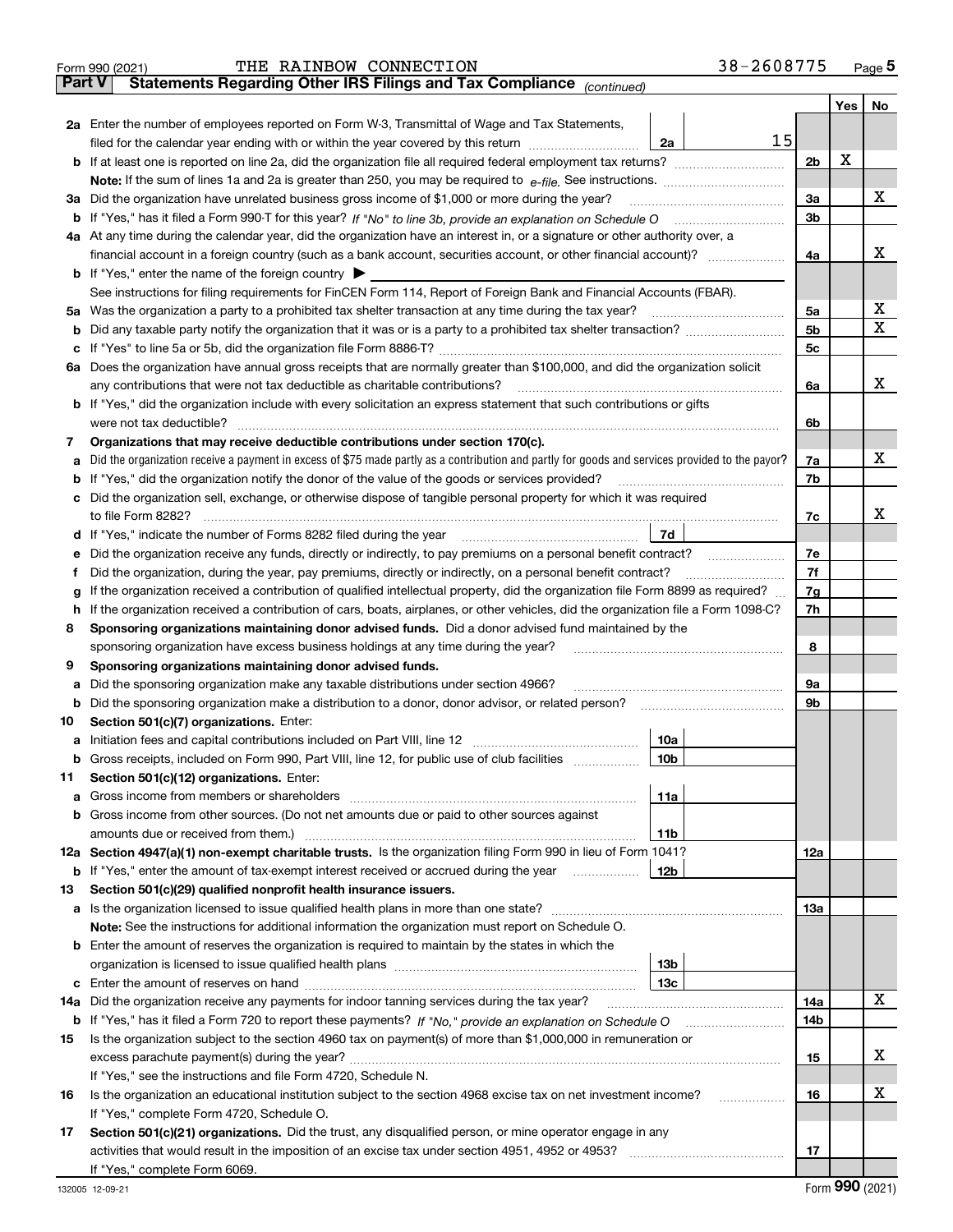|  | Form 990 (2021) |
|--|-----------------|
|  |                 |

| Form 990 (2021) | THE RAINBOW CONNECTION |  | 38-2608775                                                                                                                   | $P_{\text{aqe}}$ 6 |
|-----------------|------------------------|--|------------------------------------------------------------------------------------------------------------------------------|--------------------|
|                 |                        |  | Part VI Governance, Management, and Disclosure. For each "Yes" response to lines 2 through 7b below, and for a "No" response |                    |
|                 |                        |  | to line 8a, 8b, or 10b below, describe the circumstances, processes, or changes on Schedule O. See instructions.             |                    |

|    | Check if Schedule O contains a response or note to any line in this Part VI                                                                                                                                                    |                 |                  | $\overline{\textbf{X}}$ |
|----|--------------------------------------------------------------------------------------------------------------------------------------------------------------------------------------------------------------------------------|-----------------|------------------|-------------------------|
|    | Section A. Governing Body and Management                                                                                                                                                                                       |                 |                  |                         |
|    |                                                                                                                                                                                                                                |                 | Yes              | No                      |
|    | 22<br>1a<br><b>1a</b> Enter the number of voting members of the governing body at the end of the tax year<br>.                                                                                                                 |                 |                  |                         |
|    | If there are material differences in voting rights among members of the governing body, or if the governing                                                                                                                    |                 |                  |                         |
|    | body delegated broad authority to an executive committee or similar committee, explain on Schedule O.                                                                                                                          |                 |                  |                         |
| b  | 22<br>Enter the number of voting members included on line 1a, above, who are independent<br>1b                                                                                                                                 |                 |                  |                         |
| 2  | Did any officer, director, trustee, or key employee have a family relationship or a business relationship with any other                                                                                                       |                 |                  |                         |
|    | officer, director, trustee, or key employee?                                                                                                                                                                                   | $\mathbf{2}$    | X                |                         |
| 3  | Did the organization delegate control over management duties customarily performed by or under the direct supervision                                                                                                          |                 |                  |                         |
|    | of officers, directors, trustees, or key employees to a management company or other person?                                                                                                                                    | 3               |                  | х                       |
| 4  | Did the organization make any significant changes to its governing documents since the prior Form 990 was filed?                                                                                                               | 4               |                  | $\mathbf X$             |
| 5  | Did the organization become aware during the year of a significant diversion of the organization's assets?                                                                                                                     | 5               |                  | $\mathbf x$             |
| 6  | Did the organization have members or stockholders?                                                                                                                                                                             | 6               |                  | $\mathbf X$             |
| 7a | Did the organization have members, stockholders, or other persons who had the power to elect or appoint one or                                                                                                                 |                 |                  |                         |
|    | more members of the governing body?                                                                                                                                                                                            | 7a              |                  | х                       |
|    | <b>b</b> Are any governance decisions of the organization reserved to (or subject to approval by) members, stockholders, or                                                                                                    |                 |                  |                         |
|    | persons other than the governing body?                                                                                                                                                                                         | 7b              |                  | х                       |
| 8  | Did the organization contemporaneously document the meetings held or written actions undertaken during the year by the following:                                                                                              |                 |                  |                         |
| a  | The governing body?                                                                                                                                                                                                            | 8а              | Χ                |                         |
| b  | Each committee with authority to act on behalf of the governing body?                                                                                                                                                          | 8b              | X                |                         |
| 9  | Is there any officer, director, trustee, or key employee listed in Part VII, Section A, who cannot be reached at the                                                                                                           |                 |                  |                         |
|    |                                                                                                                                                                                                                                | 9               |                  | х                       |
|    | Section B. Policies <sub>(This Section B requests information about policies not required by the Internal Revenue Code.)</sub>                                                                                                 |                 |                  |                         |
|    |                                                                                                                                                                                                                                |                 | Yes <sub>1</sub> | No                      |
|    |                                                                                                                                                                                                                                | 10a             |                  | x                       |
|    | <b>b</b> If "Yes," did the organization have written policies and procedures governing the activities of such chapters, affiliates,                                                                                            |                 |                  |                         |
|    | and branches to ensure their operations are consistent with the organization's exempt purposes?                                                                                                                                | 10 <sub>b</sub> |                  |                         |
|    | 11a Has the organization provided a complete copy of this Form 990 to all members of its governing body before filing the form?                                                                                                | 11a             | х                |                         |
|    | <b>b</b> Describe on Schedule O the process, if any, used by the organization to review this Form 990.                                                                                                                         |                 |                  |                         |
|    |                                                                                                                                                                                                                                | 12a             | х                |                         |
|    |                                                                                                                                                                                                                                | 12 <sub>b</sub> | X                |                         |
|    | c Did the organization regularly and consistently monitor and enforce compliance with the policy? If "Yes," describe                                                                                                           |                 |                  |                         |
|    |                                                                                                                                                                                                                                | 12c             | х                |                         |
| 13 | Did the organization have a written whistleblower policy?                                                                                                                                                                      | 13              | X                |                         |
| 14 | Did the organization have a written document retention and destruction policy?                                                                                                                                                 | 14              | X                |                         |
| 15 | Did the process for determining compensation of the following persons include a review and approval by independent                                                                                                             |                 |                  |                         |
|    | persons, comparability data, and contemporaneous substantiation of the deliberation and decision?                                                                                                                              |                 |                  |                         |
|    | a The organization's CEO, Executive Director, or top management official manufactured content content of the organization's CEO, Executive Director, or top management official manufactured content of the state of the state | 15a             | х                |                         |
|    | b Other officers or key employees of the organization manufactured content to the organization manufactured content of the organization manufactured content of the organization manufactured content of the organization manu | 15b             | X                |                         |
|    | If "Yes" to line 15a or 15b, describe the process on Schedule O. See instructions.                                                                                                                                             |                 |                  |                         |
|    | 16a Did the organization invest in, contribute assets to, or participate in a joint venture or similar arrangement with a                                                                                                      |                 |                  |                         |
|    | taxable entity during the year?                                                                                                                                                                                                | 16a             |                  | х                       |
|    | b If "Yes," did the organization follow a written policy or procedure requiring the organization to evaluate its participation                                                                                                 |                 |                  |                         |
|    | in joint venture arrangements under applicable federal tax law, and take steps to safeguard the organization's                                                                                                                 |                 |                  |                         |
|    |                                                                                                                                                                                                                                | 16b             |                  |                         |
|    | Section C. Disclosure                                                                                                                                                                                                          |                 |                  |                         |
| 17 | List the states with which a copy of this Form 990 is required to be filed $\blacktriangleright$ MI                                                                                                                            |                 |                  |                         |
| 18 | Section 6104 requires an organization to make its Forms 1023 (1024 or 1024-A, if applicable), 990, and 990-T (section 501(c)(3)s only) available                                                                               |                 |                  |                         |
|    | for public inspection. Indicate how you made these available. Check all that apply.                                                                                                                                            |                 |                  |                         |
|    | X   Own website<br>$X$ Another's website<br>$ \mathbf{X} $ Upon request<br>Other (explain on Schedule O)                                                                                                                       |                 |                  |                         |
| 19 | Describe on Schedule O whether (and if so, how) the organization made its governing documents, conflict of interest policy, and financial                                                                                      |                 |                  |                         |
|    | statements available to the public during the tax year.                                                                                                                                                                        |                 |                  |                         |
| 20 | State the name, address, and telephone number of the person who possesses the organization's books and records                                                                                                                 |                 |                  |                         |
|    | RAYMOND LAGROU - (248) 601-9474                                                                                                                                                                                                |                 |                  |                         |
|    | 48307<br>621 W. UNIVERSITY, ROCHESTER, MI                                                                                                                                                                                      |                 |                  |                         |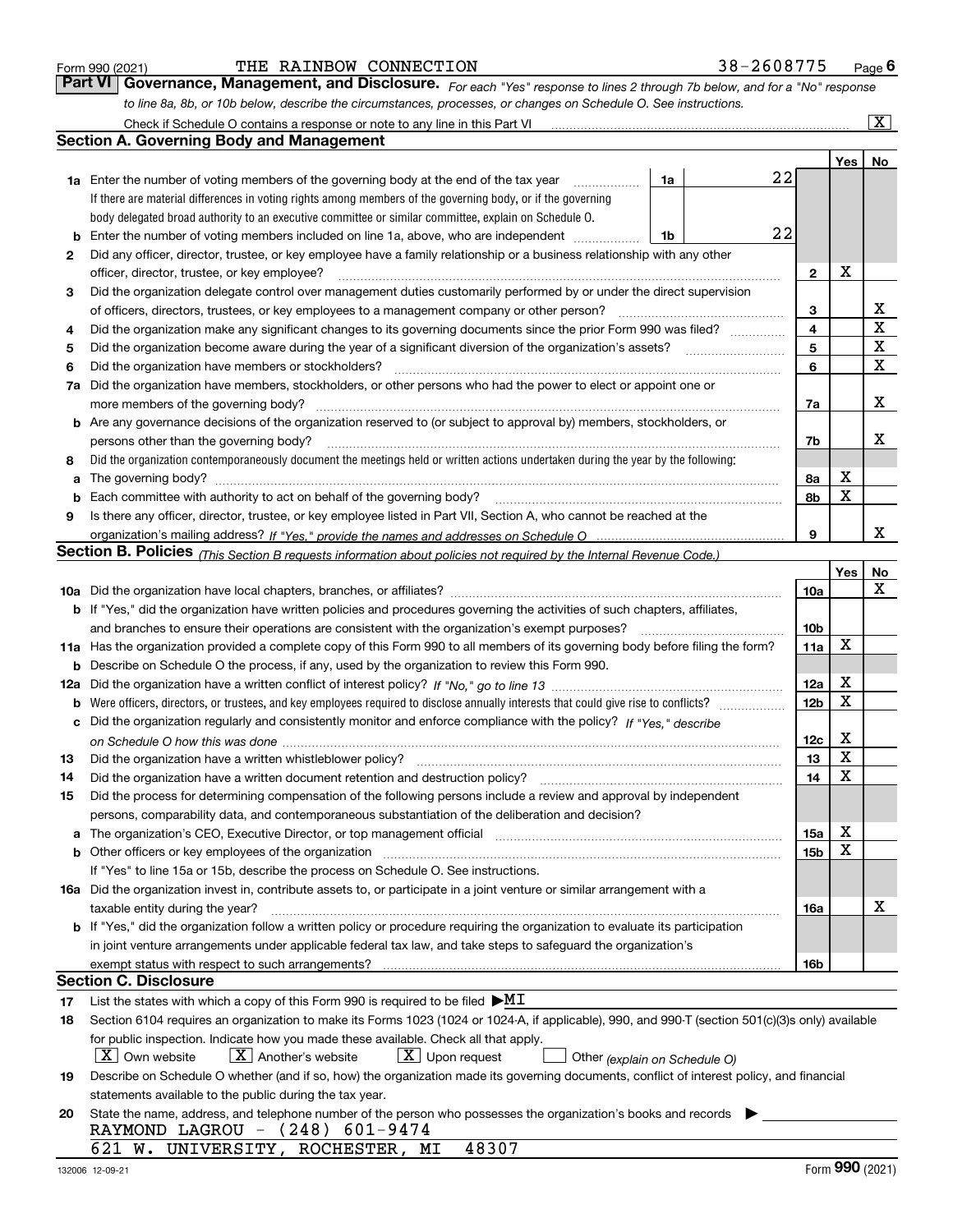$\mathcal{L}^{\text{max}}$ 

| Form 990 (2021) |                                               | THE RAINBOW CONNECTION | 38-2608775                                                                                 | Page <i>I</i> |
|-----------------|-----------------------------------------------|------------------------|--------------------------------------------------------------------------------------------|---------------|
|                 |                                               |                        | Part VII Compensation of Officers, Directors, Trustees, Key Employees, Highest Compensated |               |
|                 | <b>Employees, and Independent Contractors</b> |                        |                                                                                            |               |

Check if Schedule O contains a response or note to any line in this Part VII

**Section A. Officers, Directors, Trustees, Key Employees, and Highest Compensated Employees**

**1a**  Complete this table for all persons required to be listed. Report compensation for the calendar year ending with or within the organization's tax year. **•** List all of the organization's current officers, directors, trustees (whether individuals or organizations), regardless of amount of compensation.

Enter -0- in columns (D), (E), and (F) if no compensation was paid.

 $\bullet$  List all of the organization's  $\sf current$  key employees, if any. See the instructions for definition of "key employee."

**•** List the organization's five current highest compensated employees (other than an officer, director, trustee, or key employee) who received reportable compensation (box 5 of Form W-2, Form 1099-MISC, and/or box 1 of Form 1099-NEC) of more than \$100,000 from the organization and any related organizations.

**•** List all of the organization's former officers, key employees, and highest compensated employees who received more than \$100,000 of reportable compensation from the organization and any related organizations.

**former directors or trustees**  ¥ List all of the organization's that received, in the capacity as a former director or trustee of the organization, more than \$10,000 of reportable compensation from the organization and any related organizations.

See the instructions for the order in which to list the persons above.

Check this box if neither the organization nor any related organization compensated any current officer, director, or trustee.  $\mathcal{L}^{\text{max}}$ 

| (A)                                  | (B)                  |                               |                                                              | (C)                     |              |                                   |        | (D)                        | (E)                        | (F)                    |
|--------------------------------------|----------------------|-------------------------------|--------------------------------------------------------------|-------------------------|--------------|-----------------------------------|--------|----------------------------|----------------------------|------------------------|
| Name and title                       | Average<br>hours per |                               | (do not check more than one<br>box, unless person is both an | Position                |              |                                   |        | Reportable<br>compensation | Reportable<br>compensation | Estimated<br>amount of |
|                                      | week                 |                               | officer and a director/trustee)                              |                         |              |                                   |        | from                       | from related               | other                  |
|                                      | (list any            |                               |                                                              |                         |              |                                   |        | the                        | organizations              | compensation           |
|                                      | hours for            |                               |                                                              |                         |              |                                   |        | organization               | (W-2/1099-MISC/            | from the               |
|                                      | related              |                               |                                                              |                         |              |                                   |        | (W-2/1099-MISC/            | 1099-NEC)                  | organization           |
|                                      | organizations        |                               |                                                              |                         |              |                                   |        | 1099-NEC)                  |                            | and related            |
|                                      | below<br>line)       | ndividual trustee or director | nstitutional trustee                                         | Officer                 | Key employee | Highest compensated<br>  employee | Former |                            |                            | organizations          |
| GEORGE MILLER (THRU 12/31/21)<br>(1) | 50.00                |                               |                                                              |                         |              |                                   |        |                            |                            |                        |
| EXECUTIVE DIRECTOR                   |                      |                               |                                                              | $\overline{\textbf{X}}$ |              |                                   |        | 121,521.                   | 0.                         | 4,056.                 |
| INGRID TODT<br>(2)                   | 50.00                |                               |                                                              |                         |              |                                   |        |                            |                            |                        |
| EXECUTIVE DIRECTOR                   |                      |                               |                                                              | X                       |              |                                   |        | 88,300.                    | 0.                         | 3,864.                 |
| DAN FLYNN<br>(3)                     | 1.00                 |                               |                                                              |                         |              |                                   |        |                            |                            |                        |
| 2ND V.P. AND TREAS.                  |                      | $\mathbf x$                   |                                                              | $\overline{\textbf{X}}$ |              |                                   |        | 0.                         | $\mathbf 0$ .              | $0_{.}$                |
| D'ANN CRAWFORD<br>(4)                | 1.00                 |                               |                                                              |                         |              |                                   |        |                            |                            |                        |
| <b>DIRECTOR</b>                      |                      | $\mathbf x$                   |                                                              |                         |              |                                   |        | 0.                         | 0.                         | $0_{.}$                |
| (5)<br>DAVID ANDERSON                | 1.00                 |                               |                                                              |                         |              |                                   |        |                            |                            |                        |
| <b>SECRETARY</b>                     |                      | $\mathbf X$                   |                                                              | X                       |              |                                   |        | 0.                         | 0.                         | $0_{.}$                |
| (6)<br>DAVID LEWALLEN                | 1.00                 |                               |                                                              |                         |              |                                   |        |                            |                            |                        |
| <b>DIRECTOR</b>                      |                      | $\overline{\text{X}}$         |                                                              |                         |              |                                   |        | 0.                         | 0.                         | $0_{.}$                |
| DOMINIC MOCERI<br>(7)                | 1.00                 |                               |                                                              |                         |              |                                   |        |                            |                            |                        |
| <b>DIRECTOR</b>                      |                      | $\mathbf x$                   |                                                              |                         |              |                                   |        | 0.                         | 0.                         | $0_{.}$                |
| (8)<br>DR. ROLAND CHU                | 1.00                 |                               |                                                              |                         |              |                                   |        |                            |                            |                        |
| <b>DIRECTOR</b>                      |                      | $\overline{\textbf{X}}$       |                                                              |                         |              |                                   |        | 0.                         | $\mathbf 0$ .              | $\mathbf 0$ .          |
| (9)<br>HOWARD GOLDMAN                | 1.00                 |                               |                                                              |                         |              |                                   |        |                            |                            |                        |
| <b>DIRECTOR</b>                      |                      | $\rm X$                       |                                                              |                         |              |                                   |        | 0.                         | $\mathbf 0$ .              | $\mathbf 0$ .          |
| (10) JANET DOBSON VERNIER            | 1.00                 |                               |                                                              |                         |              |                                   |        |                            |                            |                        |
| MERITORIOUS DIRECTOR                 |                      | $\overline{\textbf{X}}$       |                                                              |                         |              |                                   |        | 0.                         | $\mathbf 0$ .              | $0_{.}$                |
| (11) JOHN JACKSON                    | 1.00                 |                               |                                                              |                         |              |                                   |        |                            |                            |                        |
| <b>DIRECTOR</b>                      |                      | $\mathbf X$                   |                                                              |                         |              |                                   |        | 0.                         | $\mathbf 0$ .              | $0_{.}$                |
| (12) JUDGE JULIE NICHOLSON           | 1.00                 |                               |                                                              |                         |              |                                   |        |                            |                            |                        |
| <b>DIRECTOR</b>                      |                      | $\mathbf x$                   |                                                              |                         |              |                                   |        | 0.                         | $\mathbf 0$ .              | $\mathbf 0$ .          |
| (13) KATHI HUNT                      | 1.00                 |                               |                                                              |                         |              |                                   |        |                            |                            |                        |
| <b>DIRECTOR</b>                      |                      | $\mathbf x$                   |                                                              |                         |              |                                   |        | $0$ .                      | $\mathbf 0$ .              | $0_{.}$                |
| (14) KEVIN SCHNIEDERS                | 1.00                 |                               |                                                              |                         |              |                                   |        |                            |                            |                        |
| VICE PRESIDENT                       |                      | X                             |                                                              | X                       |              |                                   |        | 0.                         | 0.                         | $0_{.}$                |
| (15) REBECCA NEUMAN                  | 1.00                 |                               |                                                              |                         |              |                                   |        |                            |                            |                        |
| PRESIDENT                            |                      | $\mathbf X$                   |                                                              | $\overline{\textbf{X}}$ |              |                                   |        | 0.                         | 0.                         | $0_{.}$                |
| (16) ROBERT BAVA                     | 1.00                 |                               |                                                              |                         |              |                                   |        |                            |                            |                        |
| <b>DIRECTOR</b>                      |                      | X                             |                                                              |                         |              |                                   |        | 0.                         | 0.                         | $\mathbf 0$ .          |
| (17) RUSS SHELTON                    | 1.00                 |                               |                                                              |                         |              |                                   |        |                            |                            |                        |
| <b>DIRECTOR</b>                      |                      | $\rm X$                       |                                                              |                         |              |                                   |        | 0.                         | 0.                         | $\mathbf 0$ .          |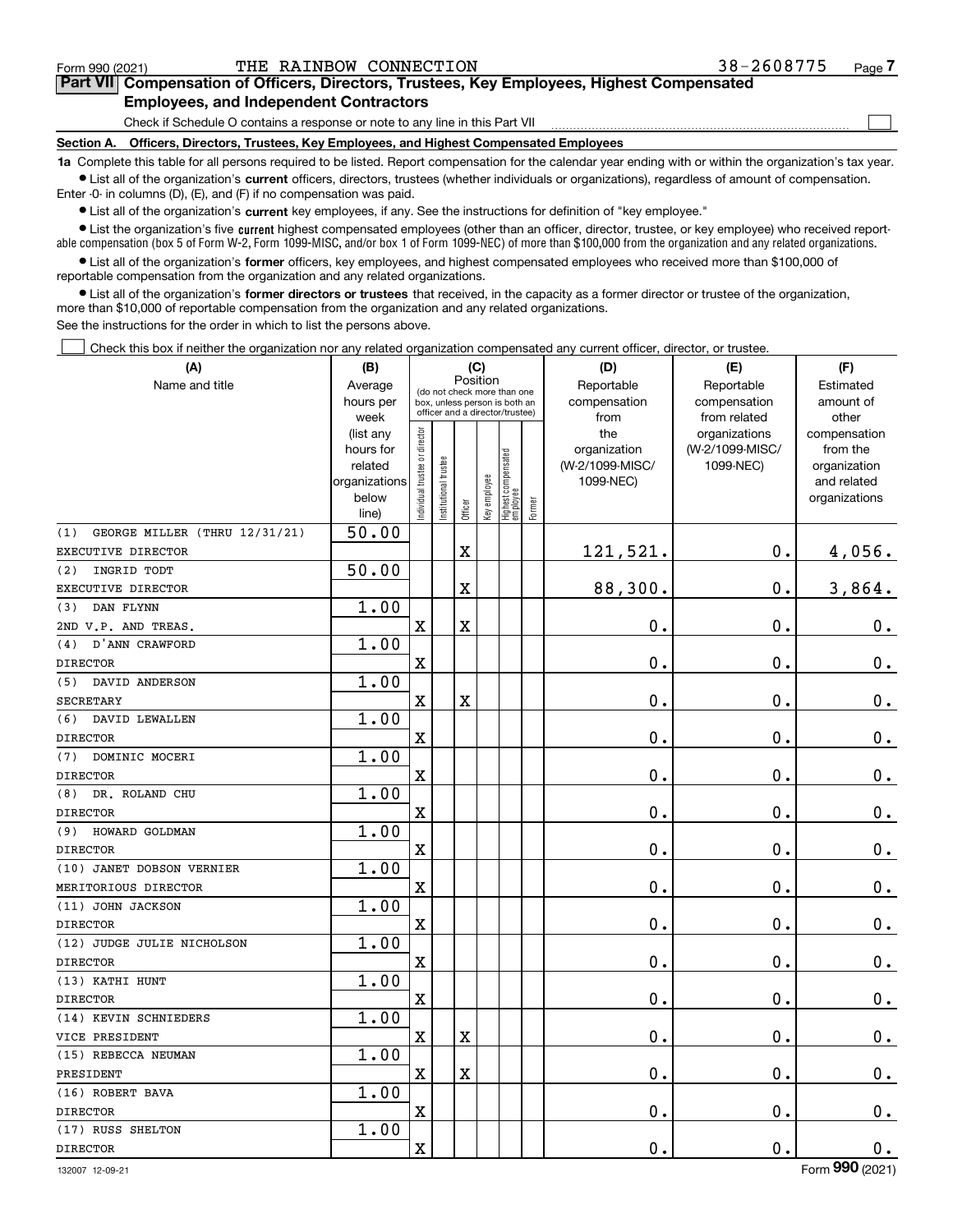| THE RAINBOW CONNECTION<br>Form 990 (2021)                                                                                                       |                        |                                |                       |          |     |                                                 |        |                         | 38-2608775      |                  |              |               | Page 8 |
|-------------------------------------------------------------------------------------------------------------------------------------------------|------------------------|--------------------------------|-----------------------|----------|-----|-------------------------------------------------|--------|-------------------------|-----------------|------------------|--------------|---------------|--------|
| <b>Part VII</b><br>Section A. Officers, Directors, Trustees, Key Employees, and Highest Compensated Employees (continued)                       |                        |                                |                       |          |     |                                                 |        |                         |                 |                  |              |               |        |
| (A)                                                                                                                                             | (B)                    |                                |                       |          | (C) |                                                 |        | (D)                     | (E)             |                  |              | (F)           |        |
| Name and title                                                                                                                                  | Average                |                                |                       | Position |     | (do not check more than one                     |        | Reportable              | Reportable      |                  |              | Estimated     |        |
|                                                                                                                                                 | hours per              |                                |                       |          |     | box, unless person is both an                   |        | compensation            | compensation    |                  |              | amount of     |        |
|                                                                                                                                                 | week                   |                                |                       |          |     | officer and a director/trustee)                 |        | from                    | from related    |                  |              | other         |        |
|                                                                                                                                                 | (list any              |                                |                       |          |     |                                                 |        | the                     | organizations   |                  |              | compensation  |        |
|                                                                                                                                                 | hours for              |                                |                       |          |     |                                                 |        | organization            | (W-2/1099-MISC/ |                  |              | from the      |        |
|                                                                                                                                                 | related                |                                |                       |          |     |                                                 |        | (W-2/1099-MISC/         | 1099-NEC)       |                  |              | organization  |        |
|                                                                                                                                                 | organizations<br>below |                                |                       |          |     |                                                 |        | 1099-NEC)               |                 |                  |              | and related   |        |
|                                                                                                                                                 | line)                  | Individual trustee or director | Institutional trustee | Officer  |     | key employee<br>Highest compensated<br>employee | Former |                         |                 |                  |              | organizations |        |
|                                                                                                                                                 | 1.00                   |                                |                       |          |     |                                                 |        |                         |                 |                  |              |               |        |
| (18) RYAN GIACOLONE<br>IMMEDIATE PAST PRESIDENT                                                                                                 |                        | X                              |                       | X        |     |                                                 |        | Ο.                      |                 | Ο.               |              |               |        |
| (19) STEVE NEIHEISEL, CPA                                                                                                                       | 1.00                   |                                |                       |          |     |                                                 |        |                         |                 |                  |              |               | 0.     |
| <b>DIRECTOR</b>                                                                                                                                 |                        | X                              |                       |          |     |                                                 |        | Ο.                      |                 | Ο.               |              |               |        |
| (20) SUE WELKER                                                                                                                                 | 1.00                   |                                |                       |          |     |                                                 |        |                         |                 |                  |              |               | $0$ .  |
| <b>DIRECTOR</b>                                                                                                                                 |                        | X                              |                       |          |     |                                                 |        | Ο.                      |                 | Ο.               |              |               | $0$ .  |
| (21) TIM EASTERWOOD                                                                                                                             | 1.00                   |                                |                       |          |     |                                                 |        |                         |                 |                  |              |               |        |
| <b>DIRECTOR</b>                                                                                                                                 |                        | X                              |                       |          |     |                                                 |        | Ο.                      |                 | Ο.               |              |               | $0$ .  |
| (22) KRISTA ESCHBACH                                                                                                                            | 1.00                   |                                |                       |          |     |                                                 |        |                         |                 |                  |              |               |        |
| <b>DIRECTOR</b>                                                                                                                                 |                        | X                              |                       |          |     |                                                 |        | Ο.                      |                 | Ο.               |              |               |        |
| (23) SAM MUNACO                                                                                                                                 | 1.00                   |                                |                       |          |     |                                                 |        |                         |                 |                  |              |               | $0$ .  |
| <b>DIRECTOR</b>                                                                                                                                 |                        | X                              |                       |          |     |                                                 |        | Ο.                      |                 | Ο.               |              |               | $0$ .  |
| (24) BRAD BYRNES                                                                                                                                | 1.00                   |                                |                       |          |     |                                                 |        |                         |                 |                  |              |               |        |
| <b>DIRECTOR</b>                                                                                                                                 |                        | X                              |                       |          |     |                                                 |        | Ο.                      |                 | Ο.               |              |               | $0$ .  |
| (25) MICHAEL PLOTZKE                                                                                                                            | 1.00                   |                                |                       |          |     |                                                 |        |                         |                 |                  |              |               |        |
| <b>DIRECTOR</b>                                                                                                                                 |                        | X                              |                       |          |     |                                                 |        | 0.                      |                 | Ο.               |              |               | $0$ .  |
|                                                                                                                                                 |                        |                                |                       |          |     |                                                 |        |                         |                 |                  |              |               |        |
|                                                                                                                                                 |                        |                                |                       |          |     |                                                 |        |                         |                 |                  |              |               |        |
|                                                                                                                                                 |                        |                                |                       |          |     |                                                 |        | 209,821.                |                 | 0.               |              | 7,920.        |        |
| c Total from continuation sheets to Part VII, Section A                                                                                         |                        |                                |                       |          |     |                                                 |        | 0.                      |                 | $\overline{0}$ . |              |               | 0.     |
|                                                                                                                                                 |                        |                                |                       |          |     |                                                 |        | 209,821.                |                 | 0.               |              | 7,920.        |        |
| Total number of individuals (including but not limited to those listed above) who received more than \$100,000 of reportable<br>$\mathbf{2}$    |                        |                                |                       |          |     |                                                 |        |                         |                 |                  |              |               |        |
| compensation from the organization $\blacktriangleright$                                                                                        |                        |                                |                       |          |     |                                                 |        |                         |                 |                  |              |               | 1      |
|                                                                                                                                                 |                        |                                |                       |          |     |                                                 |        |                         |                 |                  |              | Yes           | No     |
| 3<br>Did the organization list any former officer, director, trustee, key employee, or highest compensated employee on                          |                        |                                |                       |          |     |                                                 |        |                         |                 |                  |              |               |        |
| line 1a? If "Yes," complete Schedule J for such individual manufactured contained and the 1a? If "Yes," complete Schedule J for such individual |                        |                                |                       |          |     |                                                 |        |                         |                 |                  | З            |               | x      |
| For any individual listed on line 1a, is the sum of reportable compensation and other compensation from the organization                        |                        |                                |                       |          |     |                                                 |        |                         |                 |                  |              |               |        |
|                                                                                                                                                 |                        |                                |                       |          |     |                                                 |        |                         |                 |                  | 4            |               | x      |
| Did any person listed on line 1a receive or accrue compensation from any unrelated organization or individual for services<br>5                 |                        |                                |                       |          |     |                                                 |        |                         |                 |                  |              |               |        |
|                                                                                                                                                 |                        |                                |                       |          |     |                                                 |        |                         |                 |                  | 5            |               | х      |
| <b>Section B. Independent Contractors</b>                                                                                                       |                        |                                |                       |          |     |                                                 |        |                         |                 |                  |              |               |        |
| Complete this table for your five highest compensated independent contractors that received more than \$100,000 of compensation from<br>1.      |                        |                                |                       |          |     |                                                 |        |                         |                 |                  |              |               |        |
| the organization. Report compensation for the calendar year ending with or within the organization's tax year.                                  |                        |                                |                       |          |     |                                                 |        |                         |                 |                  |              |               |        |
| (A)                                                                                                                                             |                        |                                |                       |          |     |                                                 |        | (B)                     |                 |                  | (C)          |               |        |
| Name and business address                                                                                                                       |                        |                                | <b>NONE</b>           |          |     |                                                 |        | Description of services |                 |                  | Compensation |               |        |
|                                                                                                                                                 |                        |                                |                       |          |     |                                                 |        |                         |                 |                  |              |               |        |
|                                                                                                                                                 |                        |                                |                       |          |     |                                                 |        |                         |                 |                  |              |               |        |
|                                                                                                                                                 |                        |                                |                       |          |     |                                                 |        |                         |                 |                  |              |               |        |
|                                                                                                                                                 |                        |                                |                       |          |     |                                                 |        |                         |                 |                  |              |               |        |
|                                                                                                                                                 |                        |                                |                       |          |     |                                                 |        |                         |                 |                  |              |               |        |
|                                                                                                                                                 |                        |                                |                       |          |     |                                                 |        |                         |                 |                  |              |               |        |
|                                                                                                                                                 |                        |                                |                       |          |     |                                                 |        |                         |                 |                  |              |               |        |
|                                                                                                                                                 |                        |                                |                       |          |     |                                                 |        |                         |                 |                  |              |               |        |

**2** Total number of independent contractors (including but not limited to those listed above) who received more than \$100,000 of compensation from the organization 0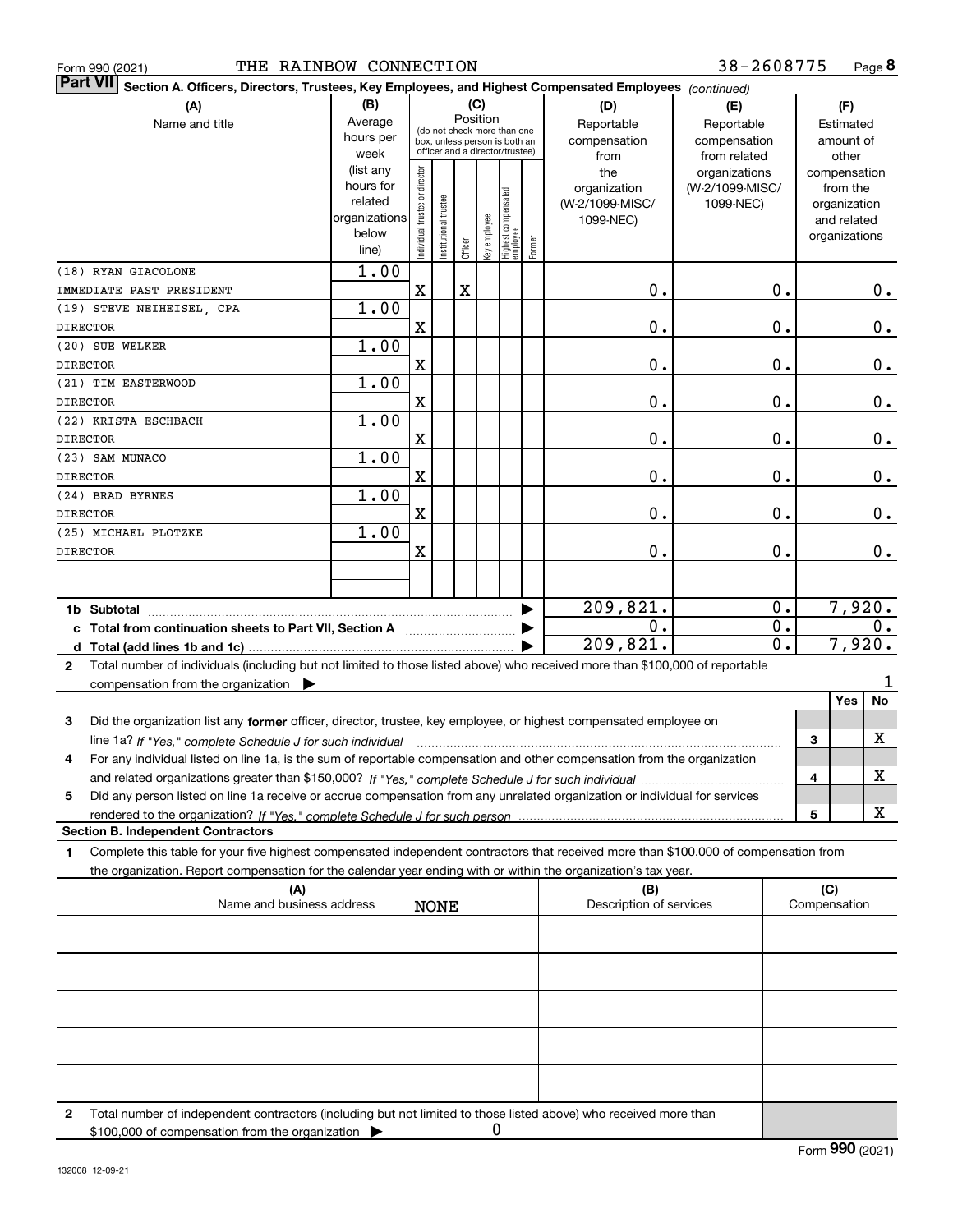|                                                           |                                                         |                                                       | Form 990 (2021)                                                                           |          |                |                 | THE RAINBOW CONNECTION                           |                                  |                                              | 38-2608775                                                 | Page 9                                                          |
|-----------------------------------------------------------|---------------------------------------------------------|-------------------------------------------------------|-------------------------------------------------------------------------------------------|----------|----------------|-----------------|--------------------------------------------------|----------------------------------|----------------------------------------------|------------------------------------------------------------|-----------------------------------------------------------------|
|                                                           | <b>Part VIII</b>                                        |                                                       | <b>Statement of Revenue</b>                                                               |          |                |                 |                                                  |                                  |                                              |                                                            |                                                                 |
|                                                           |                                                         |                                                       | Check if Schedule O contains a response or note to any line in this Part VIII             |          |                |                 |                                                  |                                  |                                              |                                                            |                                                                 |
|                                                           |                                                         |                                                       |                                                                                           |          |                |                 |                                                  | (A)<br>Total revenue             | (B)<br>Related or exempt<br>function revenue | $\overline{(\mathbf{C})}$<br>Unrelated<br>business revenue | (D)<br>Revenue excluded<br>from tax under<br>sections 512 - 514 |
|                                                           |                                                         |                                                       | 1 a Federated campaigns                                                                   |          | 1a             |                 |                                                  |                                  |                                              |                                                            |                                                                 |
| Contributions, Gifts, Grants<br>and Other Similar Amounts |                                                         |                                                       | <b>b</b> Membership dues                                                                  |          | 1 <sub>b</sub> |                 |                                                  |                                  |                                              |                                                            |                                                                 |
|                                                           |                                                         |                                                       | c Fundraising events <i>manually</i>                                                      |          | 1c             |                 | 1,067,644.                                       |                                  |                                              |                                                            |                                                                 |
|                                                           |                                                         |                                                       | d Related organizations                                                                   |          | 1 <sub>d</sub> |                 |                                                  |                                  |                                              |                                                            |                                                                 |
|                                                           |                                                         |                                                       | e Government grants (contributions)                                                       |          | 1e             |                 | 231,000.                                         |                                  |                                              |                                                            |                                                                 |
|                                                           |                                                         |                                                       | f All other contributions, gifts, grants, and                                             |          |                |                 |                                                  |                                  |                                              |                                                            |                                                                 |
|                                                           |                                                         |                                                       | similar amounts not included above                                                        |          | 1f             |                 | <u>2,213,945.</u>                                |                                  |                                              |                                                            |                                                                 |
|                                                           |                                                         |                                                       | g Noncash contributions included in lines 1a-1f                                           |          |                |                 | $\frac{1}{9}$ \\$1,252,636.                      |                                  |                                              |                                                            |                                                                 |
|                                                           |                                                         |                                                       |                                                                                           |          |                |                 |                                                  | $\triangleright$ 3,512,589.      |                                              |                                                            |                                                                 |
|                                                           |                                                         |                                                       |                                                                                           |          |                |                 | <b>Business Code</b>                             |                                  |                                              |                                                            |                                                                 |
|                                                           |                                                         | 2a                                                    | <u> 1989 - Johann Stein, mars an deus Amerikaansk kommunister (</u>                       |          |                |                 |                                                  |                                  |                                              |                                                            |                                                                 |
|                                                           |                                                         | b                                                     | <u> 1989 - Johann John Stone, markin fizikar (</u>                                        |          |                |                 |                                                  |                                  |                                              |                                                            |                                                                 |
|                                                           |                                                         | c                                                     | <u> 1989 - Johann Stein, mars an deutscher Stein († 1989)</u>                             |          |                |                 |                                                  |                                  |                                              |                                                            |                                                                 |
| Program Service<br>Revenue                                |                                                         | d                                                     | the control of the control of the control of the control of the control of the control of |          |                |                 |                                                  |                                  |                                              |                                                            |                                                                 |
|                                                           |                                                         |                                                       | All other program service revenue                                                         |          |                |                 |                                                  |                                  |                                              |                                                            |                                                                 |
|                                                           |                                                         |                                                       |                                                                                           |          |                |                 |                                                  |                                  |                                              |                                                            |                                                                 |
|                                                           | 3                                                       |                                                       |                                                                                           |          |                |                 |                                                  |                                  |                                              |                                                            |                                                                 |
|                                                           |                                                         | Investment income (including dividends, interest, and |                                                                                           |          |                |                 | ▶                                                | 132,447.                         |                                              |                                                            | 132,447.                                                        |
|                                                           | Income from investment of tax-exempt bond proceeds<br>4 |                                                       |                                                                                           |          |                |                 |                                                  |                                  |                                              |                                                            |                                                                 |
|                                                           | 5                                                       |                                                       |                                                                                           |          |                |                 |                                                  |                                  |                                              |                                                            |                                                                 |
|                                                           |                                                         |                                                       |                                                                                           |          | (i) Real       |                 | (ii) Personal                                    |                                  |                                              |                                                            |                                                                 |
|                                                           |                                                         |                                                       | 6 a Gross rents                                                                           | 6a       |                |                 |                                                  |                                  |                                              |                                                            |                                                                 |
|                                                           |                                                         |                                                       | <b>b</b> Less: rental expenses $\ldots$                                                   | 6b       |                |                 |                                                  |                                  |                                              |                                                            |                                                                 |
|                                                           |                                                         | с                                                     | Rental income or (loss)                                                                   | 6c       |                |                 |                                                  |                                  |                                              |                                                            |                                                                 |
|                                                           |                                                         |                                                       | d Net rental income or (loss)                                                             |          |                |                 |                                                  |                                  |                                              |                                                            |                                                                 |
|                                                           |                                                         |                                                       | <b>7 a</b> Gross amount from sales of                                                     |          | (i) Securities |                 | (ii) Other                                       |                                  |                                              |                                                            |                                                                 |
|                                                           |                                                         |                                                       | assets other than inventory                                                               | 7a       |                |                 |                                                  |                                  |                                              |                                                            |                                                                 |
|                                                           |                                                         |                                                       | <b>b</b> Less: cost or other basis                                                        |          |                |                 | 992.                                             |                                  |                                              |                                                            |                                                                 |
| venue                                                     |                                                         |                                                       | and sales expenses<br><b>c</b> Gain or (loss) $\ldots$                                    | 7b<br>7c |                |                 | $-992.$                                          |                                  |                                              |                                                            |                                                                 |
|                                                           |                                                         |                                                       |                                                                                           |          |                |                 |                                                  | $-992.$                          |                                              |                                                            | $-992.$                                                         |
| Other R                                                   |                                                         |                                                       | 8 a Gross income from fundraising events (not                                             |          |                |                 |                                                  |                                  |                                              |                                                            |                                                                 |
|                                                           |                                                         |                                                       | including $$1,067,644.$ of                                                                |          |                |                 |                                                  |                                  |                                              |                                                            |                                                                 |
|                                                           |                                                         |                                                       | contributions reported on line 1c). See                                                   |          |                |                 |                                                  |                                  |                                              |                                                            |                                                                 |
|                                                           |                                                         |                                                       |                                                                                           |          |                |                 | $ a_{\mathsf{a}} 149$ , 326 $\boldsymbol{\cdot}$ |                                  |                                              |                                                            |                                                                 |
|                                                           |                                                         |                                                       | <b>b</b> Less: direct expenses <i></i>                                                    |          |                |                 | 8b 101,085.                                      |                                  |                                              |                                                            |                                                                 |
|                                                           |                                                         |                                                       | c Net income or (loss) from fundraising events __                                         |          |                |                 | ▶                                                | 48,241.                          |                                              |                                                            | 48,241.                                                         |
|                                                           |                                                         |                                                       | 9 a Gross income from gaming activities. See                                              |          |                |                 |                                                  |                                  |                                              |                                                            |                                                                 |
|                                                           |                                                         |                                                       |                                                                                           |          |                | 9a              |                                                  |                                  |                                              |                                                            |                                                                 |
|                                                           |                                                         |                                                       |                                                                                           |          |                | 9 <sub>b</sub>  |                                                  |                                  |                                              |                                                            |                                                                 |
|                                                           |                                                         |                                                       | c Net income or (loss) from gaming activities                                             |          |                |                 | ▶                                                |                                  |                                              |                                                            |                                                                 |
|                                                           |                                                         |                                                       | 10 a Gross sales of inventory, less returns                                               |          |                | 10a             |                                                  |                                  |                                              |                                                            |                                                                 |
|                                                           |                                                         |                                                       |                                                                                           |          |                | 10 <sub>b</sub> |                                                  |                                  |                                              |                                                            |                                                                 |
|                                                           |                                                         |                                                       | <b>c</b> Net income or (loss) from sales of inventory                                     |          |                |                 |                                                  |                                  |                                              |                                                            |                                                                 |
|                                                           |                                                         |                                                       |                                                                                           |          |                |                 | <b>Business Code</b>                             |                                  |                                              |                                                            |                                                                 |
|                                                           | 11 a                                                    |                                                       |                                                                                           |          |                |                 |                                                  |                                  |                                              |                                                            |                                                                 |
|                                                           |                                                         | b                                                     |                                                                                           |          |                |                 |                                                  |                                  |                                              |                                                            |                                                                 |
| Miscellaneous<br>Revenue                                  |                                                         | c                                                     |                                                                                           |          |                |                 |                                                  |                                  |                                              |                                                            |                                                                 |
|                                                           |                                                         |                                                       |                                                                                           |          |                |                 |                                                  |                                  |                                              |                                                            |                                                                 |
|                                                           |                                                         |                                                       |                                                                                           |          |                |                 | ▶                                                |                                  |                                              |                                                            |                                                                 |
|                                                           | 12                                                      |                                                       |                                                                                           |          |                |                 |                                                  | $\blacktriangleright$ 3,692,285. | $0$ .                                        |                                                            | 0.179,696.                                                      |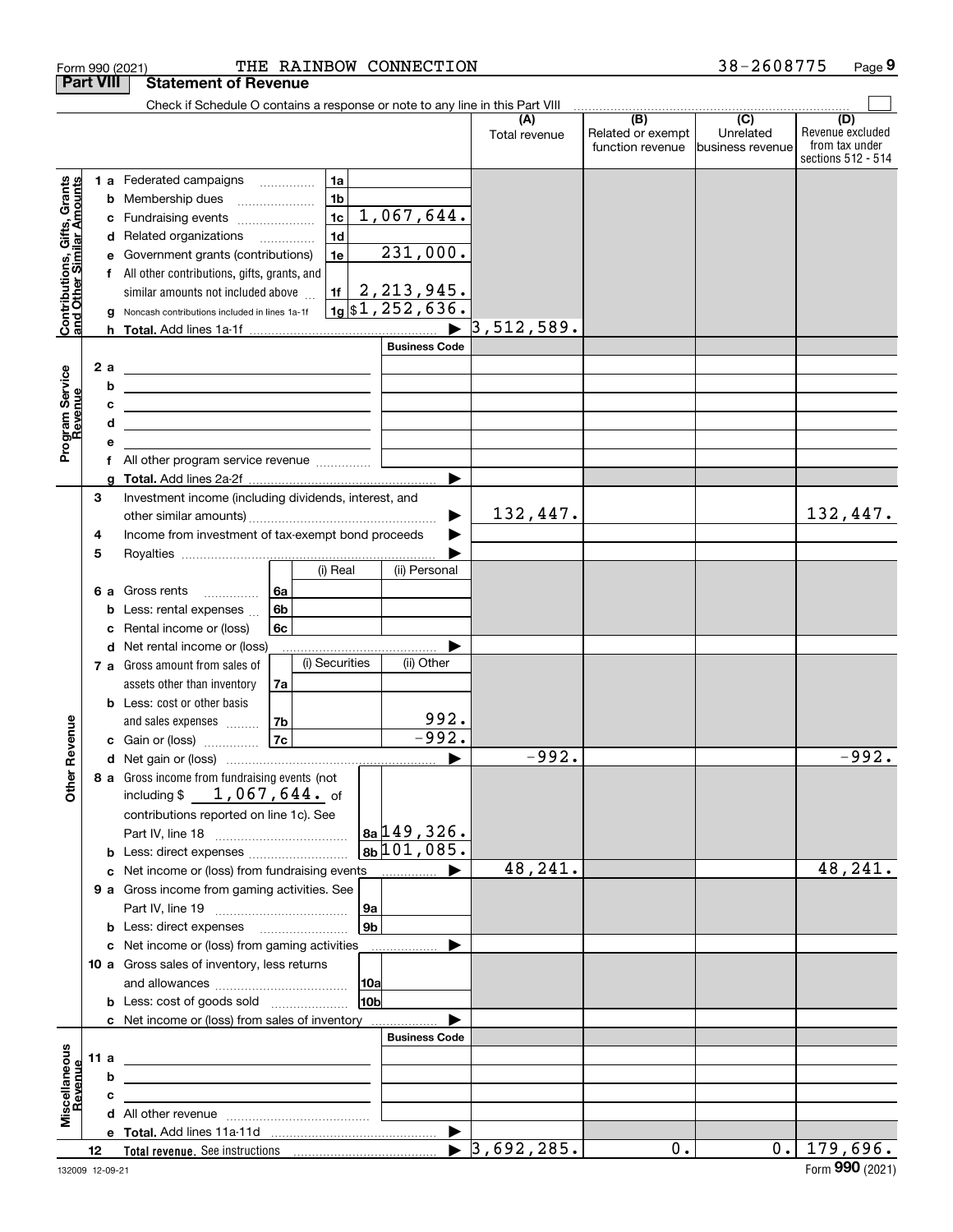Form 990 (2021) Page THE RAINBOW CONNECTION 38-2608775**Part IX Statement of Functional Expenses**

|              | Section 501(c)(3) and 501(c)(4) organizations must complete all columns. All other organizations must complete column (A).                                                                                   |                          |                                    |                                           |                                |
|--------------|--------------------------------------------------------------------------------------------------------------------------------------------------------------------------------------------------------------|--------------------------|------------------------------------|-------------------------------------------|--------------------------------|
|              | Check if Schedule O contains a response or note to any line in this Part IX.                                                                                                                                 |                          |                                    |                                           |                                |
|              | Do not include amounts reported on lines 6b,<br>7b, 8b, 9b, and 10b of Part VIII.                                                                                                                            | (A)<br>Total expenses    | (B)<br>Program service<br>expenses | (C)<br>Management and<br>general expenses | (D)<br>Fundraising<br>expenses |
| 1.           | Grants and other assistance to domestic organizations                                                                                                                                                        |                          |                                    |                                           |                                |
|              | and domestic governments. See Part IV, line 21                                                                                                                                                               |                          |                                    |                                           |                                |
| $\mathbf{2}$ | Grants and other assistance to domestic                                                                                                                                                                      |                          |                                    |                                           |                                |
|              | individuals. See Part IV, line 22                                                                                                                                                                            | 703,646.                 | 703,646.                           |                                           |                                |
| 3            | Grants and other assistance to foreign                                                                                                                                                                       |                          |                                    |                                           |                                |
|              | organizations, foreign governments, and foreign                                                                                                                                                              |                          |                                    |                                           |                                |
|              | individuals. See Part IV, lines 15 and 16                                                                                                                                                                    |                          |                                    |                                           |                                |
| 4            | Benefits paid to or for members                                                                                                                                                                              |                          |                                    |                                           |                                |
| 5            | Compensation of current officers, directors,                                                                                                                                                                 |                          |                                    |                                           |                                |
|              |                                                                                                                                                                                                              | 217,741.                 | 168,330.                           | 18,262.                                   | 31,149.                        |
| 6            | Compensation not included above to disqualified                                                                                                                                                              |                          |                                    |                                           |                                |
|              | persons (as defined under section 4958(f)(1)) and                                                                                                                                                            |                          |                                    |                                           |                                |
|              | persons described in section $4958(c)(3)(B)$<br>.                                                                                                                                                            |                          |                                    |                                           |                                |
| 7            |                                                                                                                                                                                                              | 337, 195.                | 260,677.                           | 28,281.                                   | 48, 237.                       |
| 8            | Pension plan accruals and contributions (include                                                                                                                                                             |                          |                                    |                                           |                                |
|              | section 401(k) and 403(b) employer contributions)                                                                                                                                                            | $\frac{9,291.}{8,361.}$  | $\frac{7,183.}{6,464.}$            | 779.                                      | <u>1,329.</u><br>1,196.        |
| 9            |                                                                                                                                                                                                              |                          |                                    | 701.                                      |                                |
| 10           |                                                                                                                                                                                                              | 41,794.                  | 32,310.                            | 3,505.                                    | 5,979.                         |
| 11           | Fees for services (nonemployees):                                                                                                                                                                            |                          |                                    |                                           |                                |
| a            |                                                                                                                                                                                                              |                          |                                    |                                           |                                |
| b            |                                                                                                                                                                                                              |                          |                                    |                                           |                                |
| c            |                                                                                                                                                                                                              | 11,000.                  |                                    | 8,800.                                    | 2,200.                         |
| d            |                                                                                                                                                                                                              |                          |                                    |                                           |                                |
| е            | Professional fundraising services. See Part IV, line 17                                                                                                                                                      |                          |                                    |                                           |                                |
| f            | Investment management fees                                                                                                                                                                                   |                          |                                    |                                           |                                |
| g            | Other. (If line 11g amount exceeds 10% of line 25,                                                                                                                                                           |                          |                                    |                                           |                                |
|              | column (A), amount, list line 11g expenses on Sch O.)                                                                                                                                                        | $\frac{4,050}{26,040}$ . | $\frac{3,131}{23,436}$ .           | 340.                                      | $\frac{579}{2,604}$            |
| 12           |                                                                                                                                                                                                              |                          |                                    |                                           |                                |
| 13           |                                                                                                                                                                                                              | 43,351.                  | 35,308.                            | 2,167.                                    | $\overline{5,876}$ .           |
| 14           |                                                                                                                                                                                                              |                          |                                    |                                           |                                |
| 15           |                                                                                                                                                                                                              |                          |                                    |                                           |                                |
| 16           |                                                                                                                                                                                                              | 6,124.                   | 3,675.                             | 1,531.                                    | 918.                           |
| 17           |                                                                                                                                                                                                              | 6,792.                   | 6,452.                             |                                           | 340.                           |
| 18           | Payments of travel or entertainment expenses                                                                                                                                                                 |                          |                                    |                                           |                                |
|              | for any federal, state, or local public officials                                                                                                                                                            |                          |                                    |                                           |                                |
| 19           | Conferences, conventions, and meetings                                                                                                                                                                       |                          |                                    |                                           |                                |
| 20           | Interest                                                                                                                                                                                                     |                          |                                    |                                           |                                |
| 21           |                                                                                                                                                                                                              |                          |                                    |                                           |                                |
| 22           | Depreciation, depletion, and amortization                                                                                                                                                                    | 45,553.                  | 23,004.                            | 22,321.                                   | 228.                           |
| 23           | Insurance                                                                                                                                                                                                    | 6,794.                   | 4,253.                             | 1,529.                                    | 1,012.                         |
| 24           | Other expenses. Itemize expenses not covered<br>above. (List miscellaneous expenses on line 24e. If<br>line 24e amount exceeds 10% of line 25, column (A).<br>amount, list line 24e expenses on Schedule 0.) |                          |                                    |                                           |                                |
| a            | SPECIAL EVENT COSTS                                                                                                                                                                                          | 1, 252, 635.             | 1,252,635.                         |                                           |                                |
| b            | BANK AND OTHER SERVICE                                                                                                                                                                                       | 40, 217.                 | 6,033.                             | 4,021.                                    | 30, 163.                       |
|              | REPAIRS & MAINTENANCE                                                                                                                                                                                        | 40,142.                  | 24,086.                            | 10,035.                                   | 6,021.                         |
| d            | FUNDRAISING EXPENSE                                                                                                                                                                                          | 10,757.                  |                                    |                                           | 10,757.                        |
|              | e All other expenses                                                                                                                                                                                         | 13,509.                  | 12,834.                            | 170.                                      | 505.                           |
| 25           | Total functional expenses. Add lines 1 through 24e                                                                                                                                                           | 2,824,992.               | 2,573,457.                         | 102,442.                                  | 149,093.                       |
| 26           | Joint costs. Complete this line only if the organization                                                                                                                                                     |                          |                                    |                                           |                                |
|              | reported in column (B) joint costs from a combined                                                                                                                                                           |                          |                                    |                                           |                                |
|              | educational campaign and fundraising solicitation.                                                                                                                                                           |                          |                                    |                                           |                                |
|              | Check here $\blacktriangleright$<br>if following SOP 98-2 (ASC 958-720)                                                                                                                                      |                          |                                    |                                           |                                |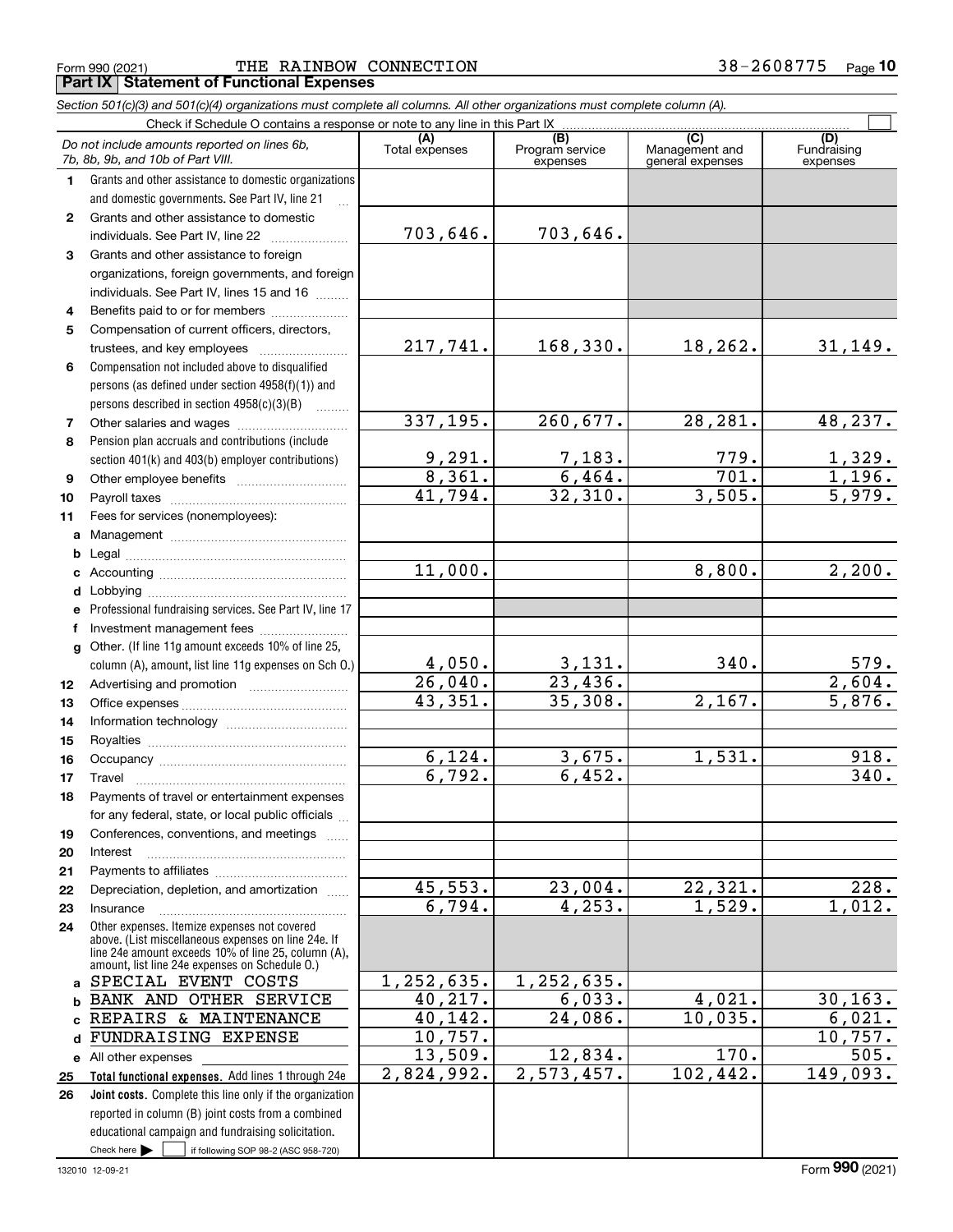| $\,$ - 260877 - ب $\,$<br>38–<br>CONNECTION<br>RAINBOW<br>THE<br>Form 990 (2021) | Page |
|----------------------------------------------------------------------------------|------|
|----------------------------------------------------------------------------------|------|

|                             |    | Check if Schedule O contains a response or note to any line in this Part X [11] manument contains the contains or note to any line in this Part X [11] manument contains the contains of the contains of the contains of the c |                          |                          |                         |                      |
|-----------------------------|----|--------------------------------------------------------------------------------------------------------------------------------------------------------------------------------------------------------------------------------|--------------------------|--------------------------|-------------------------|----------------------|
|                             |    |                                                                                                                                                                                                                                |                          | (A)<br>Beginning of year |                         | (B)<br>End of year   |
|                             | 1  | Cash - non-interest-bearing                                                                                                                                                                                                    |                          | 1,479,418.               | $\mathbf{1}$            | 1,661,774.           |
|                             | 2  |                                                                                                                                                                                                                                |                          | 126,863.                 | $\overline{2}$          | 126,826.             |
|                             | з  |                                                                                                                                                                                                                                |                          | 31,223.                  | $\overline{\mathbf{3}}$ | 66,500.              |
|                             | 4  |                                                                                                                                                                                                                                |                          | 1,097.                   | $\overline{\mathbf{4}}$ | $\overline{1,446}$ . |
|                             | 5  | Loans and other receivables from any current or former officer, director,                                                                                                                                                      |                          |                          |                         |                      |
|                             |    | trustee, key employee, creator or founder, substantial contributor, or 35%                                                                                                                                                     |                          |                          |                         |                      |
|                             |    | controlled entity or family member of any of these persons                                                                                                                                                                     |                          |                          | 5                       |                      |
|                             | 6  | Loans and other receivables from other disqualified persons (as defined                                                                                                                                                        |                          |                          |                         |                      |
|                             |    | under section $4958(f)(1)$ , and persons described in section $4958(c)(3)(B)$                                                                                                                                                  |                          | 6                        |                         |                      |
|                             | 7  |                                                                                                                                                                                                                                | <b>Secure</b>            |                          | $\overline{7}$          |                      |
| Assets                      | 8  |                                                                                                                                                                                                                                |                          |                          | 8                       |                      |
|                             | 9  | Prepaid expenses and deferred charges                                                                                                                                                                                          |                          |                          | 9                       |                      |
|                             |    | <b>10a</b> Land, buildings, and equipment: cost or other                                                                                                                                                                       |                          |                          |                         |                      |
|                             |    | basis. Complete Part VI of Schedule D    10a   1, 015, 884.                                                                                                                                                                    |                          |                          |                         |                      |
|                             |    | <u>  10b</u><br><b>b</b> Less: accumulated depreciation                                                                                                                                                                        | 512, 260.                | 517, 161.                | 10 <sub>c</sub>         | 503,624.             |
|                             | 11 | Investments - publicly traded securities                                                                                                                                                                                       |                          | 1,591,605.               | 11                      | 2,188,527.           |
|                             | 12 |                                                                                                                                                                                                                                |                          | 12                       |                         |                      |
|                             | 13 |                                                                                                                                                                                                                                |                          | 13                       |                         |                      |
|                             | 14 | Intangible assets with an annumerous contracts are all the contracts and an analysis of the contracts and the                                                                                                                  |                          | 14                       |                         |                      |
|                             | 15 |                                                                                                                                                                                                                                |                          | 600.                     | 15                      | 26,500.              |
|                             | 16 |                                                                                                                                                                                                                                |                          | 3,747,967.               | 16                      | 4,575,197.           |
|                             | 17 |                                                                                                                                                                                                                                |                          | 5,512.                   | 17                      | 24, 443.             |
|                             | 18 |                                                                                                                                                                                                                                |                          | 18                       |                         |                      |
|                             | 19 | Deferred revenue material contracts and a contract of the contract of the contract of the contract of the contract of the contract of the contract of the contract of the contract of the contract of the contract of the cont |                          | $\overline{5,243}$ .     | 19                      | 6,300.               |
|                             | 20 | Tax-exempt bond liabilities                                                                                                                                                                                                    |                          |                          | 20                      |                      |
|                             | 21 | Escrow or custodial account liability. Complete Part IV of Schedule D                                                                                                                                                          |                          |                          | 21                      |                      |
|                             | 22 | Loans and other payables to any current or former officer, director,                                                                                                                                                           |                          |                          |                         |                      |
| Liabilities                 |    | trustee, key employee, creator or founder, substantial contributor, or 35%                                                                                                                                                     |                          |                          |                         |                      |
|                             |    | controlled entity or family member of any of these persons                                                                                                                                                                     |                          |                          | 22                      |                      |
|                             | 23 | Secured mortgages and notes payable to unrelated third parties                                                                                                                                                                 |                          | 115,500.                 | 23                      | 0.                   |
|                             | 24 | Unsecured notes and loans payable to unrelated third parties                                                                                                                                                                   | $\overline{\phantom{a}}$ |                          | 24                      |                      |
|                             | 25 | Other liabilities (including federal income tax, payables to related third                                                                                                                                                     |                          |                          |                         |                      |
|                             |    | parties, and other liabilities not included on lines 17-24). Complete Part X                                                                                                                                                   |                          |                          |                         |                      |
|                             |    | of Schedule D                                                                                                                                                                                                                  |                          | 15,969.                  | 25                      | 0.                   |
|                             | 26 | Total liabilities. Add lines 17 through 25                                                                                                                                                                                     |                          | 142, 224.                | 26                      | 30, 743.             |
|                             |    | Organizations that follow FASB ASC 958, check here $\blacktriangleright \boxed{X}$                                                                                                                                             |                          |                          |                         |                      |
|                             |    | and complete lines 27, 28, 32, and 33.                                                                                                                                                                                         |                          |                          |                         |                      |
|                             | 27 | Net assets without donor restrictions                                                                                                                                                                                          |                          | 3,499,762.               | 27                      | 4,490,426.           |
|                             | 28 | Net assets with donor restrictions                                                                                                                                                                                             |                          | 105,981.                 | 28                      | 54,028.              |
| Net Assets or Fund Balances |    | Organizations that do not follow FASB ASC 958, check here $\blacktriangleright$                                                                                                                                                |                          |                          |                         |                      |
|                             |    | and complete lines 29 through 33.                                                                                                                                                                                              |                          |                          |                         |                      |
|                             | 29 | Capital stock or trust principal, or current funds                                                                                                                                                                             |                          |                          | 29                      |                      |
|                             | 30 | Paid-in or capital surplus, or land, building, or equipment fund                                                                                                                                                               |                          |                          | 30                      |                      |
|                             | 31 | Retained earnings, endowment, accumulated income, or other funds                                                                                                                                                               |                          |                          | 31                      |                      |
|                             | 32 |                                                                                                                                                                                                                                |                          | 3,605,743.               | 32                      | 4,544,454.           |
|                             | 33 |                                                                                                                                                                                                                                |                          | 3,747,967.               | 33                      | 4, 575, 197.         |
|                             |    |                                                                                                                                                                                                                                |                          |                          |                         |                      |

Form (2021) **990**

 $\overline{\phantom{0}}$ 

 $\overline{\phantom{0}}$ 

**Part X Balance Sheet**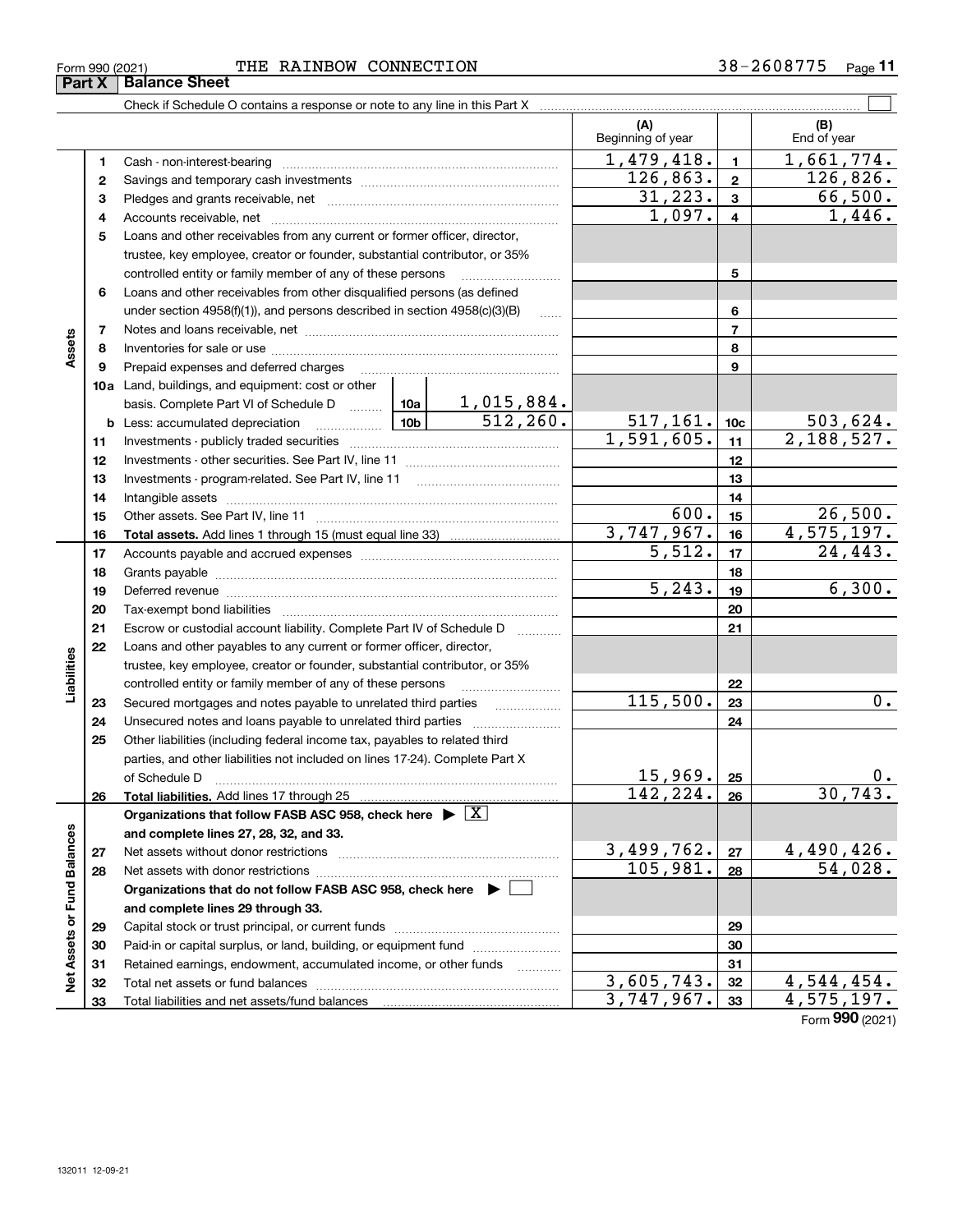|    | THE RAINBOW CONNECTION<br>Form 990 (2021)                                                                                            |                         | 38-2608775     |            | Page 12                 |
|----|--------------------------------------------------------------------------------------------------------------------------------------|-------------------------|----------------|------------|-------------------------|
|    | Part XI<br><b>Reconciliation of Net Assets</b>                                                                                       |                         |                |            |                         |
|    |                                                                                                                                      |                         |                |            |                         |
|    |                                                                                                                                      |                         |                |            |                         |
| 1  |                                                                                                                                      | $\mathbf{1}$            | 3,692,285.     |            |                         |
| 2  |                                                                                                                                      | $\mathbf{2}$            | 2,824,992.     |            |                         |
| 3  | Revenue less expenses. Subtract line 2 from line 1                                                                                   | 3                       | 867, 293.      |            |                         |
| 4  |                                                                                                                                      | $\overline{\mathbf{4}}$ | 3,605,743.     |            |                         |
| 5  |                                                                                                                                      | 5                       |                |            | 71,418.                 |
| 6  |                                                                                                                                      | 6                       |                |            |                         |
| 7  | Investment expenses www.communication.com/www.communication.com/www.communication.com/www.communication.com                          | $\overline{7}$          |                |            |                         |
| 8  | Prior period adjustments                                                                                                             | 8                       |                |            |                         |
| 9  | Other changes in net assets or fund balances (explain on Schedule O)                                                                 | 9                       |                |            | 0.                      |
| 10 | Net assets or fund balances at end of year. Combine lines 3 through 9 (must equal Part X, line 32,                                   |                         |                |            |                         |
|    |                                                                                                                                      | 10                      | 4,544,454.     |            |                         |
|    | Part XII Financial Statements and Reporting                                                                                          |                         |                |            |                         |
|    |                                                                                                                                      |                         |                |            | $\overline{\mathbf{X}}$ |
|    |                                                                                                                                      |                         |                | <b>Yes</b> | <b>No</b>               |
| 1  | $\boxed{\mathbf{X}}$ Accrual<br>Accounting method used to prepare the Form 990: <u>[</u> Cash<br>Other                               |                         |                |            |                         |
|    | If the organization changed its method of accounting from a prior year or checked "Other," explain on Schedule O.                    |                         |                |            |                         |
|    | 2a Were the organization's financial statements compiled or reviewed by an independent accountant?                                   |                         | 2a             |            | х                       |
|    | If "Yes," check a box below to indicate whether the financial statements for the year were compiled or reviewed on a                 |                         |                |            |                         |
|    | separate basis, consolidated basis, or both:                                                                                         |                         |                |            |                         |
|    | Separate basis<br>Consolidated basis<br>Both consolidated and separate basis                                                         |                         |                |            |                         |
|    | <b>b</b> Were the organization's financial statements audited by an independent accountant?                                          |                         | 2 <sub>b</sub> | х          |                         |
|    | If "Yes," check a box below to indicate whether the financial statements for the year were audited on a separate basis,              |                         |                |            |                         |
|    | consolidated basis, or both:                                                                                                         |                         |                |            |                         |
|    | $ \mathbf{X} $ Separate basis<br>Consolidated basis<br>Both consolidated and separate basis                                          |                         |                |            |                         |
|    | c If "Yes" to line 2a or 2b, does the organization have a committee that assumes responsibility for oversight of the audit,          |                         |                |            |                         |
|    |                                                                                                                                      |                         | 2c             | х          |                         |
|    | If the organization changed either its oversight process or selection process during the tax year, explain on Schedule O.            |                         |                |            |                         |
|    | 3a As a result of a federal award, was the organization required to undergo an audit or audits as set forth in the Single Audit      |                         |                |            |                         |
|    |                                                                                                                                      |                         | За             |            | x                       |
|    | <b>b</b> If "Yes," did the organization undergo the required audit or audits? If the organization did not undergo the required audit |                         |                |            |                         |
|    |                                                                                                                                      |                         | 3 <sub>b</sub> |            |                         |

Form (2021) **990**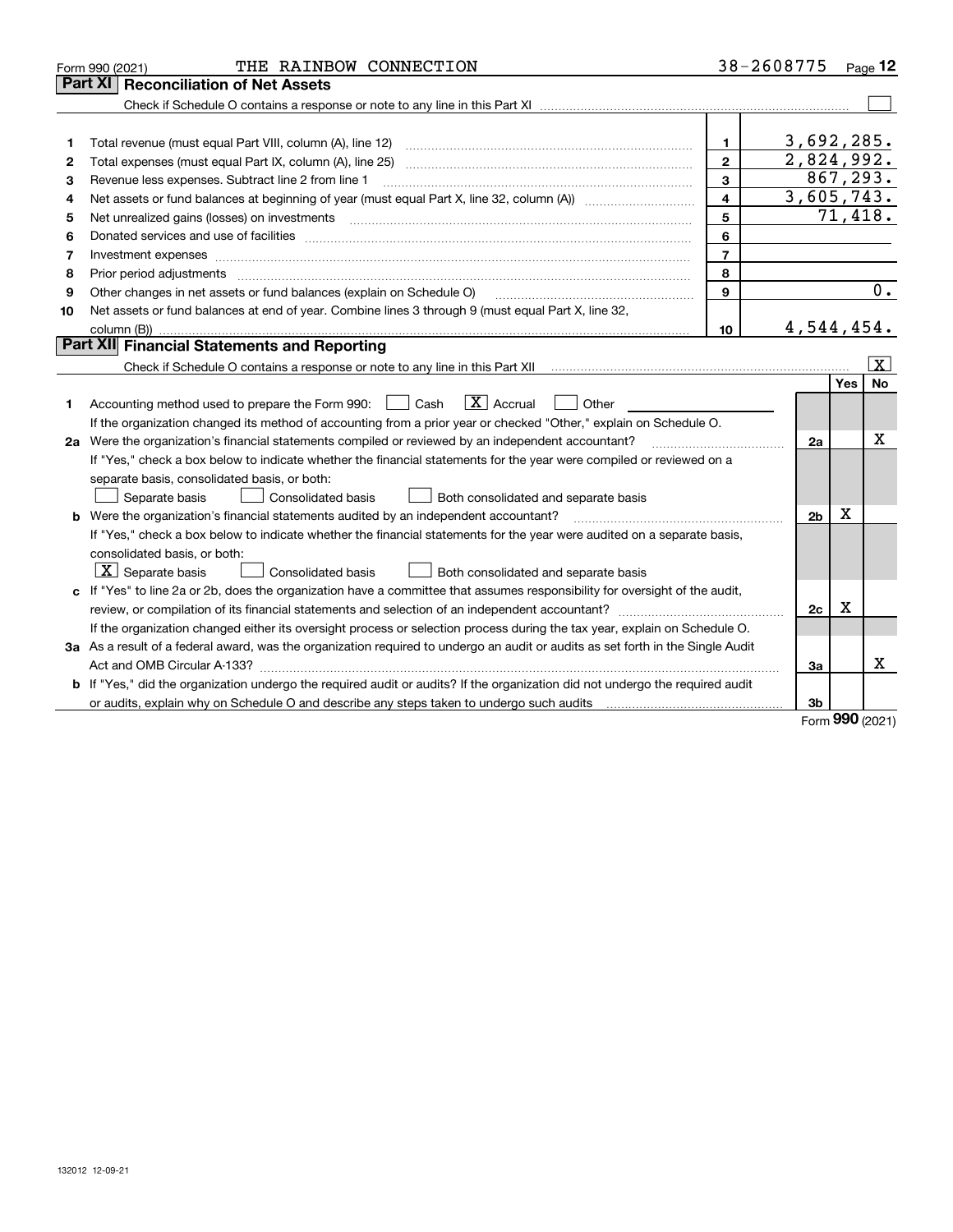Department of the Treasury Internal Revenue Service

**(Form 990)**

**Total**

# **Public Charity Status and Public Support**

**Complete if the organization is a section 501(c)(3) organization or a section**

**4947(a)(1) nonexempt charitable trust. | Attach to Form 990 or Form 990-EZ.** 

**| Go to www.irs.gov/Form990 for instructions and the latest information.**

| OMB No 1545-0047                    |
|-------------------------------------|
| 02                                  |
| <b>Open to Public</b><br>Inspection |

|        |       | Name of the organization                                                                                                                                                              |                        |                                                       |                             |                                 |                            |  | <b>Employer identification number</b> |  |  |
|--------|-------|---------------------------------------------------------------------------------------------------------------------------------------------------------------------------------------|------------------------|-------------------------------------------------------|-----------------------------|---------------------------------|----------------------------|--|---------------------------------------|--|--|
| Part I |       |                                                                                                                                                                                       | THE RAINBOW CONNECTION |                                                       |                             |                                 |                            |  | 38-2608775                            |  |  |
|        |       | Reason for Public Charity Status. (All organizations must complete this part.) See instructions.                                                                                      |                        |                                                       |                             |                                 |                            |  |                                       |  |  |
|        |       | The organization is not a private foundation because it is: (For lines 1 through 12, check only one box.)                                                                             |                        |                                                       |                             |                                 |                            |  |                                       |  |  |
| 1      |       | A church, convention of churches, or association of churches described in section 170(b)(1)(A)(i).                                                                                    |                        |                                                       |                             |                                 |                            |  |                                       |  |  |
| 2      |       | A school described in section 170(b)(1)(A)(ii). (Attach Schedule E (Form 990).)                                                                                                       |                        |                                                       |                             |                                 |                            |  |                                       |  |  |
| 3      |       | A hospital or a cooperative hospital service organization described in section 170(b)(1)(A)(iii).                                                                                     |                        |                                                       |                             |                                 |                            |  |                                       |  |  |
| 4      |       | A medical research organization operated in conjunction with a hospital described in section 170(b)(1)(A)(iii). Enter the hospital's name,                                            |                        |                                                       |                             |                                 |                            |  |                                       |  |  |
|        |       | city, and state:                                                                                                                                                                      |                        |                                                       |                             |                                 |                            |  |                                       |  |  |
| 5      |       | An organization operated for the benefit of a college or university owned or operated by a governmental unit described in                                                             |                        |                                                       |                             |                                 |                            |  |                                       |  |  |
|        |       | section 170(b)(1)(A)(iv). (Complete Part II.)                                                                                                                                         |                        |                                                       |                             |                                 |                            |  |                                       |  |  |
| 6      |       | A federal, state, or local government or governmental unit described in section 170(b)(1)(A)(v).                                                                                      |                        |                                                       |                             |                                 |                            |  |                                       |  |  |
|        | 7   X | An organization that normally receives a substantial part of its support from a governmental unit or from the general public described in                                             |                        |                                                       |                             |                                 |                            |  |                                       |  |  |
|        |       | section 170(b)(1)(A)(vi). (Complete Part II.)                                                                                                                                         |                        |                                                       |                             |                                 |                            |  |                                       |  |  |
| 8      |       | A community trust described in section 170(b)(1)(A)(vi). (Complete Part II.)                                                                                                          |                        |                                                       |                             |                                 |                            |  |                                       |  |  |
| 9      |       | An agricultural research organization described in section 170(b)(1)(A)(ix) operated in conjunction with a land-grant college                                                         |                        |                                                       |                             |                                 |                            |  |                                       |  |  |
|        |       | or university or a non-land-grant college of agriculture (see instructions). Enter the name, city, and state of the college or                                                        |                        |                                                       |                             |                                 |                            |  |                                       |  |  |
|        |       | university:                                                                                                                                                                           |                        |                                                       |                             |                                 |                            |  |                                       |  |  |
| 10     |       | An organization that normally receives (1) more than 33 1/3% of its support from contributions, membership fees, and gross receipts from                                              |                        |                                                       |                             |                                 |                            |  |                                       |  |  |
|        |       | activities related to its exempt functions, subject to certain exceptions; and (2) no more than 33 1/3% of its support from gross investment                                          |                        |                                                       |                             |                                 |                            |  |                                       |  |  |
|        |       | income and unrelated business taxable income (less section 511 tax) from businesses acquired by the organization after June 30, 1975.                                                 |                        |                                                       |                             |                                 |                            |  |                                       |  |  |
|        |       | See section 509(a)(2). (Complete Part III.)                                                                                                                                           |                        |                                                       |                             |                                 |                            |  |                                       |  |  |
| 11     |       | An organization organized and operated exclusively to test for public safety. See section 509(a)(4).                                                                                  |                        |                                                       |                             |                                 |                            |  |                                       |  |  |
| 12     |       | An organization organized and operated exclusively for the benefit of, to perform the functions of, or to carry out the purposes of one or                                            |                        |                                                       |                             |                                 |                            |  |                                       |  |  |
|        |       | more publicly supported organizations described in section 509(a)(1) or section 509(a)(2). See section 509(a)(3). Check the box on                                                    |                        |                                                       |                             |                                 |                            |  |                                       |  |  |
|        |       | lines 12a through 12d that describes the type of supporting organization and complete lines 12e, 12f, and 12g.                                                                        |                        |                                                       |                             |                                 |                            |  |                                       |  |  |
| а      |       | Type I. A supporting organization operated, supervised, or controlled by its supported organization(s), typically by giving                                                           |                        |                                                       |                             |                                 |                            |  |                                       |  |  |
|        |       | the supported organization(s) the power to regularly appoint or elect a majority of the directors or trustees of the supporting                                                       |                        |                                                       |                             |                                 |                            |  |                                       |  |  |
| b      |       | organization. You must complete Part IV, Sections A and B.<br>Type II. A supporting organization supervised or controlled in connection with its supported organization(s), by having |                        |                                                       |                             |                                 |                            |  |                                       |  |  |
|        |       | control or management of the supporting organization vested in the same persons that control or manage the supported                                                                  |                        |                                                       |                             |                                 |                            |  |                                       |  |  |
|        |       | organization(s). You must complete Part IV, Sections A and C.                                                                                                                         |                        |                                                       |                             |                                 |                            |  |                                       |  |  |
|        |       | Type III functionally integrated. A supporting organization operated in connection with, and functionally integrated with,                                                            |                        |                                                       |                             |                                 |                            |  |                                       |  |  |
| с      |       | its supported organization(s) (see instructions). You must complete Part IV, Sections A, D, and E.                                                                                    |                        |                                                       |                             |                                 |                            |  |                                       |  |  |
| d      |       | Type III non-functionally integrated. A supporting organization operated in connection with its supported organization(s)                                                             |                        |                                                       |                             |                                 |                            |  |                                       |  |  |
|        |       | that is not functionally integrated. The organization generally must satisfy a distribution requirement and an attentiveness                                                          |                        |                                                       |                             |                                 |                            |  |                                       |  |  |
|        |       | requirement (see instructions). You must complete Part IV, Sections A and D, and Part V.                                                                                              |                        |                                                       |                             |                                 |                            |  |                                       |  |  |
| е      |       | Check this box if the organization received a written determination from the IRS that it is a Type I, Type II, Type III                                                               |                        |                                                       |                             |                                 |                            |  |                                       |  |  |
|        |       | functionally integrated, or Type III non-functionally integrated supporting organization.                                                                                             |                        |                                                       |                             |                                 |                            |  |                                       |  |  |
| f      |       | Enter the number of supported organizations                                                                                                                                           |                        |                                                       |                             |                                 |                            |  |                                       |  |  |
|        |       | Provide the following information about the supported organization(s).                                                                                                                |                        |                                                       |                             |                                 |                            |  |                                       |  |  |
|        |       | (i) Name of supported                                                                                                                                                                 | (ii) EIN               | (iii) Type of organization                            | in your governing document? | (iv) Is the organization listed | (v) Amount of monetary     |  | (vi) Amount of other                  |  |  |
|        |       | organization                                                                                                                                                                          |                        | (described on lines 1-10<br>above (see instructions)) | Yes                         | No                              | support (see instructions) |  | support (see instructions)            |  |  |
|        |       |                                                                                                                                                                                       |                        |                                                       |                             |                                 |                            |  |                                       |  |  |
|        |       |                                                                                                                                                                                       |                        |                                                       |                             |                                 |                            |  |                                       |  |  |
|        |       |                                                                                                                                                                                       |                        |                                                       |                             |                                 |                            |  |                                       |  |  |
|        |       |                                                                                                                                                                                       |                        |                                                       |                             |                                 |                            |  |                                       |  |  |
|        |       |                                                                                                                                                                                       |                        |                                                       |                             |                                 |                            |  |                                       |  |  |
|        |       |                                                                                                                                                                                       |                        |                                                       |                             |                                 |                            |  |                                       |  |  |
|        |       |                                                                                                                                                                                       |                        |                                                       |                             |                                 |                            |  |                                       |  |  |
|        |       |                                                                                                                                                                                       |                        |                                                       |                             |                                 |                            |  |                                       |  |  |
|        |       |                                                                                                                                                                                       |                        |                                                       |                             |                                 |                            |  |                                       |  |  |
|        |       |                                                                                                                                                                                       |                        |                                                       |                             |                                 |                            |  |                                       |  |  |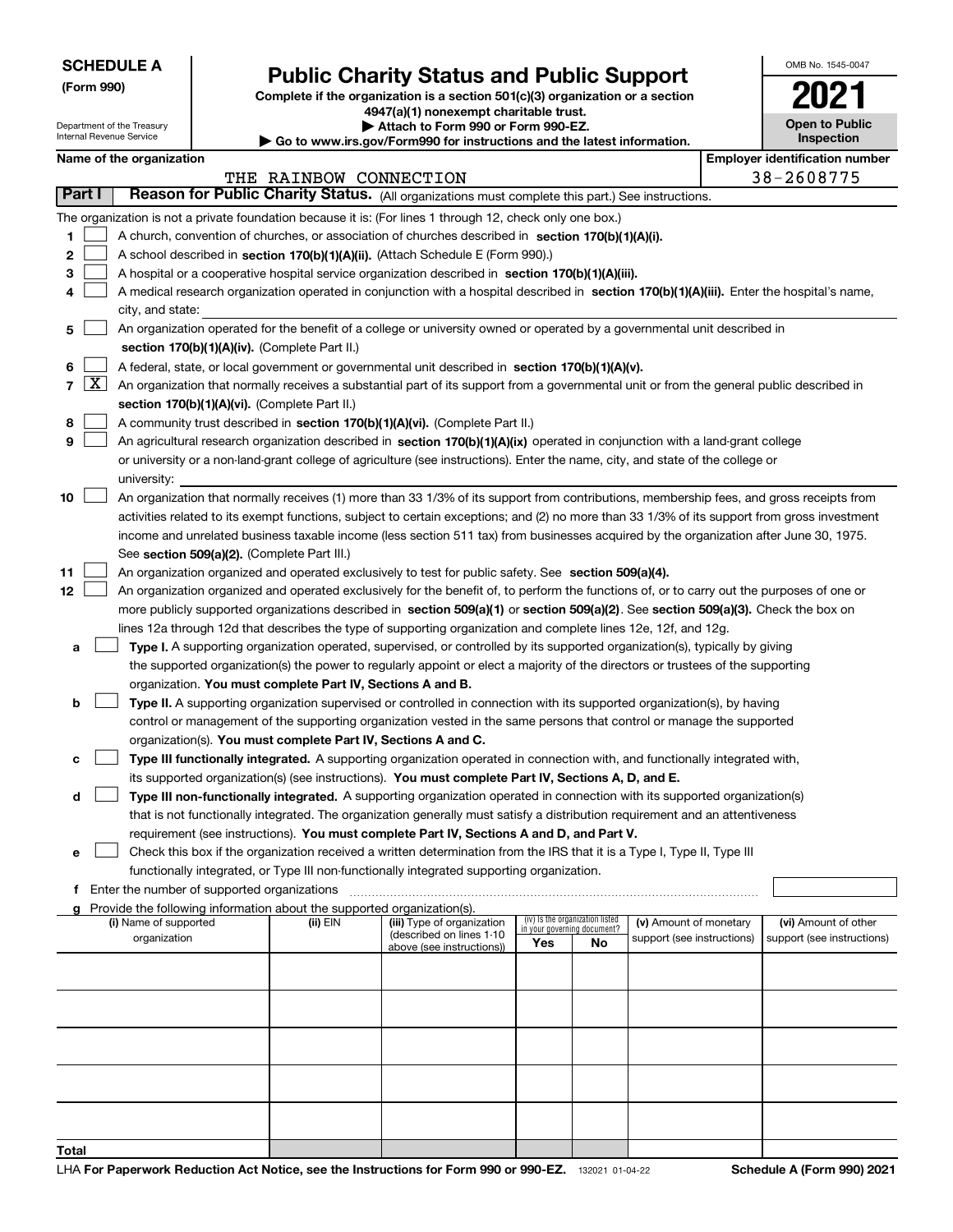(Complete only if you checked the box on line 5, 7, or 8 of Part I or if the organization failed to qualify under Part III. If the organization fails to qualify under the tests listed below, please complete Part III.) **Part II Support Schedule for Organizations Described in Sections 170(b)(1)(A)(iv) and 170(b)(1)(A)(vi)**

|    | <b>Section A. Public Support</b>                                                                                                                                                                                                                                                             |          |            |            |                        |          |                                          |
|----|----------------------------------------------------------------------------------------------------------------------------------------------------------------------------------------------------------------------------------------------------------------------------------------------|----------|------------|------------|------------------------|----------|------------------------------------------|
|    | Calendar year (or fiscal year beginning in)                                                                                                                                                                                                                                                  | (a) 2017 | $(b)$ 2018 | $(c)$ 2019 | $(d)$ 2020             | (e) 2021 | (f) Total                                |
|    | 1 Gifts, grants, contributions, and                                                                                                                                                                                                                                                          |          |            |            |                        |          |                                          |
|    | membership fees received. (Do not                                                                                                                                                                                                                                                            |          |            |            |                        |          |                                          |
|    | include any "unusual grants.")                                                                                                                                                                                                                                                               | 2439371. | 2620766.   | 3173372.   | 2314468.               |          | 3512589.14060566.                        |
|    | 2 Tax revenues levied for the organ-                                                                                                                                                                                                                                                         |          |            |            |                        |          |                                          |
|    | ization's benefit and either paid to                                                                                                                                                                                                                                                         |          |            |            |                        |          |                                          |
|    | or expended on its behalf                                                                                                                                                                                                                                                                    |          |            |            |                        |          |                                          |
|    | 3 The value of services or facilities                                                                                                                                                                                                                                                        |          |            |            |                        |          |                                          |
|    | furnished by a governmental unit to                                                                                                                                                                                                                                                          |          |            |            |                        |          |                                          |
|    | the organization without charge                                                                                                                                                                                                                                                              |          |            |            |                        |          |                                          |
|    | 4 Total. Add lines 1 through 3                                                                                                                                                                                                                                                               | 2439371. | 2620766.   | 3173372.   | $\overline{2314468}$ . |          | 3512589.14060566.                        |
| 5. | The portion of total contributions                                                                                                                                                                                                                                                           |          |            |            |                        |          |                                          |
|    | by each person (other than a                                                                                                                                                                                                                                                                 |          |            |            |                        |          |                                          |
|    | governmental unit or publicly                                                                                                                                                                                                                                                                |          |            |            |                        |          |                                          |
|    | supported organization) included                                                                                                                                                                                                                                                             |          |            |            |                        |          |                                          |
|    |                                                                                                                                                                                                                                                                                              |          |            |            |                        |          |                                          |
|    | on line 1 that exceeds 2% of the                                                                                                                                                                                                                                                             |          |            |            |                        |          |                                          |
|    | amount shown on line 11,                                                                                                                                                                                                                                                                     |          |            |            |                        |          |                                          |
|    | column (f)                                                                                                                                                                                                                                                                                   |          |            |            |                        |          | 694,671.                                 |
|    | 6 Public support. Subtract line 5 from line 4.                                                                                                                                                                                                                                               |          |            |            |                        |          | 13365895.                                |
|    | <b>Section B. Total Support</b>                                                                                                                                                                                                                                                              |          |            |            |                        |          |                                          |
|    | Calendar year (or fiscal year beginning in)                                                                                                                                                                                                                                                  | (a) 2017 | $(b)$ 2018 | $(c)$ 2019 | $(d)$ 2020             | (e) 2021 | (f) Total                                |
|    | <b>7</b> Amounts from line 4                                                                                                                                                                                                                                                                 | 2439371. | 2620766.   | 3173372.   | 2314468.               |          | 3512589.14060566.                        |
|    | 8 Gross income from interest,                                                                                                                                                                                                                                                                |          |            |            |                        |          |                                          |
|    | dividends, payments received on                                                                                                                                                                                                                                                              |          |            |            |                        |          |                                          |
|    | securities loans, rents, royalties,                                                                                                                                                                                                                                                          |          |            |            |                        |          |                                          |
|    | and income from similar sources                                                                                                                                                                                                                                                              | 31, 353. | 43,543.    | 46,354.    | 43,669.                | 132,447. | 297,366.                                 |
|    | 9 Net income from unrelated business                                                                                                                                                                                                                                                         |          |            |            |                        |          |                                          |
|    | activities, whether or not the                                                                                                                                                                                                                                                               |          |            |            |                        |          |                                          |
|    | business is regularly carried on                                                                                                                                                                                                                                                             |          |            |            |                        |          |                                          |
|    | 10 Other income. Do not include gain                                                                                                                                                                                                                                                         |          |            |            |                        |          |                                          |
|    | or loss from the sale of capital                                                                                                                                                                                                                                                             |          |            |            |                        |          |                                          |
|    |                                                                                                                                                                                                                                                                                              |          |            |            |                        |          |                                          |
|    | assets (Explain in Part VI.)                                                                                                                                                                                                                                                                 |          |            |            |                        |          | 14357932.                                |
|    | 11 Total support. Add lines 7 through 10                                                                                                                                                                                                                                                     |          |            |            |                        |          | 743,471.                                 |
|    | 12 Gross receipts from related activities, etc. (see instructions)                                                                                                                                                                                                                           |          |            |            |                        | 12       |                                          |
|    | 13 First 5 years. If the Form 990 is for the organization's first, second, third, fourth, or fifth tax year as a section 501(c)(3)                                                                                                                                                           |          |            |            |                        |          |                                          |
|    | organization, check this box and stop here manufactured and according to the state of the state of the state of the state of the state of the state of the state of the state of the state of the state of the state of the st<br><b>Section C. Computation of Public Support Percentage</b> |          |            |            |                        |          |                                          |
|    |                                                                                                                                                                                                                                                                                              |          |            |            |                        |          | 93.09                                    |
|    |                                                                                                                                                                                                                                                                                              |          |            |            |                        | 14       | %<br>86.39                               |
|    |                                                                                                                                                                                                                                                                                              |          |            |            |                        | 15       | $\%$                                     |
|    | 16a 33 1/3% support test - 2021. If the organization did not check the box on line 13, and line 14 is 33 1/3% or more, check this box and                                                                                                                                                    |          |            |            |                        |          |                                          |
|    | stop here. The organization qualifies as a publicly supported organization                                                                                                                                                                                                                   |          |            |            |                        |          | $\blacktriangleright$ $\boxed{\text{X}}$ |
|    | b 33 1/3% support test - 2020. If the organization did not check a box on line 13 or 16a, and line 15 is 33 1/3% or more, check this box                                                                                                                                                     |          |            |            |                        |          |                                          |
|    | and stop here. The organization qualifies as a publicly supported organization                                                                                                                                                                                                               |          |            |            |                        |          |                                          |
|    | 17a 10% -facts-and-circumstances test - 2021. If the organization did not check a box on line 13, 16a, or 16b, and line 14 is 10% or more,                                                                                                                                                   |          |            |            |                        |          |                                          |
|    | and if the organization meets the facts-and-circumstances test, check this box and stop here. Explain in Part VI how the organization                                                                                                                                                        |          |            |            |                        |          |                                          |
|    | meets the facts-and-circumstances test. The organization qualifies as a publicly supported organization                                                                                                                                                                                      |          |            |            |                        |          |                                          |
|    | <b>b 10% -facts-and-circumstances test - 2020.</b> If the organization did not check a box on line 13, 16a, 16b, or 17a, and line 15 is 10% or                                                                                                                                               |          |            |            |                        |          |                                          |
|    | more, and if the organization meets the facts-and-circumstances test, check this box and stop here. Explain in Part VI how the                                                                                                                                                               |          |            |            |                        |          |                                          |
|    | organization meets the facts-and-circumstances test. The organization qualifies as a publicly supported organization                                                                                                                                                                         |          |            |            |                        |          |                                          |
|    | 18 Private foundation. If the organization did not check a box on line 13, 16a, 16b, 17a, or 17b, check this box and see instructions                                                                                                                                                        |          |            |            |                        |          |                                          |
|    |                                                                                                                                                                                                                                                                                              |          |            |            |                        |          |                                          |

**Schedule A (Form 990) 2021**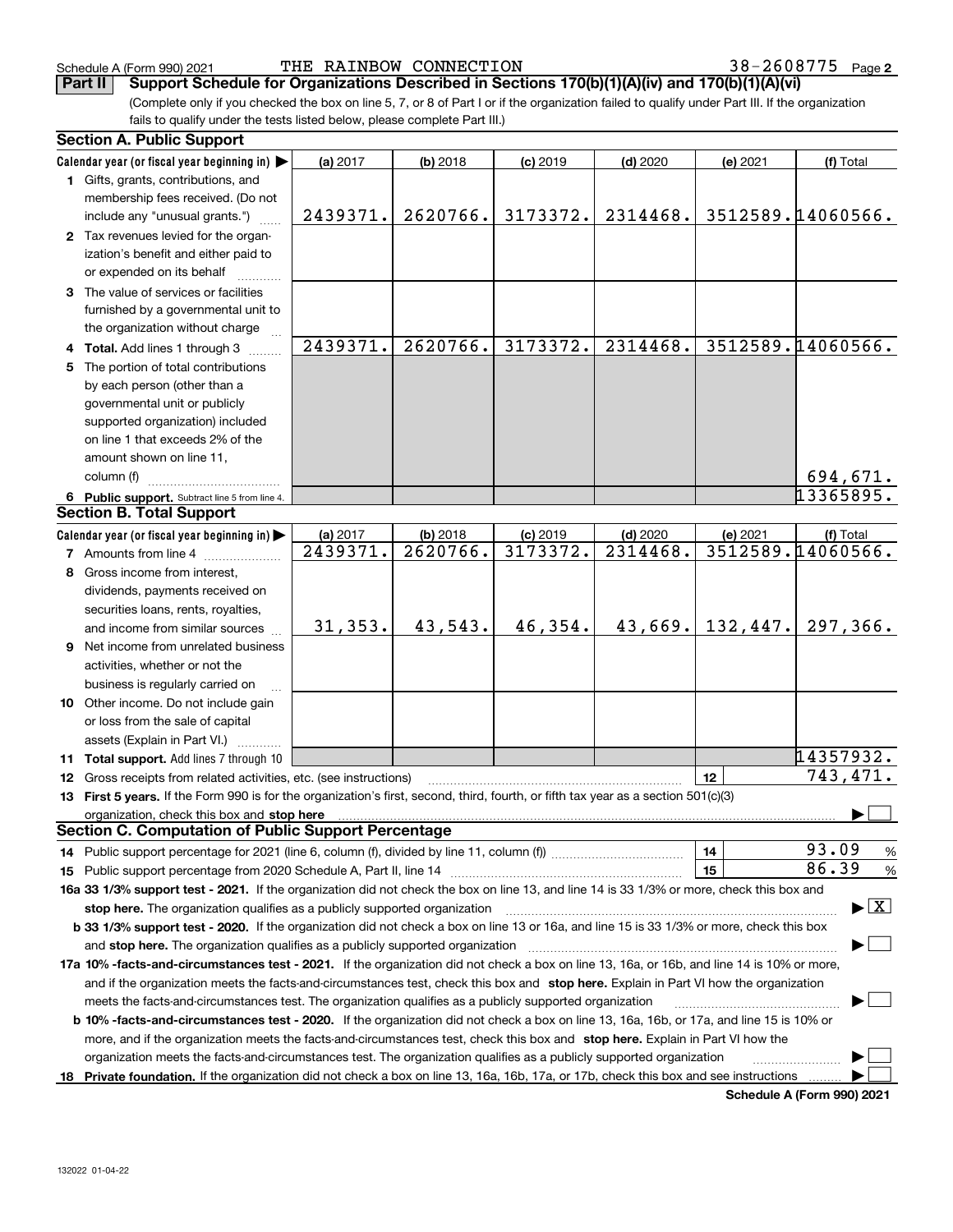**Part III Support Schedule for Organizations Described in Section 509(a)(2)** 

(Complete only if you checked the box on line 10 of Part I or if the organization failed to qualify under Part II. If the organization fails to qualify under the tests listed below, please complete Part II.)

|     | <b>Section A. Public Support</b>                                                                                                                                                                                               |            |          |            |            |          |          |             |   |
|-----|--------------------------------------------------------------------------------------------------------------------------------------------------------------------------------------------------------------------------------|------------|----------|------------|------------|----------|----------|-------------|---|
|     | Calendar year (or fiscal year beginning in) $\blacktriangleright$                                                                                                                                                              | (a) 2017   | (b) 2018 | $(c)$ 2019 | $(d)$ 2020 | (e) 2021 |          | (f) Total   |   |
|     | 1 Gifts, grants, contributions, and                                                                                                                                                                                            |            |          |            |            |          |          |             |   |
|     | membership fees received. (Do not                                                                                                                                                                                              |            |          |            |            |          |          |             |   |
|     | include any "unusual grants.")                                                                                                                                                                                                 |            |          |            |            |          |          |             |   |
|     | <b>2</b> Gross receipts from admissions,                                                                                                                                                                                       |            |          |            |            |          |          |             |   |
|     | merchandise sold or services per-                                                                                                                                                                                              |            |          |            |            |          |          |             |   |
|     | formed, or facilities furnished in                                                                                                                                                                                             |            |          |            |            |          |          |             |   |
|     | any activity that is related to the<br>organization's tax-exempt purpose                                                                                                                                                       |            |          |            |            |          |          |             |   |
|     | 3 Gross receipts from activities that                                                                                                                                                                                          |            |          |            |            |          |          |             |   |
|     | are not an unrelated trade or bus-                                                                                                                                                                                             |            |          |            |            |          |          |             |   |
|     | iness under section 513                                                                                                                                                                                                        |            |          |            |            |          |          |             |   |
|     |                                                                                                                                                                                                                                |            |          |            |            |          |          |             |   |
|     | 4 Tax revenues levied for the organ-                                                                                                                                                                                           |            |          |            |            |          |          |             |   |
|     | ization's benefit and either paid to                                                                                                                                                                                           |            |          |            |            |          |          |             |   |
|     | or expended on its behalf<br>.                                                                                                                                                                                                 |            |          |            |            |          |          |             |   |
|     | 5 The value of services or facilities                                                                                                                                                                                          |            |          |            |            |          |          |             |   |
|     | furnished by a governmental unit to                                                                                                                                                                                            |            |          |            |            |          |          |             |   |
|     | the organization without charge                                                                                                                                                                                                |            |          |            |            |          |          |             |   |
|     | <b>6 Total.</b> Add lines 1 through 5                                                                                                                                                                                          |            |          |            |            |          |          |             |   |
|     | 7a Amounts included on lines 1, 2, and                                                                                                                                                                                         |            |          |            |            |          |          |             |   |
|     | 3 received from disqualified persons                                                                                                                                                                                           |            |          |            |            |          |          |             |   |
|     | <b>b</b> Amounts included on lines 2 and 3 received                                                                                                                                                                            |            |          |            |            |          |          |             |   |
|     | from other than disqualified persons that<br>exceed the greater of \$5,000 or 1% of the                                                                                                                                        |            |          |            |            |          |          |             |   |
|     | amount on line 13 for the year                                                                                                                                                                                                 |            |          |            |            |          |          |             |   |
|     | c Add lines 7a and 7b                                                                                                                                                                                                          |            |          |            |            |          |          |             |   |
|     | 8 Public support. (Subtract line 7c from line 6.)                                                                                                                                                                              |            |          |            |            |          |          |             |   |
|     | <b>Section B. Total Support</b>                                                                                                                                                                                                |            |          |            |            |          |          |             |   |
|     | Calendar year (or fiscal year beginning in) $\blacktriangleright$                                                                                                                                                              | (a) $2017$ | (b) 2018 | $(c)$ 2019 | $(d)$ 2020 |          | (e) 2021 | (f) Total   |   |
|     | 9 Amounts from line 6                                                                                                                                                                                                          |            |          |            |            |          |          |             |   |
|     | <b>10a</b> Gross income from interest,                                                                                                                                                                                         |            |          |            |            |          |          |             |   |
|     | dividends, payments received on                                                                                                                                                                                                |            |          |            |            |          |          |             |   |
|     | securities loans, rents, royalties,<br>and income from similar sources                                                                                                                                                         |            |          |            |            |          |          |             |   |
|     | <b>b</b> Unrelated business taxable income                                                                                                                                                                                     |            |          |            |            |          |          |             |   |
|     | (less section 511 taxes) from businesses                                                                                                                                                                                       |            |          |            |            |          |          |             |   |
|     | acquired after June 30, 1975                                                                                                                                                                                                   |            |          |            |            |          |          |             |   |
|     |                                                                                                                                                                                                                                |            |          |            |            |          |          |             |   |
|     | c Add lines 10a and 10b                                                                                                                                                                                                        |            |          |            |            |          |          |             |   |
|     | 11 Net income from unrelated business<br>activities not included on line 10b,                                                                                                                                                  |            |          |            |            |          |          |             |   |
|     | whether or not the business is                                                                                                                                                                                                 |            |          |            |            |          |          |             |   |
|     | regularly carried on                                                                                                                                                                                                           |            |          |            |            |          |          |             |   |
|     | <b>12</b> Other income. Do not include gain<br>or loss from the sale of capital                                                                                                                                                |            |          |            |            |          |          |             |   |
|     | assets (Explain in Part VI.)                                                                                                                                                                                                   |            |          |            |            |          |          |             |   |
|     | 13 Total support. (Add lines 9, 10c, 11, and 12.)                                                                                                                                                                              |            |          |            |            |          |          |             |   |
|     | 14 First 5 years. If the Form 990 is for the organization's first, second, third, fourth, or fifth tax year as a section 501(c)(3) organization,                                                                               |            |          |            |            |          |          |             |   |
|     | check this box and stop here manufactured and content to be a state of the state of the state of the state of the state of the state of the state of the state of the state of the state of the state of the state of the stat |            |          |            |            |          |          |             |   |
|     | <b>Section C. Computation of Public Support Percentage</b>                                                                                                                                                                     |            |          |            |            |          |          |             |   |
|     |                                                                                                                                                                                                                                |            |          |            |            | 15       |          |             | % |
| 16. | Public support percentage from 2020 Schedule A, Part III, line 15                                                                                                                                                              |            |          |            |            | 16       |          |             | % |
|     | <b>Section D. Computation of Investment Income Percentage</b>                                                                                                                                                                  |            |          |            |            |          |          |             |   |
|     | 17 Investment income percentage for 2021 (line 10c, column (f), divided by line 13, column (f))                                                                                                                                |            |          |            |            | 17       |          |             | % |
|     | 18 Investment income percentage from 2020 Schedule A, Part III, line 17                                                                                                                                                        |            |          |            |            | 18       |          |             | % |
|     | 19a 33 1/3% support tests - 2021. If the organization did not check the box on line 14, and line 15 is more than 33 1/3%, and line 17 is not                                                                                   |            |          |            |            |          |          |             |   |
|     | more than 33 1/3%, check this box and stop here. The organization qualifies as a publicly supported organization                                                                                                               |            |          |            |            |          |          | $\sim$<br>▶ |   |
|     | b 33 1/3% support tests - 2020. If the organization did not check a box on line 14 or line 19a, and line 16 is more than 33 1/3%, and                                                                                          |            |          |            |            |          |          |             |   |
|     | line 18 is not more than 33 1/3%, check this box and stop here. The organization qualifies as a publicly supported organization                                                                                                |            |          |            |            |          |          |             |   |
| 20  | Private foundation. If the organization did not check a box on line 14, 19a, or 19b, check this box and see instructions                                                                                                       |            |          |            |            |          |          |             |   |
|     |                                                                                                                                                                                                                                |            |          |            |            |          |          |             |   |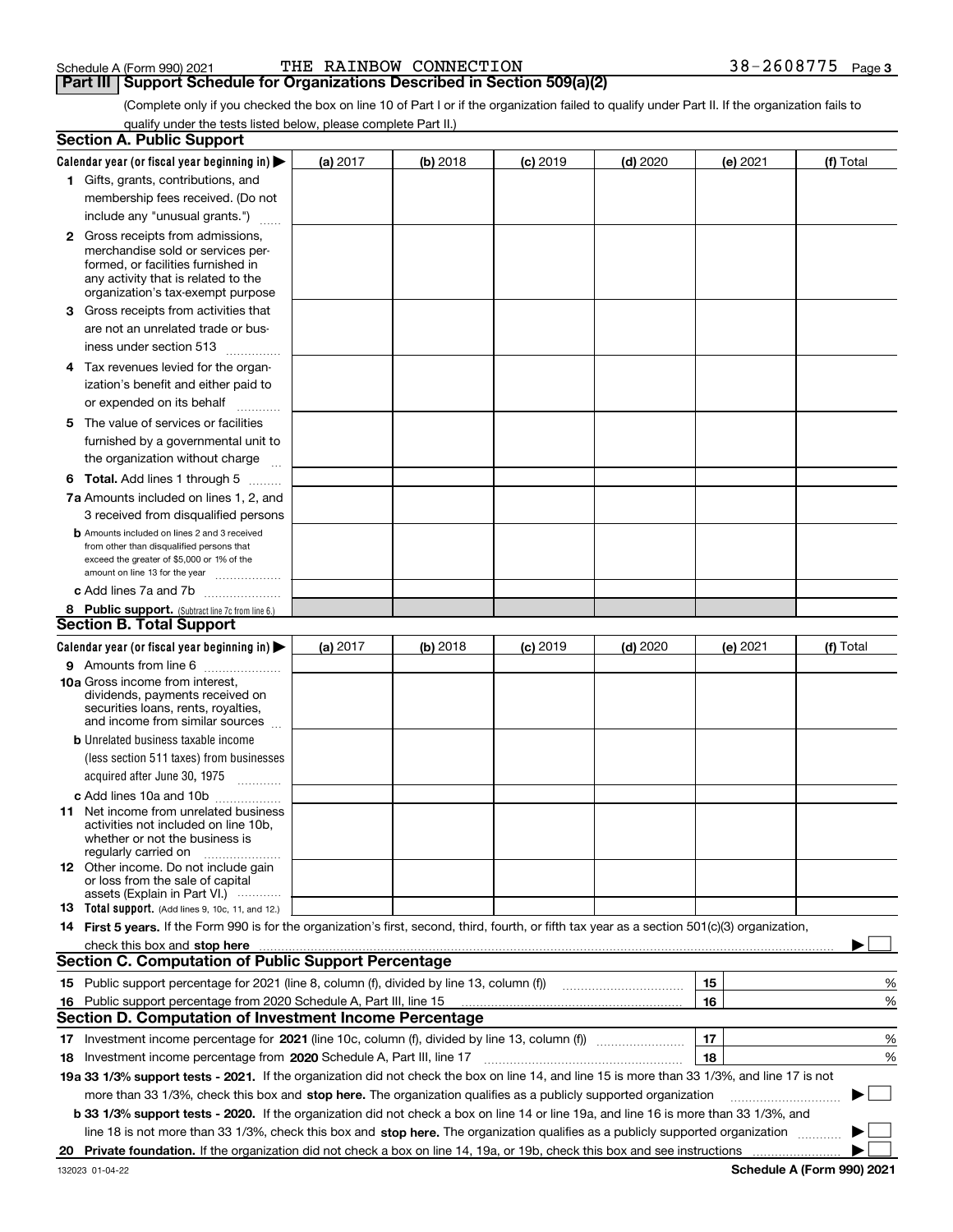**YesNo**

# **Part IV Supporting Organizations**

(Complete only if you checked a box in line 12 on Part I. If you checked box 12a, Part I, complete Sections A and B. If you checked box 12b, Part I, complete Sections A and C. If you checked box 12c, Part I, complete Sections A, D, and E. If you checked box 12d, Part I, complete Sections A and D, and complete Part V.)

# **Section A. All Supporting Organizations**

- **1** Are all of the organization's supported organizations listed by name in the organization's governing documents? If "No," describe in **Part VI** how the supported organizations are designated. If designated by *class or purpose, describe the designation. If historic and continuing relationship, explain.*
- **2** Did the organization have any supported organization that does not have an IRS determination of status under section 509(a)(1) or (2)? If "Yes," explain in Part VI how the organization determined that the supported *organization was described in section 509(a)(1) or (2).*
- **3a** Did the organization have a supported organization described in section 501(c)(4), (5), or (6)? If "Yes," answer *lines 3b and 3c below.*
- **b** Did the organization confirm that each supported organization qualified under section 501(c)(4), (5), or (6) and satisfied the public support tests under section 509(a)(2)? If "Yes," describe in **Part VI** when and how the *organization made the determination.*
- **c**Did the organization ensure that all support to such organizations was used exclusively for section 170(c)(2)(B) purposes? If "Yes," explain in **Part VI** what controls the organization put in place to ensure such use.
- **4a***If* Was any supported organization not organized in the United States ("foreign supported organization")? *"Yes," and if you checked box 12a or 12b in Part I, answer lines 4b and 4c below.*
- **b** Did the organization have ultimate control and discretion in deciding whether to make grants to the foreign supported organization? If "Yes," describe in **Part VI** how the organization had such control and discretion *despite being controlled or supervised by or in connection with its supported organizations.*
- **c** Did the organization support any foreign supported organization that does not have an IRS determination under sections 501(c)(3) and 509(a)(1) or (2)? If "Yes," explain in **Part VI** what controls the organization used *to ensure that all support to the foreign supported organization was used exclusively for section 170(c)(2)(B) purposes.*
- **5a***If "Yes,"* Did the organization add, substitute, or remove any supported organizations during the tax year? answer lines 5b and 5c below (if applicable). Also, provide detail in **Part VI,** including (i) the names and EIN *numbers of the supported organizations added, substituted, or removed; (ii) the reasons for each such action; (iii) the authority under the organization's organizing document authorizing such action; and (iv) how the action was accomplished (such as by amendment to the organizing document).*
- **b** Type I or Type II only. Was any added or substituted supported organization part of a class already designated in the organization's organizing document?
- **cSubstitutions only.**  Was the substitution the result of an event beyond the organization's control?
- **6** Did the organization provide support (whether in the form of grants or the provision of services or facilities) to **Part VI.** *If "Yes," provide detail in* support or benefit one or more of the filing organization's supported organizations? anyone other than (i) its supported organizations, (ii) individuals that are part of the charitable class benefited by one or more of its supported organizations, or (iii) other supporting organizations that also
- **7**Did the organization provide a grant, loan, compensation, or other similar payment to a substantial contributor *If "Yes," complete Part I of Schedule L (Form 990).* regard to a substantial contributor? (as defined in section 4958(c)(3)(C)), a family member of a substantial contributor, or a 35% controlled entity with
- **8** Did the organization make a loan to a disqualified person (as defined in section 4958) not described on line 7? *If "Yes," complete Part I of Schedule L (Form 990).*
- **9a** Was the organization controlled directly or indirectly at any time during the tax year by one or more in section 509(a)(1) or (2))? If "Yes," *provide detail in* <code>Part VI.</code> disqualified persons, as defined in section 4946 (other than foundation managers and organizations described
- **b** Did one or more disqualified persons (as defined on line 9a) hold a controlling interest in any entity in which the supporting organization had an interest? If "Yes," provide detail in P**art VI**.
- **c**Did a disqualified person (as defined on line 9a) have an ownership interest in, or derive any personal benefit from, assets in which the supporting organization also had an interest? If "Yes," provide detail in P**art VI.**
- **10a** Was the organization subject to the excess business holdings rules of section 4943 because of section supporting organizations)? If "Yes," answer line 10b below. 4943(f) (regarding certain Type II supporting organizations, and all Type III non-functionally integrated
- **b** Did the organization have any excess business holdings in the tax year? (Use Schedule C, Form 4720, to *determine whether the organization had excess business holdings.)*

**123a3b3c4a4b4c5a5b5c6789a 9b9c10a**

**10b**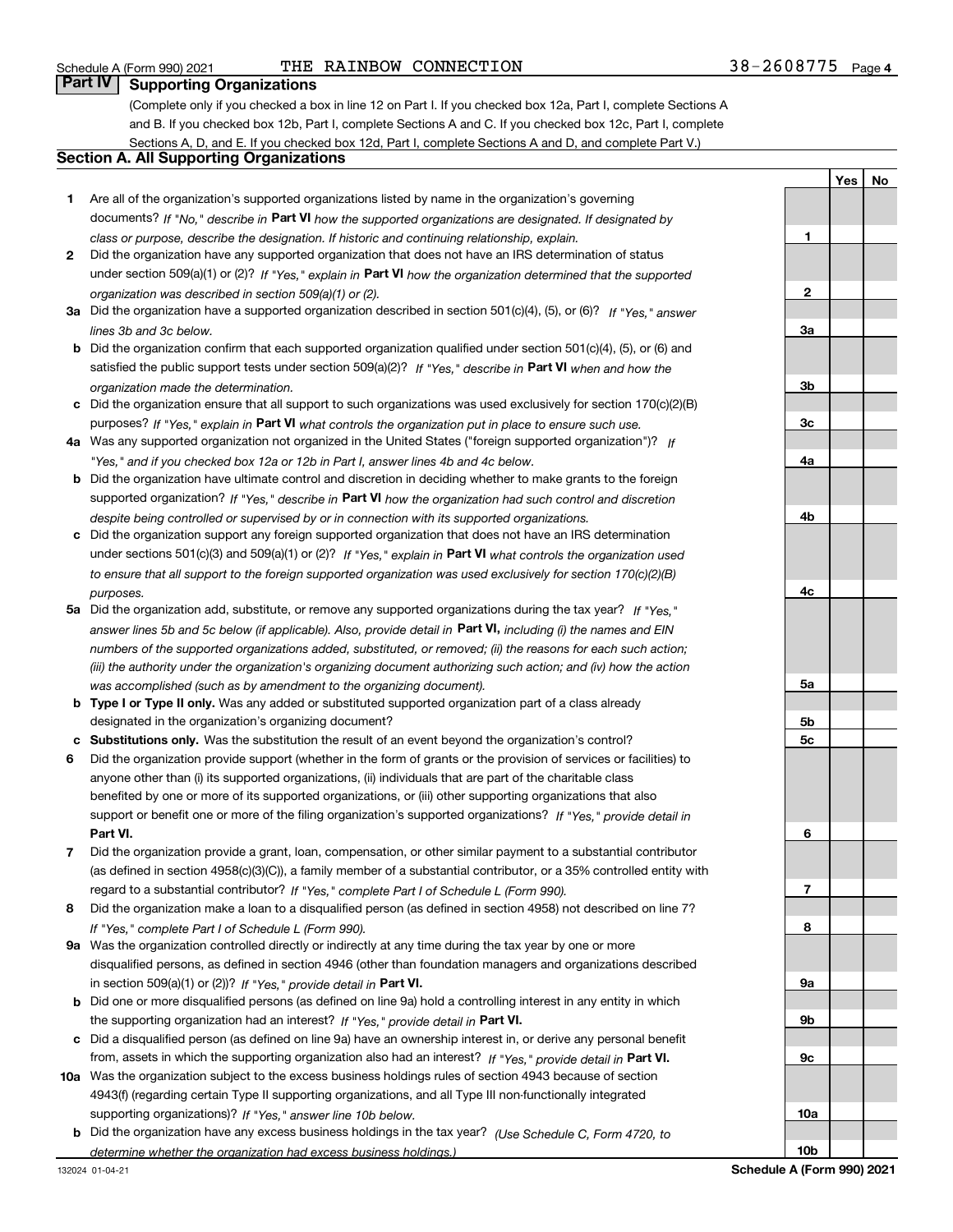|    | Supporting Organizations (continued)<br>Part IV                                                                                                                                                                                                                                                                                                                                                                                                                                                                                                                                                                                                      |                 |            |           |
|----|------------------------------------------------------------------------------------------------------------------------------------------------------------------------------------------------------------------------------------------------------------------------------------------------------------------------------------------------------------------------------------------------------------------------------------------------------------------------------------------------------------------------------------------------------------------------------------------------------------------------------------------------------|-----------------|------------|-----------|
|    |                                                                                                                                                                                                                                                                                                                                                                                                                                                                                                                                                                                                                                                      |                 | Yes        | No        |
| 11 | Has the organization accepted a gift or contribution from any of the following persons?                                                                                                                                                                                                                                                                                                                                                                                                                                                                                                                                                              |                 |            |           |
|    | a A person who directly or indirectly controls, either alone or together with persons described on lines 11b and                                                                                                                                                                                                                                                                                                                                                                                                                                                                                                                                     |                 |            |           |
|    | 11c below, the governing body of a supported organization?                                                                                                                                                                                                                                                                                                                                                                                                                                                                                                                                                                                           | 11a             |            |           |
|    | <b>b</b> A family member of a person described on line 11a above?                                                                                                                                                                                                                                                                                                                                                                                                                                                                                                                                                                                    | 11 <sub>b</sub> |            |           |
|    | c A 35% controlled entity of a person described on line 11a or 11b above? If "Yes" to line 11a, 11b, or 11c, provide                                                                                                                                                                                                                                                                                                                                                                                                                                                                                                                                 |                 |            |           |
|    | detail in Part VI.                                                                                                                                                                                                                                                                                                                                                                                                                                                                                                                                                                                                                                   | 11c             |            |           |
|    | <b>Section B. Type I Supporting Organizations</b>                                                                                                                                                                                                                                                                                                                                                                                                                                                                                                                                                                                                    |                 |            |           |
|    |                                                                                                                                                                                                                                                                                                                                                                                                                                                                                                                                                                                                                                                      |                 | <b>Yes</b> | <b>No</b> |
|    | Did the governing body, members of the governing body, officers acting in their official capacity, or membership of one or<br>more supported organizations have the power to regularly appoint or elect at least a majority of the organization's officers,<br>directors, or trustees at all times during the tax year? If "No." describe in Part VI how the supported organization(s)<br>effectively operated, supervised, or controlled the organization's activities. If the organization had more than one supported<br>organization, describe how the powers to appoint and/or remove officers, directors, or trustees were allocated among the |                 |            |           |
|    | supported organizations and what conditions or restrictions, if any, applied to such powers during the tax year.                                                                                                                                                                                                                                                                                                                                                                                                                                                                                                                                     | 1               |            |           |
| 2  | Did the organization operate for the benefit of any supported organization other than the supported                                                                                                                                                                                                                                                                                                                                                                                                                                                                                                                                                  |                 |            |           |
|    | organization(s) that operated, supervised, or controlled the supporting organization? If "Yes," explain in                                                                                                                                                                                                                                                                                                                                                                                                                                                                                                                                           |                 |            |           |
|    | <b>Part VI</b> how providing such benefit carried out the purposes of the supported organization(s) that operated,                                                                                                                                                                                                                                                                                                                                                                                                                                                                                                                                   |                 |            |           |
|    | supervised, or controlled the supporting organization.                                                                                                                                                                                                                                                                                                                                                                                                                                                                                                                                                                                               | $\mathbf{2}$    |            |           |
|    | <b>Section C. Type II Supporting Organizations</b>                                                                                                                                                                                                                                                                                                                                                                                                                                                                                                                                                                                                   |                 |            |           |
|    |                                                                                                                                                                                                                                                                                                                                                                                                                                                                                                                                                                                                                                                      |                 | Yes        | <b>No</b> |
| 1  | Were a majority of the organization's directors or trustees during the tax year also a majority of the directors                                                                                                                                                                                                                                                                                                                                                                                                                                                                                                                                     |                 |            |           |
|    | or trustees of each of the organization's supported organization(s)? If "No," describe in Part VI how control                                                                                                                                                                                                                                                                                                                                                                                                                                                                                                                                        |                 |            |           |
|    | or management of the supporting organization was vested in the same persons that controlled or managed                                                                                                                                                                                                                                                                                                                                                                                                                                                                                                                                               |                 |            |           |
|    | the supported organization(s).                                                                                                                                                                                                                                                                                                                                                                                                                                                                                                                                                                                                                       | 1               |            |           |
|    | <b>Section D. All Type III Supporting Organizations</b>                                                                                                                                                                                                                                                                                                                                                                                                                                                                                                                                                                                              |                 |            |           |
|    |                                                                                                                                                                                                                                                                                                                                                                                                                                                                                                                                                                                                                                                      |                 | <b>Yes</b> | <b>No</b> |
| 1  | Did the organization provide to each of its supported organizations, by the last day of the fifth month of the                                                                                                                                                                                                                                                                                                                                                                                                                                                                                                                                       |                 |            |           |
|    | organization's tax year, (i) a written notice describing the type and amount of support provided during the prior tax                                                                                                                                                                                                                                                                                                                                                                                                                                                                                                                                |                 |            |           |
|    | year, (ii) a copy of the Form 990 that was most recently filed as of the date of notification, and (iii) copies of the                                                                                                                                                                                                                                                                                                                                                                                                                                                                                                                               |                 |            |           |
|    | organization's governing documents in effect on the date of notification, to the extent not previously provided?                                                                                                                                                                                                                                                                                                                                                                                                                                                                                                                                     | 1               |            |           |

- **2** Were any of the organization's officers, directors, or trustees either (i) appointed or elected by the supported organization(s) or (ii) serving on the governing body of a supported organization? If "No," explain in **Part VI** how *the organization maintained a close and continuous working relationship with the supported organization(s).*
- **3**income or assets at all times during the tax year? If "Yes," describe in **Part VI** the role the organization's By reason of the relationship described on line 2, above, did the organization's supported organizations have a significant voice in the organization's investment policies and in directing the use of the organization's

#### *supported organizations played in this regard.* **Section E. Type III Functionally Integrated Supporting Organizations**

- 
- **1**Check the box next to the method that the organization used to satisfy the Integral Part Test during the year (see instructions).
- **alinupy** The organization satisfied the Activities Test. Complete line 2 below.
- **b**The organization is the parent of each of its supported organizations. *Complete* line 3 *below.*  $\mathcal{L}^{\text{max}}$
- **c**The organization supported a governmental entity. *Describe in* Part **VI** *how you supported a governmental entity (see instruction<u>s).</u>*  $\mathcal{L}^{\text{max}}$
- **2Answer lines 2a and 2b below. Yes No** Activities Test.
- **a** Did substantially all of the organization's activities during the tax year directly further the exempt purposes of the supported organization(s) to which the organization was responsive? If "Yes," then in **Part VI identify those supported organizations and explain**  *how these activities directly furthered their exempt purposes, how the organization was responsive to those supported organizations, and how the organization determined that these activities constituted substantially all of its activities.*
- **b** Did the activities described on line 2a, above, constitute activities that, but for the organization's involvement, **Part VI**  *the reasons for the organization's position that its supported organization(s) would have engaged in* one or more of the organization's supported organization(s) would have been engaged in? If "Yes," e*xplain in these activities but for the organization's involvement.*
- **3** Parent of Supported Organizations. Answer lines 3a and 3b below.
- **a** Did the organization have the power to regularly appoint or elect a majority of the officers, directors, or trustees of each of the supported organizations? If "Yes" or "No" provide details in **Part VI.**
- **b** Did the organization exercise a substantial degree of direction over the policies, programs, and activities of each of its supported organizations? If "Yes," describe in Part VI the role played by the organization in this regard.

**2a 2b3a3b**

**2**

**3**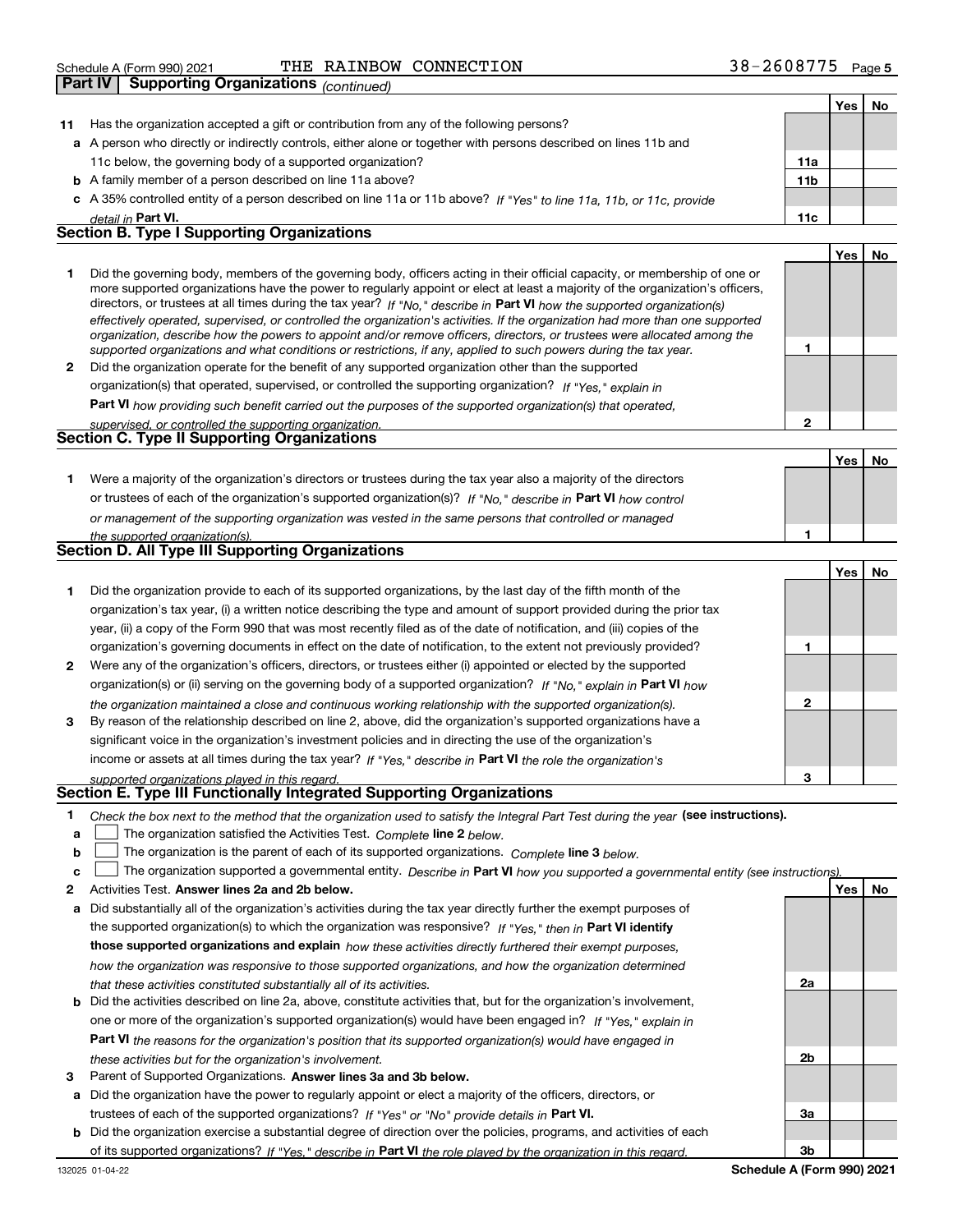|               | THE RAINBOW CONNECTION<br>Schedule A (Form 990) 2021                                                                                                                                                                      |                |                | 38-2608775 Page                |
|---------------|---------------------------------------------------------------------------------------------------------------------------------------------------------------------------------------------------------------------------|----------------|----------------|--------------------------------|
| <b>Part V</b> | Type III Non-Functionally Integrated 509(a)(3) Supporting Organizations<br>Check here if the organization satisfied the Integral Part Test as a qualifying trust on Nov. 20, 1970 (explain in Part VI). See instructions. |                |                |                                |
|               | All other Type III non-functionally integrated supporting organizations must complete Sections A through E.                                                                                                               |                |                |                                |
|               | Section A - Adjusted Net Income                                                                                                                                                                                           |                | (A) Prior Year | (B) Current Year<br>(optional) |
|               | Net short-term capital gain                                                                                                                                                                                               | 1              |                |                                |
| $\mathbf{2}$  | Recoveries of prior-year distributions                                                                                                                                                                                    | 2              |                |                                |
| 3             | Other gross income (see instructions)                                                                                                                                                                                     | 3              |                |                                |
| 4             | Add lines 1 through 3.                                                                                                                                                                                                    | 4              |                |                                |
| 5             | Depreciation and depletion                                                                                                                                                                                                | 5              |                |                                |
| 6             | Portion of operating expenses paid or incurred for production or                                                                                                                                                          |                |                |                                |
|               | collection of gross income or for management, conservation, or                                                                                                                                                            |                |                |                                |
|               | maintenance of property held for production of income (see instructions)                                                                                                                                                  | 6              |                |                                |
| 7             | Other expenses (see instructions)                                                                                                                                                                                         | $\overline{7}$ |                |                                |
| 8             | Adjusted Net Income (subtract lines 5, 6, and 7 from line 4)                                                                                                                                                              | 8              |                |                                |
|               | <b>Section B - Minimum Asset Amount</b>                                                                                                                                                                                   |                | (A) Prior Year | (B) Current Year<br>(optional) |
|               | Aggregate fair market value of all non-exempt-use assets (see                                                                                                                                                             |                |                |                                |
|               | instructions for short tax year or assets held for part of year):                                                                                                                                                         |                |                |                                |
|               | a Average monthly value of securities                                                                                                                                                                                     | 1a             |                |                                |
|               | <b>b</b> Average monthly cash balances                                                                                                                                                                                    | 1b             |                |                                |

|   | Fair market value of other non-exempt-use assets                            | 1c |                     |
|---|-----------------------------------------------------------------------------|----|---------------------|
|   | d Total (add lines 1a, 1b, and 1c)                                          | 1d |                     |
| е | <b>Discount</b> claimed for blockage or other factors                       |    |                     |
|   | (explain in detail in Part VI):                                             |    |                     |
|   | Acquisition indebtedness applicable to non-exempt-use assets                | 2  |                     |
| 3 | Subtract line 2 from line 1d.                                               | з  |                     |
| 4 | Cash deemed held for exempt use. Enter 0.015 of line 3 (for greater amount, |    |                     |
|   | see instructions).                                                          | 4  |                     |
| 5 | Net value of non-exempt-use assets (subtract line 4 from line 3)            | 5  |                     |
| 6 | Multiply line 5 by 0.035.                                                   | 6  |                     |
|   | Recoveries of prior-year distributions                                      | 7  |                     |
|   |                                                                             |    |                     |
| 8 | Minimum Asset Amount (add line 7 to line 6)                                 | 8  |                     |
|   | <b>Section C - Distributable Amount</b>                                     |    | <b>Current Year</b> |
|   | Adjusted net income for prior year (from Section A, line 8, column A)       | 1  |                     |
|   | Enter 0.85 of line 1.                                                       | 2  |                     |
| з | Minimum asset amount for prior year (from Section B, line 8, column A)      | 3  |                     |
|   | Enter greater of line 2 or line 3.                                          | 4  |                     |
| 5 | Income tax imposed in prior year                                            | 5  |                     |
| 6 | <b>Distributable Amount.</b> Subtract line 5 from line 4, unless subject to |    |                     |
|   | emergency temporary reduction (see instructions).                           | 6  |                     |

instructions).

**Schedule A (Form 990) 2021**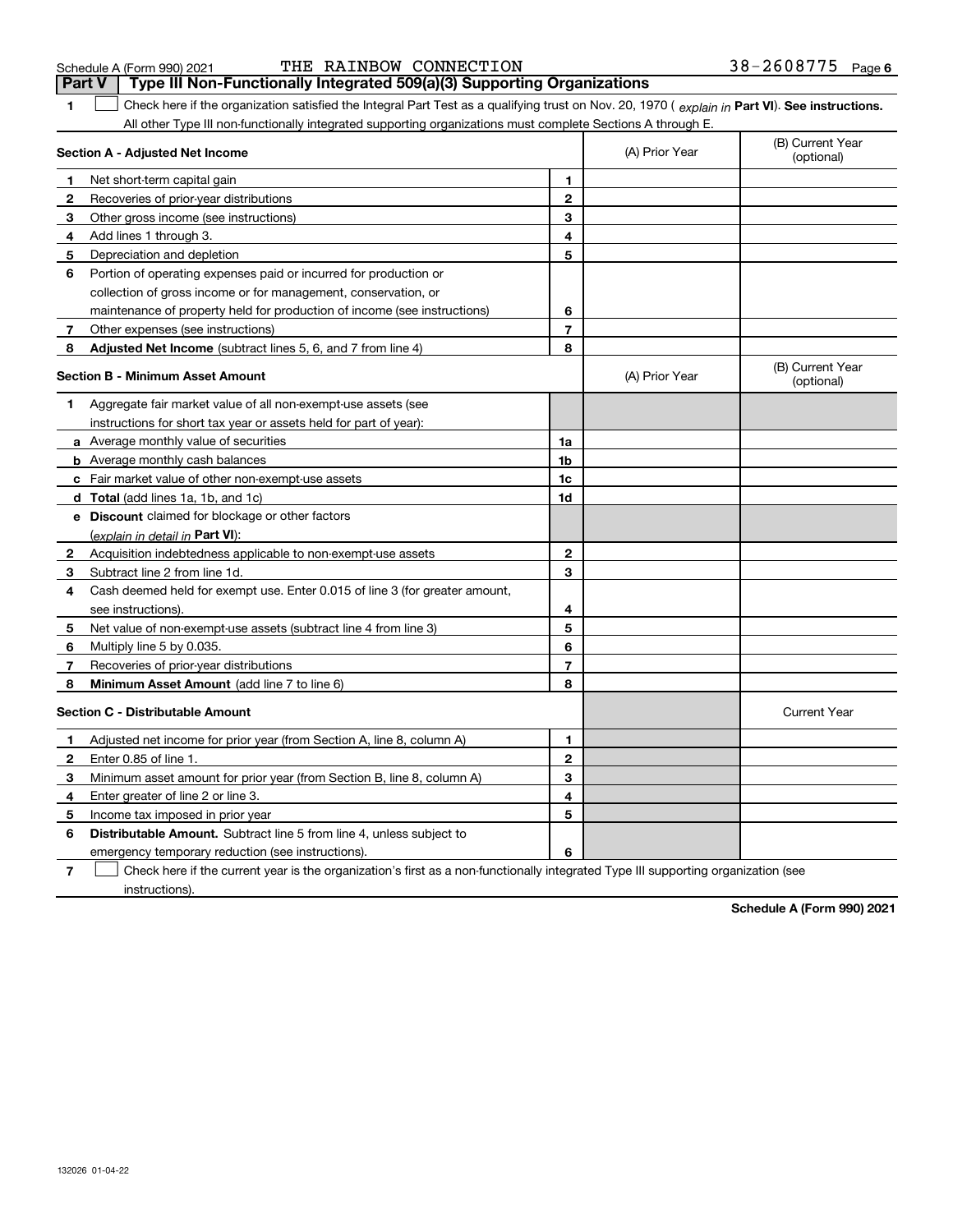**8**Breakdown of line 7:

and 4c.

**a** Excess from 2017 **b** Excess from 2018 **c** Excess from 2019 **d** Excess from 2020 **e** Excess from 2021

**Part VI** . See instructions.

**6** Remaining underdistributions for 2021. Subtract lines 3h

and 4b from line 1. For result greater than zero, *explain in* 

**7 Excess distributions carryover to 2022.**  Add lines 3j

|              | THE RAINBOW CONNECTION<br>Schedule A (Form 990) 2021                                                                      |                                    |                                               |                | 38-2608775<br>Page                                      |
|--------------|---------------------------------------------------------------------------------------------------------------------------|------------------------------------|-----------------------------------------------|----------------|---------------------------------------------------------|
|              | Type III Non-Functionally Integrated 509(a)(3) Supporting Organizations<br><b>Part V</b>                                  |                                    | (continued)                                   |                |                                                         |
|              | <b>Section D - Distributions</b>                                                                                          |                                    |                                               |                | <b>Current Year</b>                                     |
| 1            | Amounts paid to supported organizations to accomplish exempt purposes                                                     |                                    |                                               | 1              |                                                         |
| 2            | Amounts paid to perform activity that directly furthers exempt purposes of supported                                      |                                    |                                               |                |                                                         |
|              | organizations, in excess of income from activity                                                                          |                                    |                                               | 2              |                                                         |
| 3            | Administrative expenses paid to accomplish exempt purposes of supported organizations                                     |                                    |                                               | 3              |                                                         |
| 4            | Amounts paid to acquire exempt-use assets                                                                                 |                                    |                                               | 4              |                                                         |
| 5            | Qualified set-aside amounts (prior IRS approval required - provide details in Part VI)                                    |                                    |                                               | 5              |                                                         |
| 6            | Other distributions ( <i>describe in</i> Part VI). See instructions.                                                      |                                    |                                               | 6              |                                                         |
| 7            | <b>Total annual distributions.</b> Add lines 1 through 6.                                                                 |                                    |                                               | $\overline{7}$ |                                                         |
| 8            | Distributions to attentive supported organizations to which the organization is responsive                                |                                    |                                               |                |                                                         |
|              | (provide details in Part VI). See instructions.                                                                           |                                    |                                               | 8              |                                                         |
| 9            | Distributable amount for 2021 from Section C, line 6                                                                      |                                    |                                               | 9              |                                                         |
| 10           | Line 8 amount divided by line 9 amount<br><b>Section E - Distribution Allocations</b> (see instructions)                  | (i)<br><b>Excess Distributions</b> | (ii)<br><b>Underdistributions</b><br>Pre-2021 | 10             | (iii)<br><b>Distributable</b><br><b>Amount for 2021</b> |
|              |                                                                                                                           |                                    |                                               |                |                                                         |
| 1            | Distributable amount for 2021 from Section C, line 6                                                                      |                                    |                                               |                |                                                         |
| $\mathbf{2}$ | Underdistributions, if any, for years prior to 2021 (reason-                                                              |                                    |                                               |                |                                                         |
|              | able cause required - explain in Part VI). See instructions.                                                              |                                    |                                               |                |                                                         |
| 3            | Excess distributions carryover, if any, to 2021                                                                           |                                    |                                               |                |                                                         |
|              | a From 2016                                                                                                               |                                    |                                               |                |                                                         |
|              | <b>b</b> From 2017                                                                                                        |                                    |                                               |                |                                                         |
|              | c From 2018                                                                                                               |                                    |                                               |                |                                                         |
|              | d From 2019                                                                                                               |                                    |                                               |                |                                                         |
|              | e From 2020                                                                                                               |                                    |                                               |                |                                                         |
|              | f Total of lines 3a through 3e                                                                                            |                                    |                                               |                |                                                         |
|              | g Applied to underdistributions of prior years                                                                            |                                    |                                               |                |                                                         |
|              | h Applied to 2021 distributable amount                                                                                    |                                    |                                               |                |                                                         |
|              | i Carryover from 2016 not applied (see instructions)                                                                      |                                    |                                               |                |                                                         |
|              | Remainder. Subtract lines 3g, 3h, and 3i from line 3f.                                                                    |                                    |                                               |                |                                                         |
| 4            | Distributions for 2021 from Section D.                                                                                    |                                    |                                               |                |                                                         |
|              | line $7:$<br>\$                                                                                                           |                                    |                                               |                |                                                         |
|              | a Applied to underdistributions of prior years                                                                            |                                    |                                               |                |                                                         |
|              | <b>b</b> Applied to 2021 distributable amount                                                                             |                                    |                                               |                |                                                         |
|              | c Remainder. Subtract lines 4a and 4b from line 4.                                                                        |                                    |                                               |                |                                                         |
| 5            | Remaining underdistributions for years prior to 2021, if<br>any. Subtract lines 3g and 4a from line 2. For result greater |                                    |                                               |                |                                                         |
|              | than zero, explain in Part VI. See instructions.                                                                          |                                    |                                               |                |                                                         |
|              |                                                                                                                           |                                    |                                               |                |                                                         |

**7**

**Schedule A (Form 990) 2021**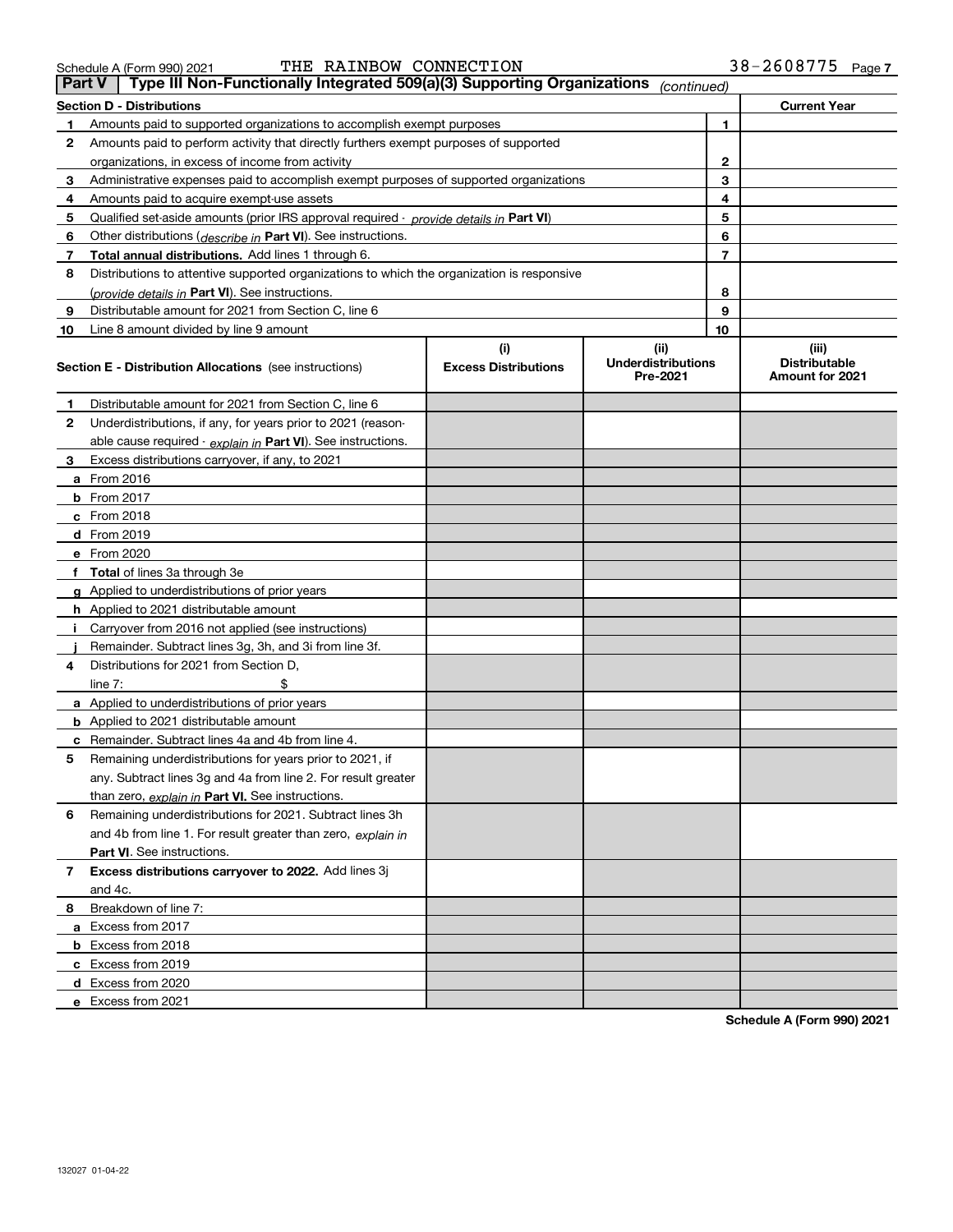| Schedule A (Form 990) 2021 |  |
|----------------------------|--|
|                            |  |

| Part VI | Supplemental Information. Provide the explanations required by Part II, line 10; Part II, line 17a or 17b; Part III, line 12;                    |
|---------|--------------------------------------------------------------------------------------------------------------------------------------------------|
|         | Part IV, Section A, lines 1, 2, 3b, 3c, 4b, 4c, 5a, 6, 9a, 9b, 9c, 11a, 11b, and 11c; Part IV, Section B, lines 1 and 2; Part IV, Section C,     |
|         | line 1; Part IV, Section D, lines 2 and 3; Part IV, Section E, lines 1c, 2a, 2b, 3a, and 3b; Part V, line 1; Part V, Section B, line 1e; Part V, |
|         | Section D, lines 5, 6, and 8; and Part V, Section E, lines 2, 5, and 6. Also complete this part for any additional information.                  |
|         | (See instructions.)                                                                                                                              |
|         |                                                                                                                                                  |
|         |                                                                                                                                                  |
|         |                                                                                                                                                  |
|         |                                                                                                                                                  |
|         |                                                                                                                                                  |
|         |                                                                                                                                                  |
|         |                                                                                                                                                  |
|         |                                                                                                                                                  |
|         |                                                                                                                                                  |
|         |                                                                                                                                                  |
|         |                                                                                                                                                  |
|         |                                                                                                                                                  |
|         |                                                                                                                                                  |
|         |                                                                                                                                                  |
|         |                                                                                                                                                  |
|         |                                                                                                                                                  |
|         |                                                                                                                                                  |
|         |                                                                                                                                                  |
|         |                                                                                                                                                  |
|         |                                                                                                                                                  |
|         |                                                                                                                                                  |
|         |                                                                                                                                                  |
|         |                                                                                                                                                  |
|         |                                                                                                                                                  |
|         |                                                                                                                                                  |
|         |                                                                                                                                                  |
|         |                                                                                                                                                  |
|         |                                                                                                                                                  |
|         |                                                                                                                                                  |
|         |                                                                                                                                                  |
|         |                                                                                                                                                  |
|         |                                                                                                                                                  |
|         |                                                                                                                                                  |
|         |                                                                                                                                                  |
|         |                                                                                                                                                  |
|         |                                                                                                                                                  |
|         |                                                                                                                                                  |
|         |                                                                                                                                                  |
|         |                                                                                                                                                  |
|         |                                                                                                                                                  |
|         |                                                                                                                                                  |
|         |                                                                                                                                                  |
|         |                                                                                                                                                  |
|         |                                                                                                                                                  |
|         |                                                                                                                                                  |
|         |                                                                                                                                                  |
|         |                                                                                                                                                  |
|         |                                                                                                                                                  |
|         |                                                                                                                                                  |
|         |                                                                                                                                                  |
|         |                                                                                                                                                  |
|         |                                                                                                                                                  |
|         |                                                                                                                                                  |
|         |                                                                                                                                                  |
|         |                                                                                                                                                  |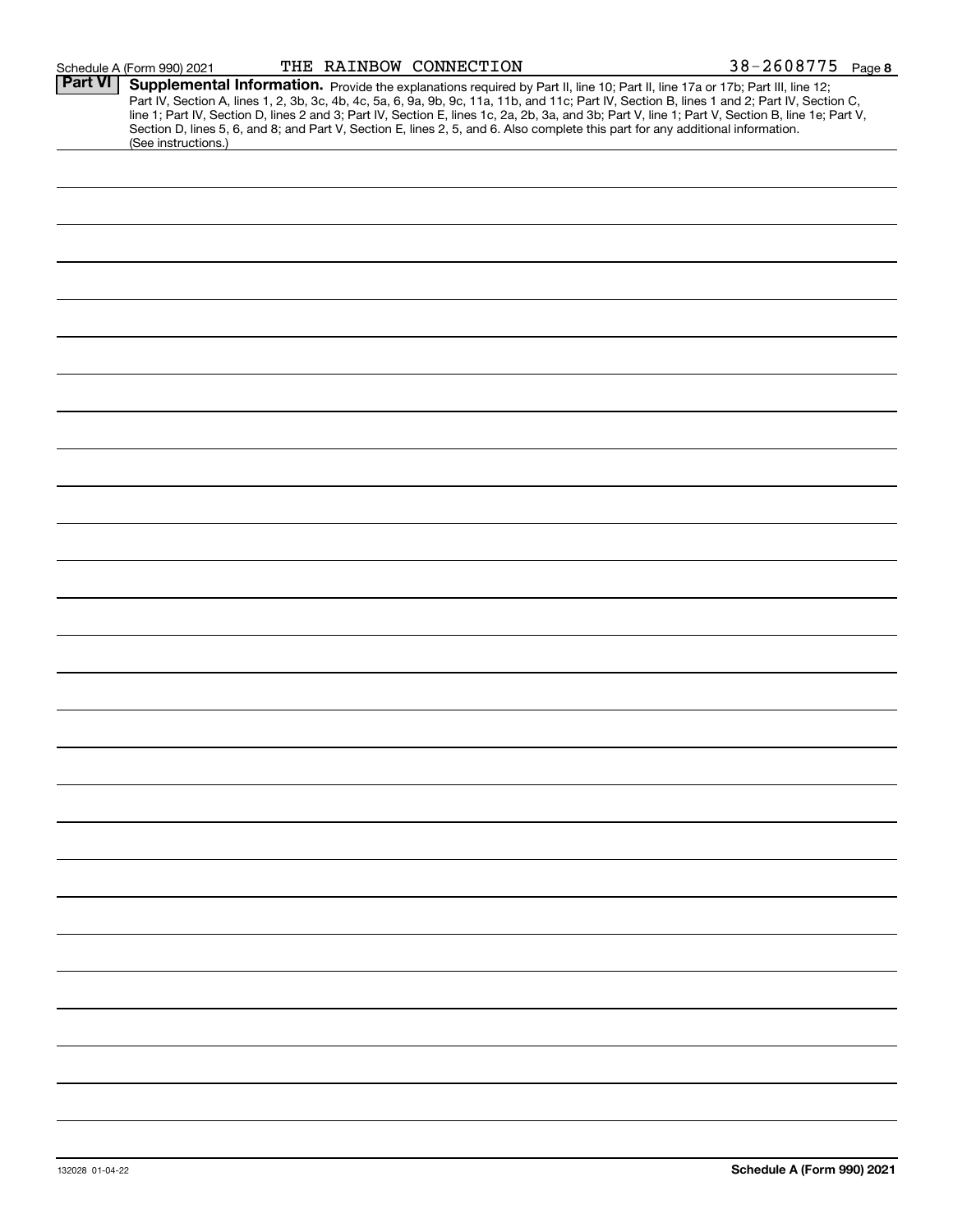Department of the Treasury Internal Revenue Service

Name of the organization

# **Schedule B Schedule of Contributors**

**(Form 990) | Attach to Form 990 or Form 990-PF. | Go to www.irs.gov/Form990 for the latest information.** OMB No. 1545-0047

**2021**

**Employer identification number**

THE RAINBOW CONNECTION 38-2608775

| <b>Organization type (check one):</b> |                                                                                    |  |  |  |
|---------------------------------------|------------------------------------------------------------------------------------|--|--|--|
| Filers of:                            | Section:                                                                           |  |  |  |
| Form 990 or 990-EZ                    | $\lfloor \mathbf{X} \rfloor$ 501(c)( 3) (enter number) organization                |  |  |  |
|                                       | $4947(a)(1)$ nonexempt charitable trust <b>not</b> treated as a private foundation |  |  |  |
|                                       | 527 political organization                                                         |  |  |  |
| Form 990-PF                           | 501(c)(3) exempt private foundation                                                |  |  |  |
|                                       | 4947(a)(1) nonexempt charitable trust treated as a private foundation              |  |  |  |
|                                       | 501(c)(3) taxable private foundation                                               |  |  |  |
|                                       |                                                                                    |  |  |  |

Check if your organization is covered by the **General Rule** or a **Special Rule. Note:**  Only a section 501(c)(7), (8), or (10) organization can check boxes for both the General Rule and a Special Rule. See instructions.

### **General Rule**

 $\mathcal{L}^{\text{max}}$ 

For an organization filing Form 990, 990-EZ, or 990-PF that received, during the year, contributions totaling \$5,000 or more (in money or property) from any one contributor. Complete Parts I and II. See instructions for determining a contributor's total contributions.

### **Special Rules**

contributor, during the year, total contributions of the greater of (1**)** \$5,000; or (2) 2% of the amount on (i) Form 990, Part VIII, line 1h;  $\boxed{\textbf{X}}$  For an organization described in section 501(c)(3) filing Form 990 or 990-EZ that met the 33 1/3% support test of the regulations under sections 509(a)(1) and 170(b)(1)(A)(vi), that checked Schedule A (Form 990), Part II, line 13, 16a, or 16b, and that received from any one or (ii) Form 990-EZ, line 1. Complete Parts I and II.

For an organization described in section 501(c)(7), (8), or (10) filing Form 990 or 990-EZ that received from any one contributor, during the year, total contributions of more than \$1,000 exclusively for religious, charitable, scientific, literary, or educational purposes, or for the prevention of cruelty to children or animals. Complete Parts I (entering "N/A" in column (b) instead of the contributor name and address), II, and III.  $\mathcal{L}^{\text{max}}$ 

purpose. Don't complete any of the parts unless the **General Rule** applies to this organization because it received *nonexclusively* year, contributions <sub>exclusively</sub> for religious, charitable, etc., purposes, but no such contributions totaled more than \$1,000. If this box is checked, enter here the total contributions that were received during the year for an  $\;$ exclusively religious, charitable, etc., For an organization described in section 501(c)(7), (8), or (10) filing Form 990 or 990-EZ that received from any one contributor, during the religious, charitable, etc., contributions totaling \$5,000 or more during the year  $\Box$ — $\Box$   $\Box$  $\mathcal{L}^{\text{max}}$ 

Caution: An organization that isn't covered by the General Rule and/or the Special Rules doesn't file Schedule B (Form 990), but it **must** answer "No" on Part IV, line 2, of its Form 990; or check the box on line H of its Form 990-EZ or on its Form 990-PF, Part I, line 2, to certify that it doesn't meet the filing requirements of Schedule B (Form 990).

LHA For Paperwork Reduction Act Notice, see the instructions for Form 990, 990-EZ, or 990-PF. **In the act and Schedule B** (Form 990) (2021)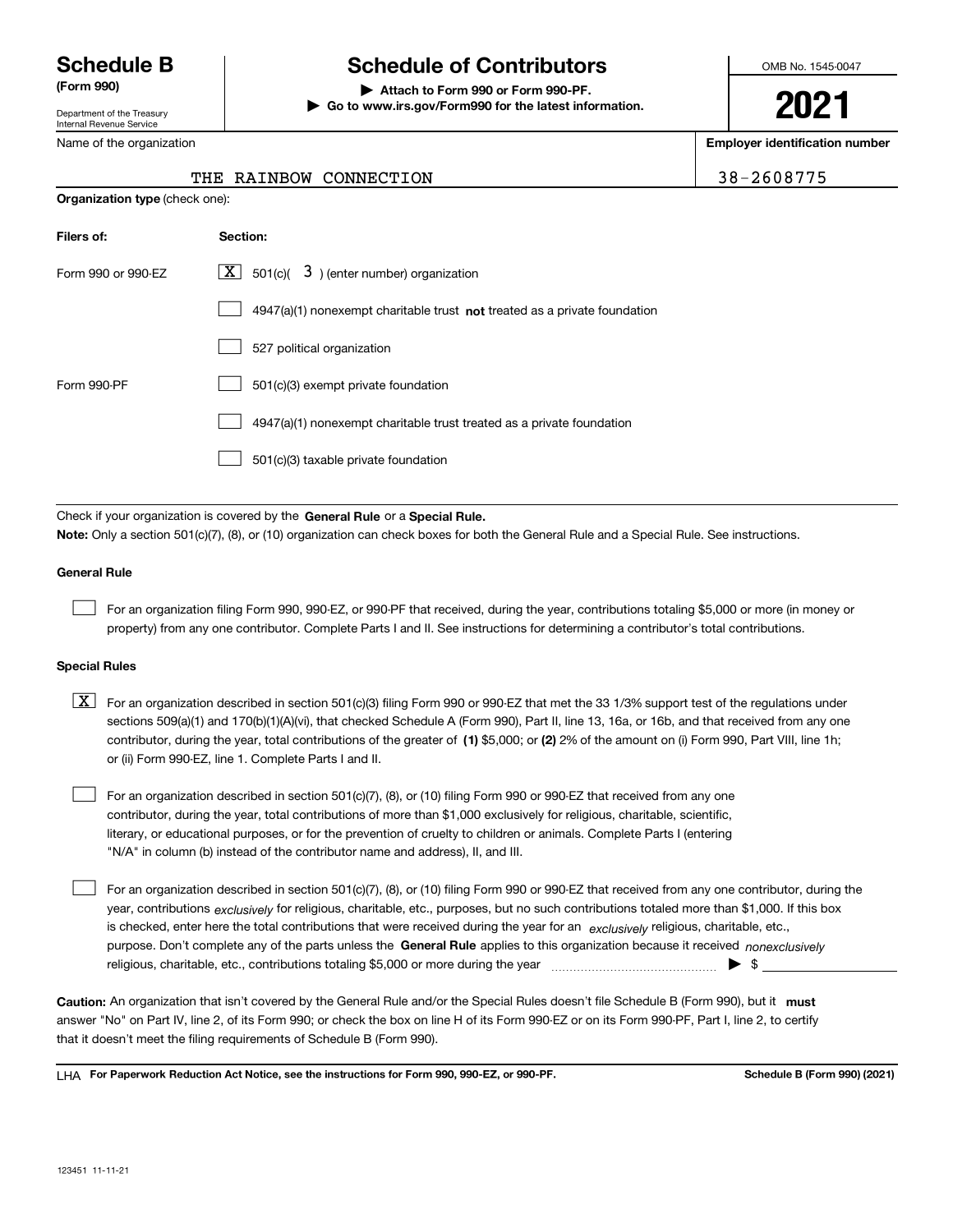| Name of organization |  |
|----------------------|--|
|                      |  |

|                              | Schedule B (Form 990) (2021)                                                                        |                                                 | Page 3                                |
|------------------------------|-----------------------------------------------------------------------------------------------------|-------------------------------------------------|---------------------------------------|
|                              | Name of organization                                                                                |                                                 | <b>Employer identification number</b> |
|                              | THE RAINBOW CONNECTION                                                                              |                                                 | 38-2608775                            |
| Part II                      | Noncash Property (see instructions). Use duplicate copies of Part II if additional space is needed. |                                                 |                                       |
| (a)<br>No.<br>from<br>Part I | (b)<br>Description of noncash property given                                                        | (c)<br>FMV (or estimate)<br>(See instructions.) | (d)<br>Date received                  |
|                              | HOTEL ACCOMODATIONS, THEME PARK TICKETS, MEALS, GIFTS                                               |                                                 |                                       |
| 1                            |                                                                                                     | 813,406.<br>$\frac{1}{2}$                       |                                       |
| (a)<br>No.<br>from<br>Part I | (b)<br>Description of noncash property given                                                        | (c)<br>FMV (or estimate)<br>(See instructions.) | (d)<br>Date received                  |
|                              |                                                                                                     | \$                                              |                                       |
| (a)<br>No.<br>from<br>Part I | (b)<br>Description of noncash property given                                                        | (c)<br>FMV (or estimate)<br>(See instructions.) | (d)<br>Date received                  |
|                              |                                                                                                     | \$                                              |                                       |
| (a)<br>No.<br>from<br>Part I | (b)<br>Description of noncash property given                                                        | (c)<br>FMV (or estimate)<br>(See instructions.) | (d)<br>Date received                  |
|                              |                                                                                                     | \$                                              |                                       |
| (a)<br>No.<br>from<br>Part I | (b)<br>Description of noncash property given                                                        | (c)<br>FMV (or estimate)<br>(See instructions.) | (d)<br>Date received                  |
|                              |                                                                                                     | \$                                              |                                       |
| (a)<br>No.<br>from<br>Part I | (b)<br>Description of noncash property given                                                        | (c)<br>FMV (or estimate)<br>(See instructions.) | (d)<br>Date received                  |
|                              |                                                                                                     | \$                                              |                                       |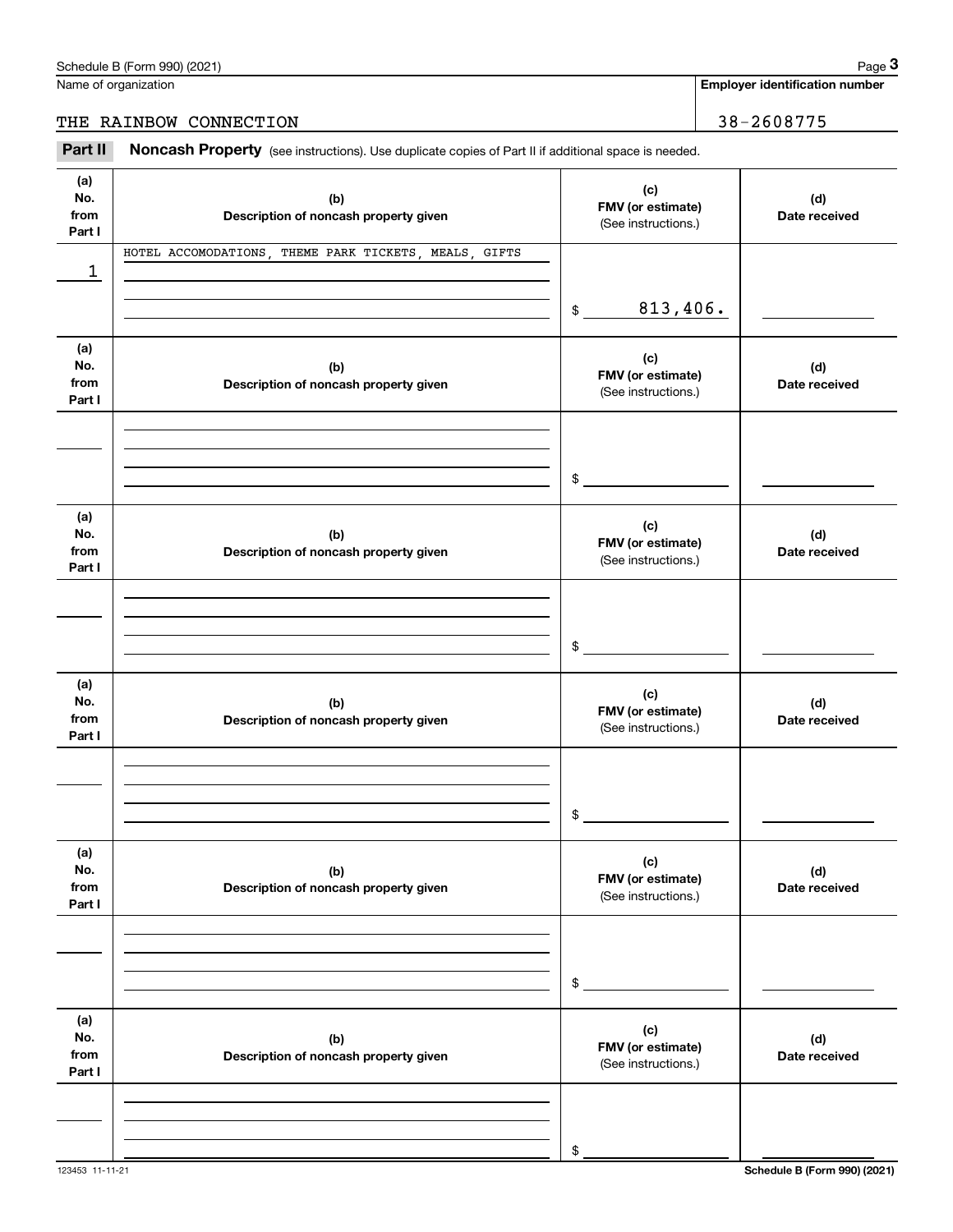|                           | Schedule B (Form 990) (2021)                                                                                                                                                      |                      | Page 4                                                                                                                                                         |  |  |  |  |
|---------------------------|-----------------------------------------------------------------------------------------------------------------------------------------------------------------------------------|----------------------|----------------------------------------------------------------------------------------------------------------------------------------------------------------|--|--|--|--|
|                           | Name of organization                                                                                                                                                              |                      | <b>Employer identification number</b>                                                                                                                          |  |  |  |  |
|                           | THE RAINBOW CONNECTION                                                                                                                                                            |                      | 38-2608775                                                                                                                                                     |  |  |  |  |
| Part III                  | from any one contributor. Complete columns (a) through (e) and the following line entry. For organizations                                                                        |                      | Exclusively religious, charitable, etc., contributions to organizations described in section 501(c)(7), (8), or (10) that total more than \$1,000 for the year |  |  |  |  |
|                           | completing Part III, enter the total of exclusively religious, charitable, etc., contributions of \$1,000 or less for the year. (Enter this info. once.) $\blacktriangleright$ \$ |                      |                                                                                                                                                                |  |  |  |  |
| (a) No.                   | Use duplicate copies of Part III if additional space is needed.                                                                                                                   |                      |                                                                                                                                                                |  |  |  |  |
| from<br>Part I            | (b) Purpose of gift                                                                                                                                                               | (c) Use of gift      | (d) Description of how gift is held                                                                                                                            |  |  |  |  |
|                           |                                                                                                                                                                                   |                      |                                                                                                                                                                |  |  |  |  |
|                           |                                                                                                                                                                                   |                      |                                                                                                                                                                |  |  |  |  |
|                           |                                                                                                                                                                                   |                      |                                                                                                                                                                |  |  |  |  |
|                           |                                                                                                                                                                                   | (e) Transfer of gift |                                                                                                                                                                |  |  |  |  |
|                           | Transferee's name, address, and ZIP + 4                                                                                                                                           |                      | Relationship of transferor to transferee                                                                                                                       |  |  |  |  |
|                           |                                                                                                                                                                                   |                      |                                                                                                                                                                |  |  |  |  |
|                           |                                                                                                                                                                                   |                      |                                                                                                                                                                |  |  |  |  |
|                           |                                                                                                                                                                                   |                      |                                                                                                                                                                |  |  |  |  |
| (a) No.<br>from<br>Part I | (b) Purpose of gift                                                                                                                                                               | (c) Use of gift      | (d) Description of how gift is held                                                                                                                            |  |  |  |  |
|                           |                                                                                                                                                                                   |                      |                                                                                                                                                                |  |  |  |  |
|                           |                                                                                                                                                                                   |                      |                                                                                                                                                                |  |  |  |  |
|                           |                                                                                                                                                                                   |                      |                                                                                                                                                                |  |  |  |  |
|                           | (e) Transfer of gift                                                                                                                                                              |                      |                                                                                                                                                                |  |  |  |  |
|                           | Transferee's name, address, and ZIP + 4                                                                                                                                           |                      | Relationship of transferor to transferee                                                                                                                       |  |  |  |  |
|                           |                                                                                                                                                                                   |                      |                                                                                                                                                                |  |  |  |  |
|                           |                                                                                                                                                                                   |                      |                                                                                                                                                                |  |  |  |  |
|                           |                                                                                                                                                                                   |                      |                                                                                                                                                                |  |  |  |  |
| (a) No.<br>from           | (b) Purpose of gift                                                                                                                                                               | (c) Use of gift      | (d) Description of how gift is held                                                                                                                            |  |  |  |  |
| Part I                    |                                                                                                                                                                                   |                      |                                                                                                                                                                |  |  |  |  |
|                           |                                                                                                                                                                                   |                      |                                                                                                                                                                |  |  |  |  |
|                           |                                                                                                                                                                                   |                      |                                                                                                                                                                |  |  |  |  |
|                           | (e) Transfer of gift                                                                                                                                                              |                      |                                                                                                                                                                |  |  |  |  |
|                           |                                                                                                                                                                                   |                      |                                                                                                                                                                |  |  |  |  |
|                           | Transferee's name, address, and $ZIP + 4$                                                                                                                                         |                      | Relationship of transferor to transferee                                                                                                                       |  |  |  |  |
|                           |                                                                                                                                                                                   |                      |                                                                                                                                                                |  |  |  |  |
|                           |                                                                                                                                                                                   |                      |                                                                                                                                                                |  |  |  |  |
| (a) No.<br>from           | (b) Purpose of gift                                                                                                                                                               | (c) Use of gift      | (d) Description of how gift is held                                                                                                                            |  |  |  |  |
| Part I                    |                                                                                                                                                                                   |                      |                                                                                                                                                                |  |  |  |  |
|                           |                                                                                                                                                                                   |                      |                                                                                                                                                                |  |  |  |  |
|                           |                                                                                                                                                                                   |                      |                                                                                                                                                                |  |  |  |  |
|                           |                                                                                                                                                                                   | (e) Transfer of gift |                                                                                                                                                                |  |  |  |  |
|                           |                                                                                                                                                                                   |                      |                                                                                                                                                                |  |  |  |  |
|                           | Transferee's name, address, and $ZIP + 4$                                                                                                                                         |                      | Relationship of transferor to transferee                                                                                                                       |  |  |  |  |
|                           |                                                                                                                                                                                   |                      |                                                                                                                                                                |  |  |  |  |
|                           |                                                                                                                                                                                   |                      |                                                                                                                                                                |  |  |  |  |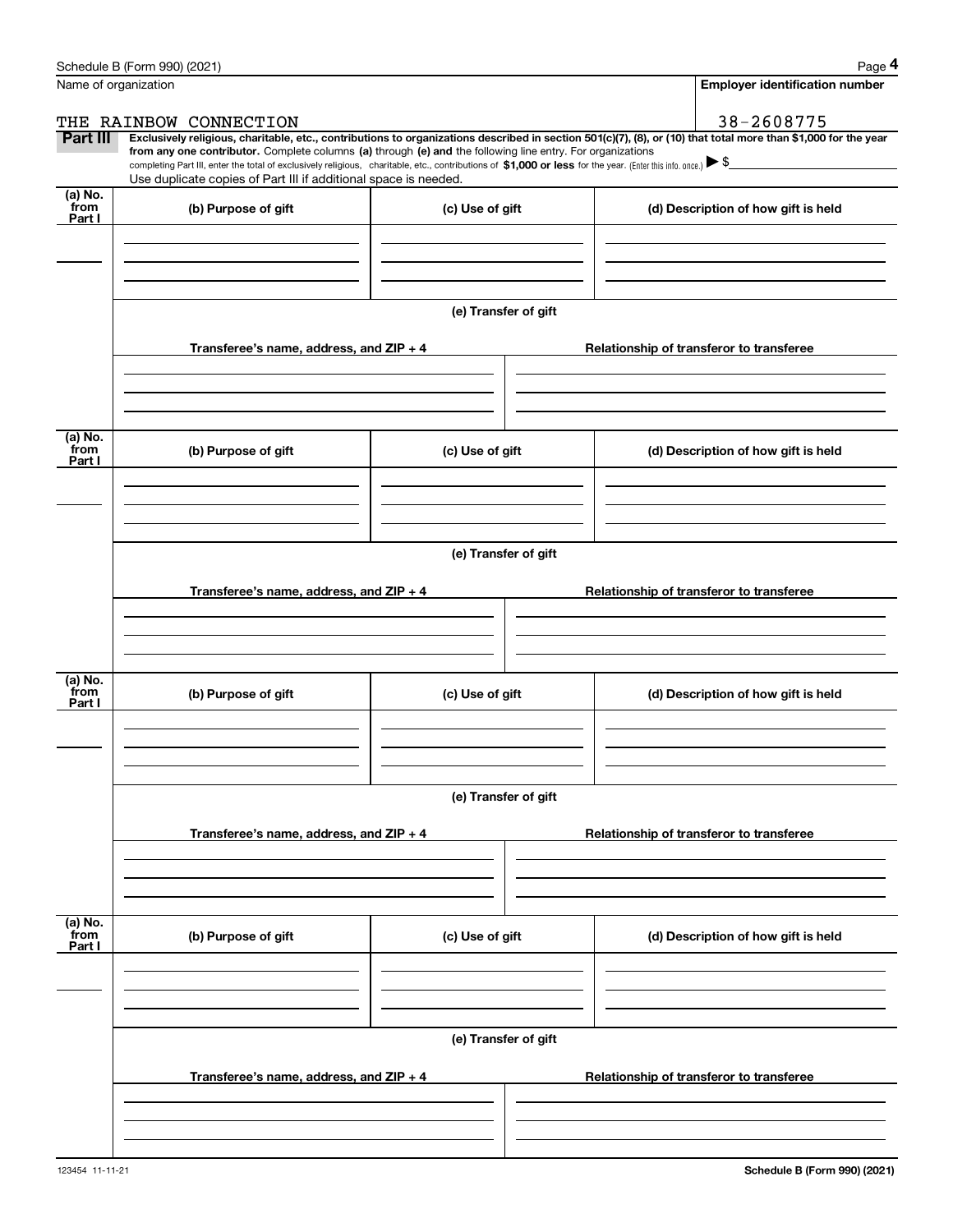| <b>SCHEDULE D</b> |  |
|-------------------|--|
| (Form 990)        |  |

# **SCHEDULE D Supplemental Financial Statements**

**| Complete if the organization answered "Yes" on Form 990, Part IV, line 6, 7, 8, 9, 10, 11a, 11b, 11c, 11d, 11e, 11f, 12a, or 12b. | Attach to Form 990.**

| OMB No. 1545-0047     |
|-----------------------|
| 2021                  |
|                       |
| <b>Open to Public</b> |
| Inspection            |

Department of the Treasury Internal Revenue Service

|  |  |  | Go to www.irs.gov/Form990 for instructions and the latest information. |  |  |  |
|--|--|--|------------------------------------------------------------------------|--|--|--|
|  |  |  |                                                                        |  |  |  |

THE RAINBOW CONNECTION

Name of the organization<br> **Employer identification number**<br> **Employer identification number**<br> **Employer identification number**<br> **Employer identification number**<br> **Employer identification number** 

| Part I  | THE KAINDOM CONNECTION<br>Organizations Maintaining Donor Advised Funds or Other Similar Funds or Accounts. Complete if the                                                                                                   |                         | JU 4000 <i>113</i>                                 |
|---------|-------------------------------------------------------------------------------------------------------------------------------------------------------------------------------------------------------------------------------|-------------------------|----------------------------------------------------|
|         | organization answered "Yes" on Form 990, Part IV, line 6.                                                                                                                                                                     |                         |                                                    |
|         |                                                                                                                                                                                                                               | (a) Donor advised funds | (b) Funds and other accounts                       |
| 1.      |                                                                                                                                                                                                                               |                         |                                                    |
| 2       | Aggregate value of contributions to (during year)                                                                                                                                                                             |                         |                                                    |
| з       | Aggregate value of grants from (during year)                                                                                                                                                                                  |                         |                                                    |
| 4       | Aggregate value at end of year                                                                                                                                                                                                |                         |                                                    |
| 5       | Did the organization inform all donors and donor advisors in writing that the assets held in donor advised funds                                                                                                              |                         |                                                    |
|         |                                                                                                                                                                                                                               |                         | Yes<br>No                                          |
| 6       | Did the organization inform all grantees, donors, and donor advisors in writing that grant funds can be used only                                                                                                             |                         |                                                    |
|         | for charitable purposes and not for the benefit of the donor or donor advisor, or for any other purpose conferring                                                                                                            |                         |                                                    |
|         | impermissible private benefit?                                                                                                                                                                                                |                         | Yes<br>No                                          |
| Part II | Conservation Easements. Complete if the organization answered "Yes" on Form 990, Part IV, line 7.                                                                                                                             |                         |                                                    |
| 1.      | Purpose(s) of conservation easements held by the organization (check all that apply).                                                                                                                                         |                         |                                                    |
|         | Preservation of land for public use (for example, recreation or education)                                                                                                                                                    |                         | Preservation of a historically important land area |
|         | Protection of natural habitat                                                                                                                                                                                                 |                         | Preservation of a certified historic structure     |
|         | Preservation of open space                                                                                                                                                                                                    |                         |                                                    |
| 2       | Complete lines 2a through 2d if the organization held a qualified conservation contribution in the form of a conservation easement on the last                                                                                |                         |                                                    |
|         | day of the tax year.                                                                                                                                                                                                          |                         | Held at the End of the Tax Year                    |
| а       | Total number of conservation easements                                                                                                                                                                                        |                         | 2a                                                 |
| b       | Total acreage restricted by conservation easements                                                                                                                                                                            |                         | 2b                                                 |
|         |                                                                                                                                                                                                                               |                         | 2c                                                 |
|         | d Number of conservation easements included in (c) acquired after 7/25/06, and not on a historic structure                                                                                                                    |                         |                                                    |
|         | listed in the National Register [111] Marshall Register [11] Marshall Register [11] Marshall Register [11] Marshall Register [11] Marshall Register [11] Marshall Register [11] Marshall Register [11] Marshall Register [11] |                         | 2d                                                 |
| 3       | Number of conservation easements modified, transferred, released, extinguished, or terminated by the organization during the tax                                                                                              |                         |                                                    |
|         | year                                                                                                                                                                                                                          |                         |                                                    |
| 4       | Number of states where property subject to conservation easement is located >                                                                                                                                                 |                         |                                                    |
| 5       | Does the organization have a written policy regarding the periodic monitoring, inspection, handling of                                                                                                                        |                         |                                                    |
|         | violations, and enforcement of the conservation easements it holds?                                                                                                                                                           |                         | Yes<br>No                                          |
| 6       | Staff and volunteer hours devoted to monitoring, inspecting, handling of violations, and enforcing conservation easements during the year                                                                                     |                         |                                                    |
|         |                                                                                                                                                                                                                               |                         |                                                    |
| 7       | Amount of expenses incurred in monitoring, inspecting, handling of violations, and enforcing conservation easements during the year                                                                                           |                         |                                                    |
|         | $\blacktriangleright$ \$                                                                                                                                                                                                      |                         |                                                    |
| 8       | Does each conservation easement reported on line 2(d) above satisfy the requirements of section 170(h)(4)(B)(i)                                                                                                               |                         |                                                    |
|         | and section $170(h)(4)(B)(ii)?$                                                                                                                                                                                               |                         | Yes<br>No                                          |
| 9       | In Part XIII, describe how the organization reports conservation easements in its revenue and expense statement and                                                                                                           |                         |                                                    |
|         | balance sheet, and include, if applicable, the text of the footnote to the organization's financial statements that describes the                                                                                             |                         |                                                    |
|         | organization's accounting for conservation easements.                                                                                                                                                                         |                         |                                                    |
|         | Organizations Maintaining Collections of Art, Historical Treasures, or Other Similar Assets.<br>Part III                                                                                                                      |                         |                                                    |
|         | Complete if the organization answered "Yes" on Form 990, Part IV, line 8.                                                                                                                                                     |                         |                                                    |
|         | 1a If the organization elected, as permitted under FASB ASC 958, not to report in its revenue statement and balance sheet works                                                                                               |                         |                                                    |
|         | of art, historical treasures, or other similar assets held for public exhibition, education, or research in furtherance of public                                                                                             |                         |                                                    |
|         | service, provide in Part XIII the text of the footnote to its financial statements that describes these items.                                                                                                                |                         |                                                    |
| b       | If the organization elected, as permitted under FASB ASC 958, to report in its revenue statement and balance sheet works of                                                                                                   |                         |                                                    |
|         | art, historical treasures, or other similar assets held for public exhibition, education, or research in furtherance of public service,                                                                                       |                         |                                                    |
|         | provide the following amounts relating to these items:                                                                                                                                                                        |                         |                                                    |
|         |                                                                                                                                                                                                                               |                         | $\frac{1}{2}$                                      |
|         | (ii) Assets included in Form 990, Part X [11] [2000] [2010] Assets included in Form 990, Part X [2010] [2000]                                                                                                                 |                         | $\blacktriangleright$ \$                           |
| 2       | If the organization received or held works of art, historical treasures, or other similar assets for financial gain, provide                                                                                                  |                         |                                                    |
|         | the following amounts required to be reported under FASB ASC 958 relating to these items:                                                                                                                                     |                         |                                                    |
| а       |                                                                                                                                                                                                                               |                         | $\frac{1}{2}$                                      |
|         |                                                                                                                                                                                                                               |                         | $\blacktriangleright$ \$                           |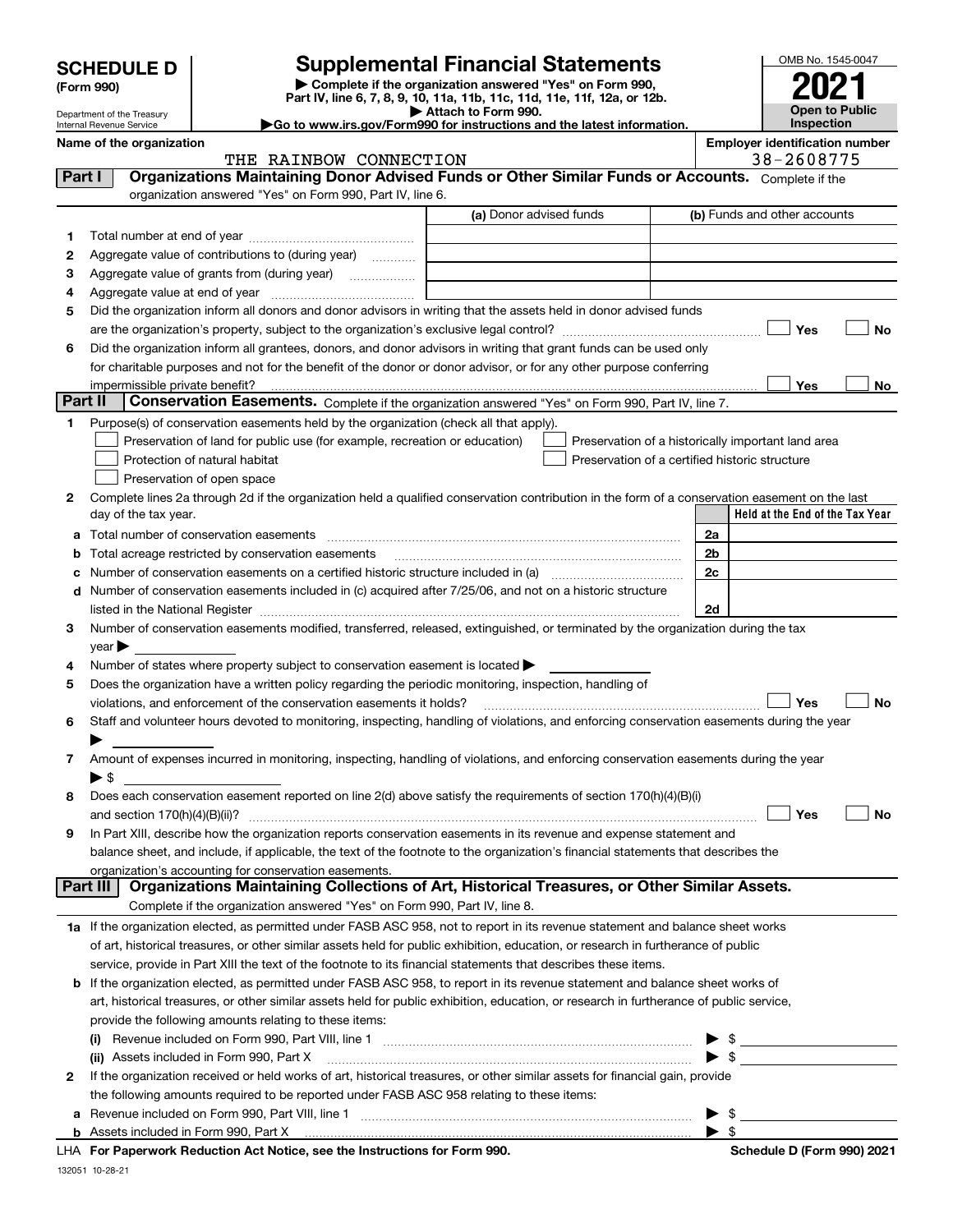|               | Schedule D (Form 990) 2021                                                                                                                                                                                                           | THE RAINBOW CONNECTION |                |                                                                                                                                                                                                                               |                 | 38-2608775 $_{Page}$ 2                                   |                |           |           |
|---------------|--------------------------------------------------------------------------------------------------------------------------------------------------------------------------------------------------------------------------------------|------------------------|----------------|-------------------------------------------------------------------------------------------------------------------------------------------------------------------------------------------------------------------------------|-----------------|----------------------------------------------------------|----------------|-----------|-----------|
| Part III      | Organizations Maintaining Collections of Art, Historical Treasures, or Other Similar Assets (continued)                                                                                                                              |                        |                |                                                                                                                                                                                                                               |                 |                                                          |                |           |           |
| 3             | Using the organization's acquisition, accession, and other records, check any of the following that make significant use of its                                                                                                      |                        |                |                                                                                                                                                                                                                               |                 |                                                          |                |           |           |
|               | collection items (check all that apply):                                                                                                                                                                                             |                        |                |                                                                                                                                                                                                                               |                 |                                                          |                |           |           |
| a             | Public exhibition                                                                                                                                                                                                                    | d                      |                | Loan or exchange program                                                                                                                                                                                                      |                 |                                                          |                |           |           |
| b             | Scholarly research                                                                                                                                                                                                                   | e                      |                | Other and the contract of the contract of the contract of the contract of the contract of the contract of the contract of the contract of the contract of the contract of the contract of the contract of the contract of the |                 |                                                          |                |           |           |
| c             | Preservation for future generations                                                                                                                                                                                                  |                        |                |                                                                                                                                                                                                                               |                 |                                                          |                |           |           |
| 4             | Provide a description of the organization's collections and explain how they further the organization's exempt purpose in Part XIII.                                                                                                 |                        |                |                                                                                                                                                                                                                               |                 |                                                          |                |           |           |
| 5             | During the year, did the organization solicit or receive donations of art, historical treasures, or other similar assets                                                                                                             |                        |                |                                                                                                                                                                                                                               |                 |                                                          |                |           |           |
|               |                                                                                                                                                                                                                                      |                        |                |                                                                                                                                                                                                                               |                 |                                                          | Yes            |           | No        |
|               | <b>Part IV</b><br>Escrow and Custodial Arrangements. Complete if the organization answered "Yes" on Form 990, Part IV, line 9, or                                                                                                    |                        |                |                                                                                                                                                                                                                               |                 |                                                          |                |           |           |
|               | reported an amount on Form 990, Part X, line 21.                                                                                                                                                                                     |                        |                |                                                                                                                                                                                                                               |                 |                                                          |                |           |           |
|               | 1a Is the organization an agent, trustee, custodian or other intermediary for contributions or other assets not included                                                                                                             |                        |                |                                                                                                                                                                                                                               |                 |                                                          |                |           |           |
|               |                                                                                                                                                                                                                                      |                        |                |                                                                                                                                                                                                                               |                 |                                                          | Yes            |           | No        |
|               | b If "Yes," explain the arrangement in Part XIII and complete the following table:                                                                                                                                                   |                        |                |                                                                                                                                                                                                                               |                 |                                                          |                |           |           |
|               |                                                                                                                                                                                                                                      |                        |                |                                                                                                                                                                                                                               |                 |                                                          | Amount         |           |           |
| c             | Beginning balance <b>contract to the contract of the contract of the contract of the contract of the contract of the contract of the contract of the contract of the contract of the contract of the contract of the contract of</b> |                        |                |                                                                                                                                                                                                                               | 1c              |                                                          |                |           |           |
|               | Additions during the year manufactured and an annual contract of the year manufactured and all the year manufactured and all the year manufactured and all the year manufactured and all the year manufactured and all the yea       |                        |                |                                                                                                                                                                                                                               | 1d              |                                                          |                |           |           |
|               | Distributions during the year manufactured and continuum and contact the year manufactured and contact the year                                                                                                                      |                        |                |                                                                                                                                                                                                                               | 1e              |                                                          |                |           |           |
|               |                                                                                                                                                                                                                                      |                        |                |                                                                                                                                                                                                                               | 1f              |                                                          |                |           |           |
| 2a            | Did the organization include an amount on Form 990, Part X, line 21, for escrow or custodial account liability?                                                                                                                      |                        |                |                                                                                                                                                                                                                               |                 |                                                          | Yes            |           | No        |
| <b>Part V</b> | <b>b</b> If "Yes," explain the arrangement in Part XIII. Check here if the explanation has been provided on Part XIII                                                                                                                |                        |                |                                                                                                                                                                                                                               |                 |                                                          |                |           |           |
|               | Endowment Funds. Complete if the organization answered "Yes" on Form 990, Part IV, line 10.                                                                                                                                          |                        |                | (c) Two years back                                                                                                                                                                                                            |                 |                                                          |                |           |           |
|               |                                                                                                                                                                                                                                      | (a) Current year       | (b) Prior year |                                                                                                                                                                                                                               |                 | $\vert$ (d) Three years back $\vert$ (e) Four years back |                |           |           |
| 1a            | Beginning of year balance                                                                                                                                                                                                            |                        |                |                                                                                                                                                                                                                               |                 |                                                          |                |           |           |
| b             |                                                                                                                                                                                                                                      |                        |                |                                                                                                                                                                                                                               |                 |                                                          |                |           |           |
|               | Net investment earnings, gains, and losses                                                                                                                                                                                           |                        |                |                                                                                                                                                                                                                               |                 |                                                          |                |           |           |
| d             |                                                                                                                                                                                                                                      |                        |                |                                                                                                                                                                                                                               |                 |                                                          |                |           |           |
|               | e Other expenditures for facilities                                                                                                                                                                                                  |                        |                |                                                                                                                                                                                                                               |                 |                                                          |                |           |           |
|               | and programs                                                                                                                                                                                                                         |                        |                |                                                                                                                                                                                                                               |                 |                                                          |                |           |           |
| Ť.            |                                                                                                                                                                                                                                      |                        |                |                                                                                                                                                                                                                               |                 |                                                          |                |           |           |
| g             | End of year balance                                                                                                                                                                                                                  |                        |                |                                                                                                                                                                                                                               |                 |                                                          |                |           |           |
| 2             | Provide the estimated percentage of the current year end balance (line 1g, column (a)) held as:                                                                                                                                      |                        |                |                                                                                                                                                                                                                               |                 |                                                          |                |           |           |
| а             | Board designated or quasi-endowment > _____<br>Permanent endowment > 1                                                                                                                                                               | %                      |                |                                                                                                                                                                                                                               |                 |                                                          |                |           |           |
| b             | <b>c</b> Term endowment $\blacktriangleright$                                                                                                                                                                                        | %                      |                |                                                                                                                                                                                                                               |                 |                                                          |                |           |           |
|               | The percentages on lines 2a, 2b, and 2c should equal 100%.                                                                                                                                                                           |                        |                |                                                                                                                                                                                                                               |                 |                                                          |                |           |           |
|               | 3a Are there endowment funds not in the possession of the organization that are held and administered for the organization                                                                                                           |                        |                |                                                                                                                                                                                                                               |                 |                                                          |                |           |           |
|               | by:                                                                                                                                                                                                                                  |                        |                |                                                                                                                                                                                                                               |                 |                                                          |                | Yes       | <b>No</b> |
|               | (i)                                                                                                                                                                                                                                  |                        |                |                                                                                                                                                                                                                               |                 |                                                          | 3a(i)          |           |           |
|               |                                                                                                                                                                                                                                      |                        |                |                                                                                                                                                                                                                               |                 |                                                          | 3a(ii)         |           |           |
|               |                                                                                                                                                                                                                                      |                        |                |                                                                                                                                                                                                                               |                 |                                                          | 3b             |           |           |
|               | Describe in Part XIII the intended uses of the organization's endowment funds.                                                                                                                                                       |                        |                |                                                                                                                                                                                                                               |                 |                                                          |                |           |           |
|               | <b>Part VI</b><br>Land, Buildings, and Equipment.                                                                                                                                                                                    |                        |                |                                                                                                                                                                                                                               |                 |                                                          |                |           |           |
|               | Complete if the organization answered "Yes" on Form 990, Part IV, line 11a. See Form 990, Part X, line 10.                                                                                                                           |                        |                |                                                                                                                                                                                                                               |                 |                                                          |                |           |           |
|               | Description of property                                                                                                                                                                                                              | (a) Cost or other      |                | (b) Cost or other                                                                                                                                                                                                             | (c) Accumulated |                                                          | (d) Book value |           |           |
|               |                                                                                                                                                                                                                                      | basis (investment)     |                | basis (other)                                                                                                                                                                                                                 | depreciation    |                                                          |                |           |           |
|               |                                                                                                                                                                                                                                      |                        |                |                                                                                                                                                                                                                               |                 |                                                          |                |           |           |
|               |                                                                                                                                                                                                                                      |                        |                | 890,507.                                                                                                                                                                                                                      | 424,242.        |                                                          |                | 466, 265. |           |
|               |                                                                                                                                                                                                                                      |                        |                |                                                                                                                                                                                                                               |                 |                                                          |                |           |           |
|               |                                                                                                                                                                                                                                      |                        |                | 86,695.                                                                                                                                                                                                                       | 63,660.         |                                                          |                | 23,035.   |           |
|               |                                                                                                                                                                                                                                      |                        |                | 38,682.                                                                                                                                                                                                                       | 24,358.         |                                                          |                | 14,324.   |           |
|               |                                                                                                                                                                                                                                      |                        |                |                                                                                                                                                                                                                               |                 |                                                          |                | 503,624.  |           |

**Schedule D (Form 990) 2021**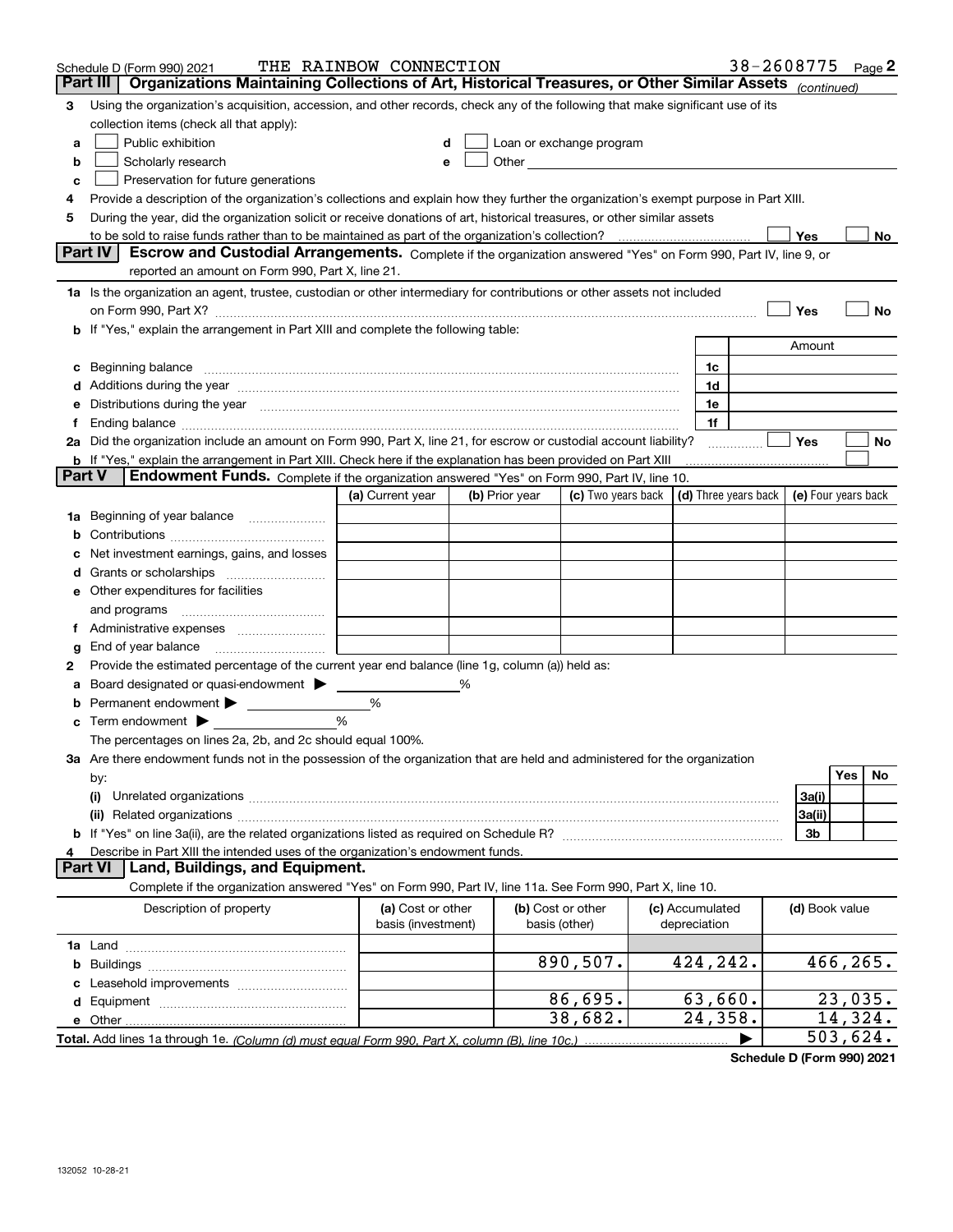| Schedule D (Form 990) 2021 |                                                 | THE RAINBOW CONNECTION | 38-2608775 | Page |
|----------------------------|-------------------------------------------------|------------------------|------------|------|
|                            | <b>Part VII</b> Investments - Other Securities. |                        |            |      |

| Complete if the organization answered "Yes" on Form 990, Part IV, line 11b. See Form 990, Part X, line 12.                                                                                                        |                 |                                                           |                |
|-------------------------------------------------------------------------------------------------------------------------------------------------------------------------------------------------------------------|-----------------|-----------------------------------------------------------|----------------|
| (a) Description of security or category (including name of security)                                                                                                                                              | (b) Book value  | (c) Method of valuation: Cost or end-of-year market value |                |
| (1) Financial derivatives                                                                                                                                                                                         |                 |                                                           |                |
| (2) Closely held equity interests                                                                                                                                                                                 |                 |                                                           |                |
| $(3)$ Other                                                                                                                                                                                                       |                 |                                                           |                |
| (A)                                                                                                                                                                                                               |                 |                                                           |                |
| (B)                                                                                                                                                                                                               |                 |                                                           |                |
| (C)                                                                                                                                                                                                               |                 |                                                           |                |
| (D)                                                                                                                                                                                                               |                 |                                                           |                |
| (E)                                                                                                                                                                                                               |                 |                                                           |                |
| (F)                                                                                                                                                                                                               |                 |                                                           |                |
| (G)                                                                                                                                                                                                               |                 |                                                           |                |
| (H)                                                                                                                                                                                                               |                 |                                                           |                |
| Total. (Col. (b) must equal Form 990, Part X, col. (B) line 12.)                                                                                                                                                  |                 |                                                           |                |
| Part VIII Investments - Program Related.                                                                                                                                                                          |                 |                                                           |                |
| Complete if the organization answered "Yes" on Form 990, Part IV, line 11c. See Form 990, Part X, line 13.                                                                                                        |                 |                                                           |                |
| (a) Description of investment                                                                                                                                                                                     | (b) Book value  | (c) Method of valuation: Cost or end-of-year market value |                |
| (1)                                                                                                                                                                                                               |                 |                                                           |                |
| (2)                                                                                                                                                                                                               |                 |                                                           |                |
| (3)                                                                                                                                                                                                               |                 |                                                           |                |
| (4)                                                                                                                                                                                                               |                 |                                                           |                |
| (5)                                                                                                                                                                                                               |                 |                                                           |                |
| (6)                                                                                                                                                                                                               |                 |                                                           |                |
| (7)                                                                                                                                                                                                               |                 |                                                           |                |
| (8)                                                                                                                                                                                                               |                 |                                                           |                |
| (9)                                                                                                                                                                                                               |                 |                                                           |                |
| Total. (Col. (b) must equal Form 990, Part X, col. (B) line 13.)<br><b>Other Assets.</b><br>Part IX<br>Complete if the organization answered "Yes" on Form 990, Part IV, line 11d. See Form 990, Part X, line 15. |                 |                                                           |                |
|                                                                                                                                                                                                                   | (a) Description |                                                           | (b) Book value |
| (1)                                                                                                                                                                                                               |                 |                                                           |                |
| (2)                                                                                                                                                                                                               |                 |                                                           |                |
| (3)                                                                                                                                                                                                               |                 |                                                           |                |
| (4)                                                                                                                                                                                                               |                 |                                                           |                |
| (5)                                                                                                                                                                                                               |                 |                                                           |                |
| (6)                                                                                                                                                                                                               |                 |                                                           |                |
| (7)                                                                                                                                                                                                               |                 |                                                           |                |
| (8)                                                                                                                                                                                                               |                 |                                                           |                |
| (9)                                                                                                                                                                                                               |                 |                                                           |                |
| <b>Other Liabilities.</b><br>Part X                                                                                                                                                                               |                 |                                                           |                |
| Complete if the organization answered "Yes" on Form 990, Part IV, line 11e or 11f. See Form 990, Part X, line 25.                                                                                                 |                 |                                                           |                |
| (a) Description of liability<br>1.                                                                                                                                                                                |                 |                                                           | (b) Book value |
| (1)<br>Federal income taxes                                                                                                                                                                                       |                 |                                                           |                |
| (2)                                                                                                                                                                                                               |                 |                                                           |                |
| (3)                                                                                                                                                                                                               |                 |                                                           |                |
| (4)                                                                                                                                                                                                               |                 |                                                           |                |
|                                                                                                                                                                                                                   |                 |                                                           |                |
| (5)                                                                                                                                                                                                               |                 |                                                           |                |
| (6)                                                                                                                                                                                                               |                 |                                                           |                |
| (7)                                                                                                                                                                                                               |                 |                                                           |                |
| (8)                                                                                                                                                                                                               |                 |                                                           |                |
| (9)                                                                                                                                                                                                               |                 |                                                           |                |

**Total.**  *(Column (b) must equal Form 990, Part X, col. (B) line 25.)*

**2.** Liability for uncertain tax positions. In Part XIII, provide the text of the footnote to the organization's financial statements that reports the organization's liability for uncertain tax positions under FASB ASC 740. Check here if the text of the footnote has been provided in Part XIII

 $\vert$  X  $\vert$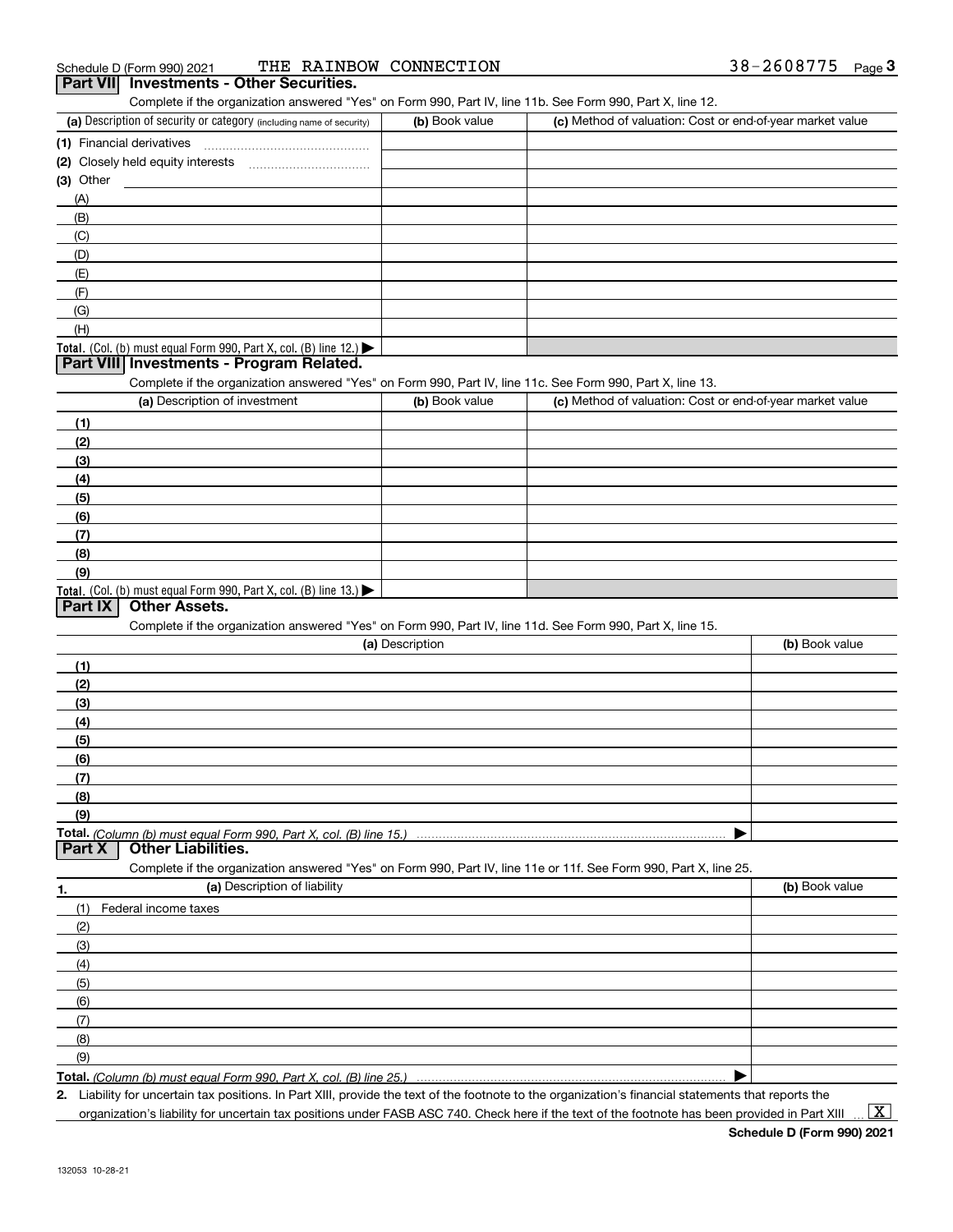|              | THE RAINBOW CONNECTION<br>Schedule D (Form 990) 2021                                                                                                                                                                          |                |          |                | 38-2608775<br>Page $4$  |    |
|--------------|-------------------------------------------------------------------------------------------------------------------------------------------------------------------------------------------------------------------------------|----------------|----------|----------------|-------------------------|----|
|              | Reconciliation of Revenue per Audited Financial Statements With Revenue per Return.<br><b>Part XI</b>                                                                                                                         |                |          |                |                         |    |
|              | Complete if the organization answered "Yes" on Form 990, Part IV, line 12a.                                                                                                                                                   |                |          |                |                         |    |
| 1            | Total revenue, gains, and other support per audited financial statements                                                                                                                                                      |                |          | $\blacksquare$ | $\overline{3,910},441.$ |    |
| $\mathbf{2}$ | Amounts included on line 1 but not on Form 990, Part VIII, line 12:                                                                                                                                                           |                |          |                |                         |    |
| a            |                                                                                                                                                                                                                               | 2a             | 71,418.  |                |                         |    |
|              |                                                                                                                                                                                                                               | 2 <sub>b</sub> | 45,653.  |                |                         |    |
|              |                                                                                                                                                                                                                               | 2c             |          |                |                         |    |
| d            |                                                                                                                                                                                                                               | 2d             | 101,085. |                |                         |    |
| е            | Add lines 2a through 2d                                                                                                                                                                                                       |                |          | 2e             | <u>218,156.</u>         |    |
| 3            |                                                                                                                                                                                                                               |                |          | $\mathbf{3}$   | 3,692,285.              |    |
| 4            | Amounts included on Form 990, Part VIII, line 12, but not on line 1:                                                                                                                                                          |                |          |                |                         |    |
|              |                                                                                                                                                                                                                               | 4а             |          |                |                         |    |
| b            |                                                                                                                                                                                                                               | 4 <sub>h</sub> |          |                |                         |    |
| c.           | Add lines 4a and 4b                                                                                                                                                                                                           |                |          | 4c             |                         | 0. |
|              |                                                                                                                                                                                                                               |                |          | $\overline{5}$ | 3,692,285.              |    |
|              | Part XII   Reconciliation of Expenses per Audited Financial Statements With Expenses per Return.                                                                                                                              |                |          |                |                         |    |
|              | Complete if the organization answered "Yes" on Form 990, Part IV, line 12a.                                                                                                                                                   |                |          |                |                         |    |
| 1            | Total expenses and losses per audited financial statements [11, 11] manuscription control expenses and losses per audited financial statements [11] manuscription of the statements and the statements and the statements and |                |          | $\blacksquare$ | 2,971,730.              |    |
| 2            | Amounts included on line 1 but not on Form 990, Part IX, line 25:                                                                                                                                                             |                |          |                |                         |    |
| a            |                                                                                                                                                                                                                               | 2a             | 45,653.  |                |                         |    |
|              |                                                                                                                                                                                                                               | 2 <sub>b</sub> |          |                |                         |    |
| с            |                                                                                                                                                                                                                               | 2c             |          |                |                         |    |
| d            | Other (Describe in Part XIII.) (2000) (2000) (2000) (2010) (2010) (2010) (2010) (2010) (2010) (2010) (2010) (20                                                                                                               | 2d             | 101,085. |                |                         |    |
| е            | Add lines 2a through 2d <b>contained a contained a contained a contained a</b> contained a contained a contact the set                                                                                                        |                |          | 2e             | 146,738.                |    |
| З.           |                                                                                                                                                                                                                               |                |          | $\mathbf{3}$   | 2,824,992.              |    |
| 4            | Amounts included on Form 990, Part IX, line 25, but not on line 1:                                                                                                                                                            |                |          |                |                         |    |
| a            |                                                                                                                                                                                                                               | 4a             |          |                |                         |    |
| b            |                                                                                                                                                                                                                               | 4b.            |          |                |                         |    |
|              |                                                                                                                                                                                                                               |                |          |                |                         |    |
|              | Add lines 4a and 4b                                                                                                                                                                                                           |                |          | 4с             |                         | 0. |
|              | Part XIII Supplemental Information.                                                                                                                                                                                           |                |          | 5              | 2,824,992.              |    |

Provide the descriptions required for Part II, lines 3, 5, and 9; Part III, lines 1a and 4; Part IV, lines 1b and 2b; Part V, line 4; Part X, line 2; Part XI, lines 2d and 4b; and Part XII, lines 2d and 4b. Also complete this part to provide any additional information.

PART X, LINE 2:

| THE ORGANIZATION IS A NOT-FOR-PROFIT ORGANIZATION EXEMPT FROM INCOME TAX |  |
|--------------------------------------------------------------------------|--|
| UNDER SECTION $501(C)(3)$ OF THE INTERNAL REVENUE CODE. ALTHOUGH THE     |  |
| ORGANIZATION WAS GRANTED INCOME TAX EXEMPTION BY THE INTERNAL REVENUE    |  |
| SERVICE, SUCH EXEMPTION DOES NOT APPLY TO "UNRELATED BUSINESS TAXABLE    |  |
| INCOME". NO INCOME TAX WAS INCURRED DURING THE YEARS ENDED DECEMBER 31,  |  |
| 2021 AND 2020.                                                           |  |
|                                                                          |  |
|                                                                          |  |

## THE ORGANIZATION'S INCOME TAX FILINGS ARE SUBJECT TO AUDIT BY VARIOUS

# TAXING AUTHORITIES. THE ORGANIZATIONS OPEN AUDIT PERIODS ARE 2018 - 2021.

## PART XI, LINE 2D - OTHER ADJUSTMENTS: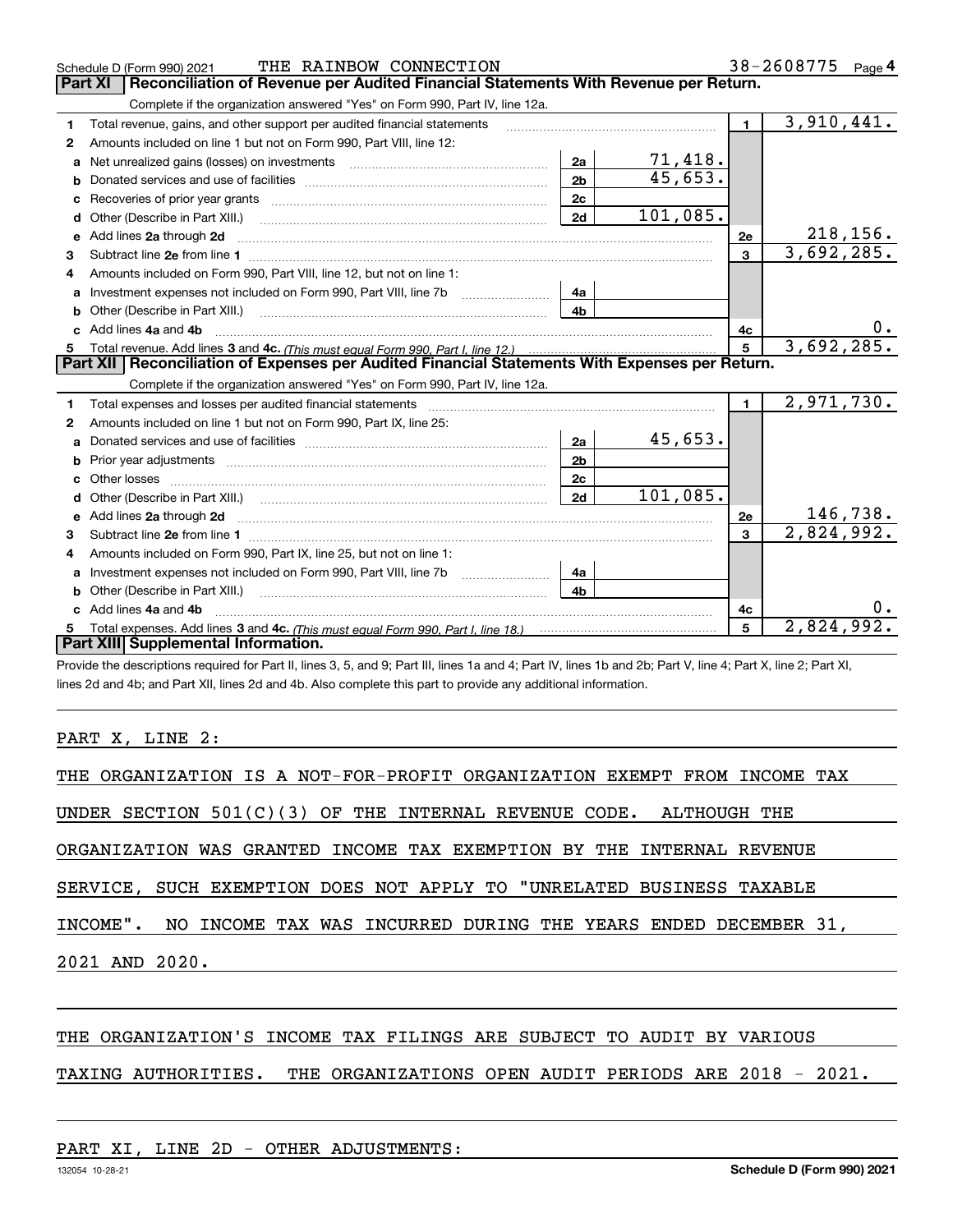| SPECIAL EVENT DIRECT EXPENSES | 101,085. |
|-------------------------------|----------|
|                               |          |
|                               |          |
|                               |          |
|                               |          |
|                               |          |
|                               |          |
|                               |          |
|                               |          |
|                               |          |
|                               |          |
|                               |          |
|                               |          |
|                               |          |
|                               |          |
|                               |          |
|                               |          |
|                               |          |
|                               |          |
|                               |          |
|                               |          |
|                               |          |
|                               |          |
|                               |          |
|                               |          |
|                               |          |
|                               |          |
|                               |          |

**5**

*(continued)* **Part XIII Supplemental Information** 

SPECIAL EVENT DIRECT EXPENSES 101,085.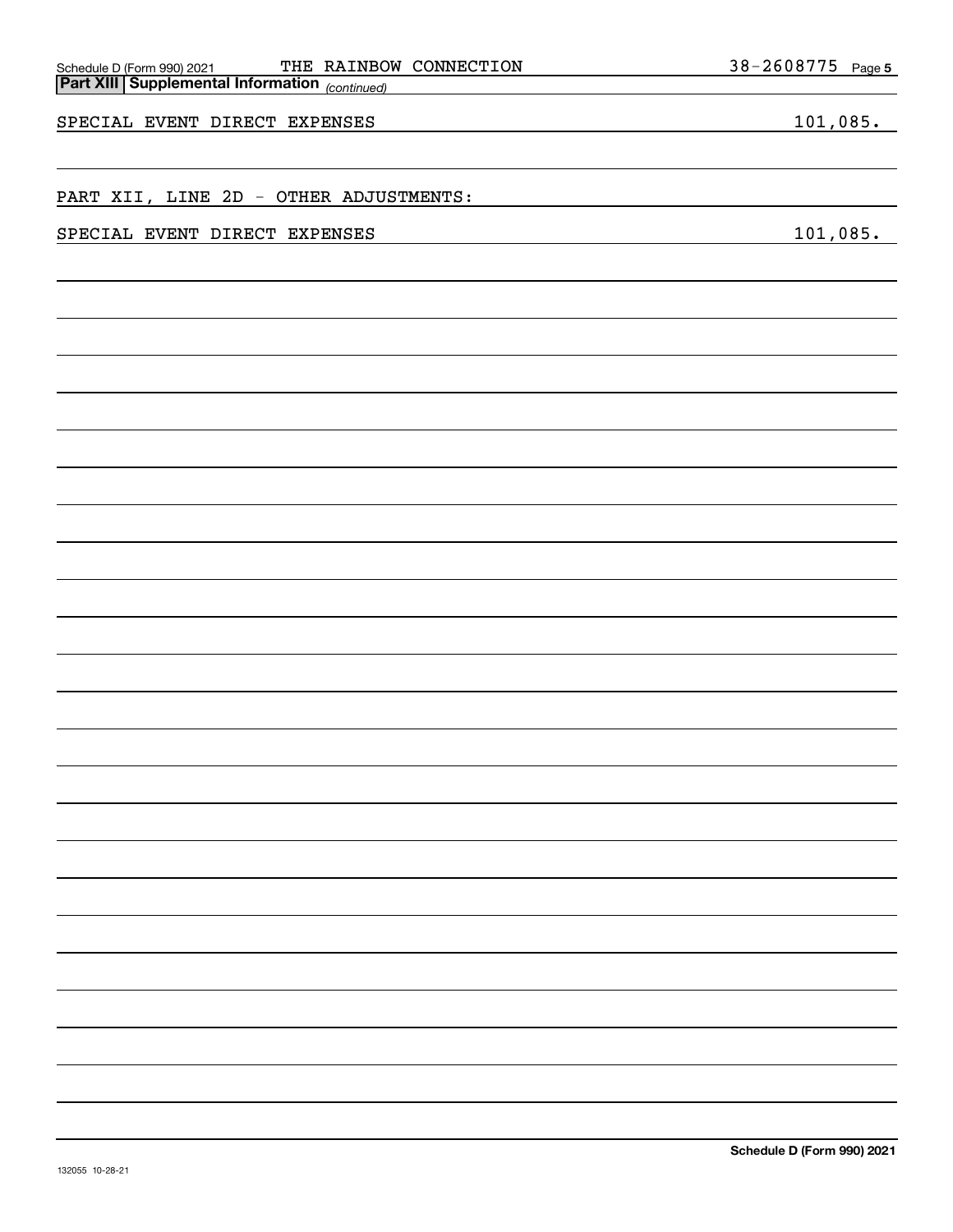| <b>SCHEDULE G</b>                                    |                                  | Supplemental Information Regarding Fundraising or Gaming Activities                                                                                                 |               |                                         |                                       |                                        | OMB No. 1545-0047                       |
|------------------------------------------------------|----------------------------------|---------------------------------------------------------------------------------------------------------------------------------------------------------------------|---------------|-----------------------------------------|---------------------------------------|----------------------------------------|-----------------------------------------|
| (Form 990)                                           |                                  | Complete if the organization answered "Yes" on Form 990, Part IV, line 17, 18, or 19, or if the<br>organization entered more than \$15,000 on Form 990-EZ, line 6a. |               |                                         |                                       |                                        | 2021                                    |
| Department of the Treasury                           |                                  | Attach to Form 990 or Form 990-EZ.                                                                                                                                  |               |                                         |                                       |                                        | <b>Open to Public</b><br>Inspection     |
| Internal Revenue Service<br>Name of the organization |                                  | Go to www.irs.gov/Form990 for instructions and the latest information.                                                                                              |               |                                         |                                       |                                        | <b>Employer identification number</b>   |
|                                                      |                                  | THE RAINBOW CONNECTION                                                                                                                                              |               |                                         |                                       | 38-2608775                             |                                         |
| Part I                                               |                                  | Fundraising Activities. Complete if the organization answered "Yes" on Form 990, Part IV, line 17. Form 990-EZ filers are not                                       |               |                                         |                                       |                                        |                                         |
|                                                      | required to complete this part.  |                                                                                                                                                                     |               |                                         |                                       |                                        |                                         |
|                                                      |                                  | 1 Indicate whether the organization raised funds through any of the following activities. Check all that apply.                                                     |               |                                         |                                       |                                        |                                         |
| Mail solicitations<br>a<br>b                         | Internet and email solicitations | е<br>f                                                                                                                                                              |               |                                         | Solicitation of non-government grants |                                        |                                         |
| Phone solicitations<br>с                             |                                  | Special fundraising events<br>g                                                                                                                                     |               |                                         | Solicitation of government grants     |                                        |                                         |
| In-person solicitations<br>d                         |                                  |                                                                                                                                                                     |               |                                         |                                       |                                        |                                         |
|                                                      |                                  | 2 a Did the organization have a written or oral agreement with any individual (including officers, directors, trustees, or                                          |               |                                         |                                       |                                        |                                         |
|                                                      |                                  | key employees listed in Form 990, Part VII) or entity in connection with professional fundraising services?                                                         |               |                                         |                                       |                                        | Yes<br>No                               |
| compensated at least \$5,000 by the organization.    |                                  | <b>b</b> If "Yes," list the 10 highest paid individuals or entities (fundraisers) pursuant to agreements under which the fundraiser is to be                        |               |                                         |                                       |                                        |                                         |
|                                                      |                                  |                                                                                                                                                                     |               |                                         |                                       |                                        |                                         |
| (i) Name and address of individual                   |                                  | (ii) Activity                                                                                                                                                       |               | (iii) Did<br>fundraiser<br>have custody | (iv) Gross receipts                   | (v) Amount paid<br>to (or retained by) | (vi) Amount paid<br>to (or retained by) |
| or entity (fundraiser)                               |                                  |                                                                                                                                                                     | or control of | contributions?                          | from activity                         | fundraiser<br>listed in col. (i)       | organization                            |
|                                                      |                                  |                                                                                                                                                                     | Yes           | No                                      |                                       |                                        |                                         |
|                                                      |                                  |                                                                                                                                                                     |               |                                         |                                       |                                        |                                         |
|                                                      |                                  |                                                                                                                                                                     |               |                                         |                                       |                                        |                                         |
|                                                      |                                  |                                                                                                                                                                     |               |                                         |                                       |                                        |                                         |
|                                                      |                                  |                                                                                                                                                                     |               |                                         |                                       |                                        |                                         |
|                                                      |                                  |                                                                                                                                                                     |               |                                         |                                       |                                        |                                         |
|                                                      |                                  |                                                                                                                                                                     |               |                                         |                                       |                                        |                                         |
|                                                      |                                  |                                                                                                                                                                     |               |                                         |                                       |                                        |                                         |
|                                                      |                                  |                                                                                                                                                                     |               |                                         |                                       |                                        |                                         |
|                                                      |                                  |                                                                                                                                                                     |               |                                         |                                       |                                        |                                         |
|                                                      |                                  |                                                                                                                                                                     |               |                                         |                                       |                                        |                                         |
|                                                      |                                  |                                                                                                                                                                     |               |                                         |                                       |                                        |                                         |
|                                                      |                                  |                                                                                                                                                                     |               |                                         |                                       |                                        |                                         |
|                                                      |                                  |                                                                                                                                                                     |               |                                         |                                       |                                        |                                         |
|                                                      |                                  |                                                                                                                                                                     |               |                                         |                                       |                                        |                                         |
|                                                      |                                  |                                                                                                                                                                     |               |                                         |                                       |                                        |                                         |
|                                                      |                                  |                                                                                                                                                                     |               |                                         |                                       |                                        |                                         |
| Total                                                |                                  |                                                                                                                                                                     |               |                                         |                                       |                                        |                                         |
|                                                      |                                  | 3 List all states in which the organization is registered or licensed to solicit contributions or has been notified it is exempt from registration                  |               |                                         |                                       |                                        |                                         |
| or licensing.                                        |                                  |                                                                                                                                                                     |               |                                         |                                       |                                        |                                         |
|                                                      |                                  |                                                                                                                                                                     |               |                                         |                                       |                                        |                                         |
|                                                      |                                  |                                                                                                                                                                     |               |                                         |                                       |                                        |                                         |
|                                                      |                                  |                                                                                                                                                                     |               |                                         |                                       |                                        |                                         |
|                                                      |                                  |                                                                                                                                                                     |               |                                         |                                       |                                        |                                         |
|                                                      |                                  |                                                                                                                                                                     |               |                                         |                                       |                                        |                                         |

LHA For Paperwork Reduction Act Notice, see the Instructions for Form 990 or 990-EZ. Schedule G (Form 990) 2021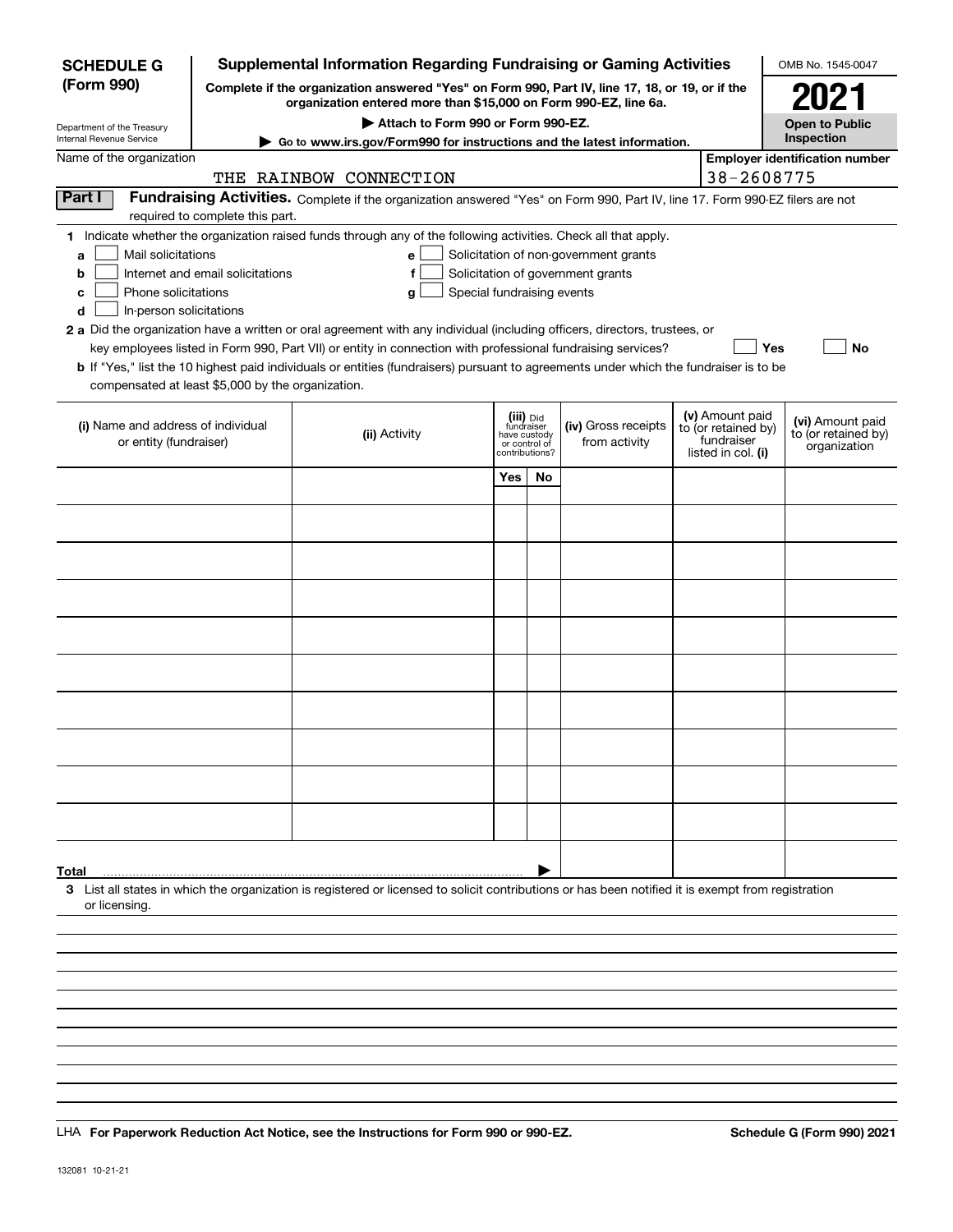Schedule G (Form 990) 2021 THE RAINBOW CONNECTION 38-2608775 Page

**Part II** | Fundraising Events. Complete if the organization answered "Yes" on Form 990, Part IV, line 18, or reported more than \$15,000

|                 |   | of fundraising event contributions and gross income on Form 990-EZ, lines 1 and 6b. List events with gross receipts greater than \$5,000.                                   |                |                         |                  |                            |
|-----------------|---|-----------------------------------------------------------------------------------------------------------------------------------------------------------------------------|----------------|-------------------------|------------------|----------------------------|
|                 |   |                                                                                                                                                                             | (a) Event $#1$ | (b) Event #2            | (c) Other events | (d) Total events           |
|                 |   |                                                                                                                                                                             | DREAM MAKERS   |                         |                  | (add col. (a) through      |
|                 |   |                                                                                                                                                                             | BALL           | DOBSON GOLF             | 5                | col. (c)                   |
|                 |   |                                                                                                                                                                             | (event type)   | (event type)            | (total number)   |                            |
| Revenue         |   |                                                                                                                                                                             |                |                         |                  |                            |
|                 |   |                                                                                                                                                                             | 460,307.       | 325,433.                | 431,230.         | 1, 216, 970.               |
|                 |   |                                                                                                                                                                             |                |                         |                  |                            |
|                 |   |                                                                                                                                                                             | 394,146.       | 288,292.                | 385, 206.        | 1,067,644.                 |
|                 |   |                                                                                                                                                                             |                |                         |                  |                            |
|                 |   | 3 Gross income (line 1 minus line 2)                                                                                                                                        | 66,161.        | 37,141.                 | 46,024.          | 149,326.                   |
|                 |   |                                                                                                                                                                             |                |                         |                  |                            |
|                 |   |                                                                                                                                                                             |                |                         |                  |                            |
|                 |   |                                                                                                                                                                             |                |                         |                  |                            |
|                 |   |                                                                                                                                                                             |                | 2,416.                  |                  | 2,416.                     |
|                 |   |                                                                                                                                                                             |                |                         |                  |                            |
|                 |   |                                                                                                                                                                             | 38,548.        | 28,877.                 | 15,358.          | 82,783.                    |
| Direct Expenses |   |                                                                                                                                                                             |                |                         |                  |                            |
|                 |   | 7 Food and beverages                                                                                                                                                        |                |                         |                  |                            |
|                 |   |                                                                                                                                                                             |                |                         |                  |                            |
|                 |   |                                                                                                                                                                             |                |                         |                  |                            |
|                 | 9 |                                                                                                                                                                             | 9,613.         | 919.                    | 5,354.           | 15,886.                    |
|                 |   | 10 Direct expense summary. Add lines 4 through 9 in column (d)                                                                                                              |                |                         |                  | 101,085.                   |
| Part III        |   | 11 Net income summary. Subtract line 10 from line 3, column (d)<br>Gaming. Complete if the organization answered "Yes" on Form 990, Part IV, line 19, or reported more than |                |                         |                  | 48,241.                    |
|                 |   |                                                                                                                                                                             |                |                         |                  |                            |
|                 |   |                                                                                                                                                                             |                |                         |                  |                            |
|                 |   | \$15,000 on Form 990-EZ, line 6a.                                                                                                                                           |                |                         |                  |                            |
|                 |   |                                                                                                                                                                             | (a) Bingo      | (b) Pull tabs/instant   | (c) Other gaming | (d) Total gaming (add      |
|                 |   |                                                                                                                                                                             |                | bingo/progressive bingo |                  | col. (a) through col. (c)) |
| Revenue         |   |                                                                                                                                                                             |                |                         |                  |                            |
|                 |   |                                                                                                                                                                             |                |                         |                  |                            |
|                 |   |                                                                                                                                                                             |                |                         |                  |                            |
|                 |   |                                                                                                                                                                             |                |                         |                  |                            |
|                 | 3 |                                                                                                                                                                             |                |                         |                  |                            |
|                 |   |                                                                                                                                                                             |                |                         |                  |                            |
|                 | 4 |                                                                                                                                                                             |                |                         |                  |                            |
| Direct Expenses |   |                                                                                                                                                                             |                |                         |                  |                            |
|                 | 5 | Other direct expenses                                                                                                                                                       |                |                         |                  |                            |
|                 |   |                                                                                                                                                                             | Yes<br>%       | Yes<br>%                | Yes<br>%         |                            |
|                 |   | 6 Volunteer labor                                                                                                                                                           | No             | No                      | No               |                            |
|                 |   |                                                                                                                                                                             |                |                         |                  |                            |
|                 | 7 | Direct expense summary. Add lines 2 through 5 in column (d)                                                                                                                 |                |                         |                  |                            |
|                 |   |                                                                                                                                                                             |                |                         |                  |                            |
|                 |   |                                                                                                                                                                             |                |                         |                  |                            |
|                 |   |                                                                                                                                                                             |                |                         |                  |                            |
|                 |   | 9 Enter the state(s) in which the organization conducts gaming activities:                                                                                                  |                |                         |                  |                            |
|                 |   |                                                                                                                                                                             |                |                         |                  | Yes<br>No                  |
|                 |   | <b>b</b> If "No," explain:                                                                                                                                                  |                |                         |                  |                            |

**10 a Yes No** Were any of the organization's gaming licenses revoked, suspended, or terminated during the tax year? ~~~~~~~~~ **b** If "Yes," explain:

132082 10-21-21

**Schedule G (Form 990) 2021**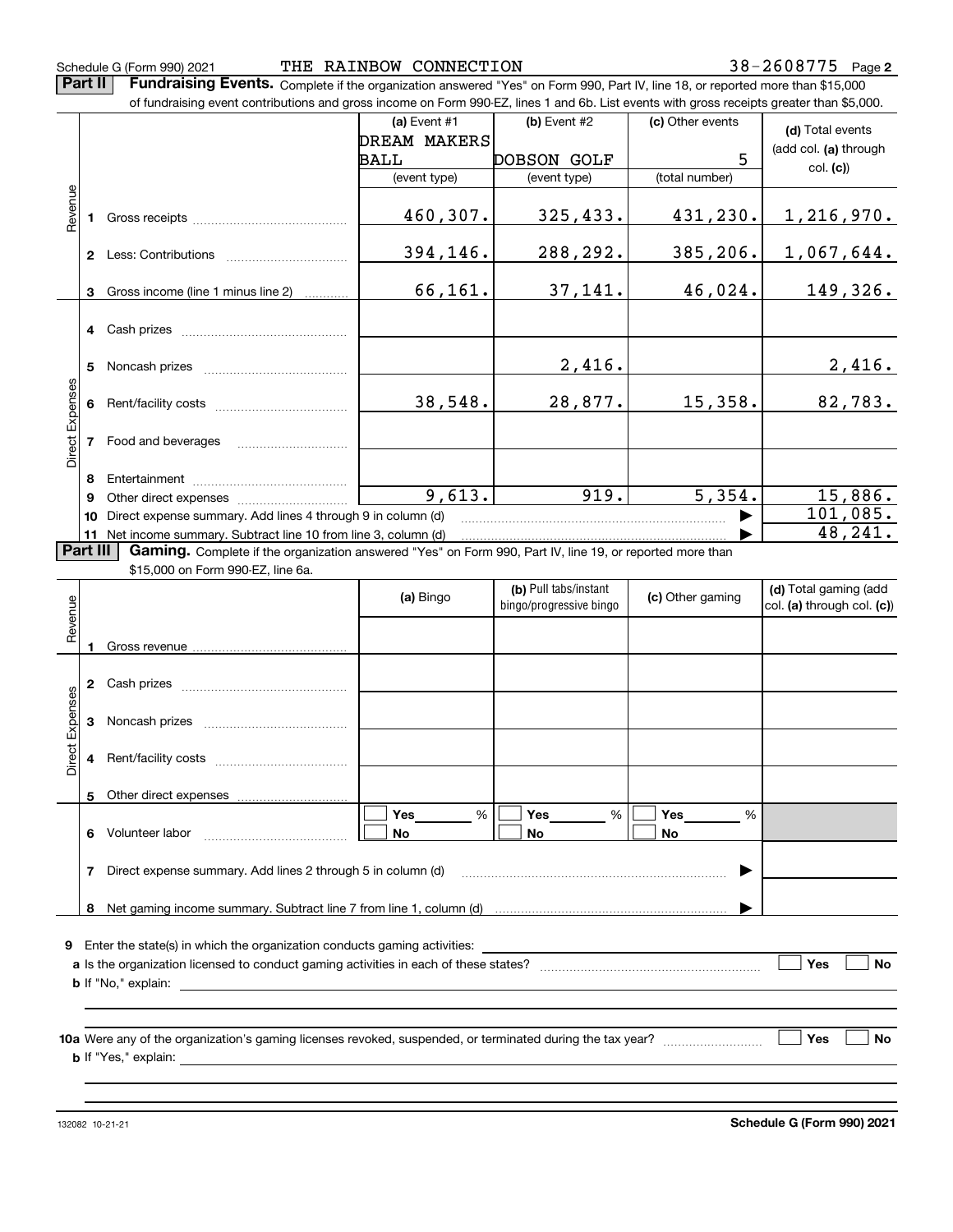|                                                                                          | THE RAINBOW CONNECTION                                                                                                                                                                                                                                                                | 38-2608775 Page 3         |
|------------------------------------------------------------------------------------------|---------------------------------------------------------------------------------------------------------------------------------------------------------------------------------------------------------------------------------------------------------------------------------------|---------------------------|
| 11.                                                                                      |                                                                                                                                                                                                                                                                                       | Yes<br>No                 |
|                                                                                          | 12 Is the organization a grantor, beneficiary or trustee of a trust, or a member of a partnership or other entity formed                                                                                                                                                              | $\Box$ Yes<br>No          |
| 13 Indicate the percentage of gaming activity conducted in:                              |                                                                                                                                                                                                                                                                                       |                           |
|                                                                                          |                                                                                                                                                                                                                                                                                       | 13a                       |
|                                                                                          |                                                                                                                                                                                                                                                                                       | %<br>13 <sub>b</sub><br>% |
|                                                                                          | <b>b</b> An outside facility <i>www.communicality www.communicality.communicality www.communicality www.communicality.communicality www.communicality.com</i><br>14 Enter the name and address of the person who prepares the organization's gaming/special events books and records: |                           |
| Name $\triangleright$ $\square$                                                          |                                                                                                                                                                                                                                                                                       |                           |
|                                                                                          |                                                                                                                                                                                                                                                                                       |                           |
|                                                                                          |                                                                                                                                                                                                                                                                                       | Yes<br>No                 |
|                                                                                          |                                                                                                                                                                                                                                                                                       |                           |
|                                                                                          |                                                                                                                                                                                                                                                                                       |                           |
| c If "Yes," enter name and address of the third party:                                   |                                                                                                                                                                                                                                                                                       |                           |
|                                                                                          |                                                                                                                                                                                                                                                                                       |                           |
|                                                                                          |                                                                                                                                                                                                                                                                                       |                           |
|                                                                                          |                                                                                                                                                                                                                                                                                       |                           |
| Gaming manager information:<br>16                                                        |                                                                                                                                                                                                                                                                                       |                           |
| Name $\blacktriangleright$ $\lrcorner$                                                   |                                                                                                                                                                                                                                                                                       |                           |
| Gaming manager compensation > \$                                                         |                                                                                                                                                                                                                                                                                       |                           |
|                                                                                          |                                                                                                                                                                                                                                                                                       |                           |
|                                                                                          |                                                                                                                                                                                                                                                                                       |                           |
|                                                                                          |                                                                                                                                                                                                                                                                                       |                           |
| Director/officer                                                                         | Employee<br>Independent contractor                                                                                                                                                                                                                                                    |                           |
|                                                                                          |                                                                                                                                                                                                                                                                                       |                           |
| <b>17</b> Mandatory distributions:                                                       | a Is the organization required under state law to make charitable distributions from the gaming proceeds to                                                                                                                                                                           |                           |
|                                                                                          |                                                                                                                                                                                                                                                                                       | $\Box$ Yes $\Box$ No      |
| retain the state gaming license?                                                         | <b>b</b> Enter the amount of distributions required under state law to be distributed to other exempt organizations or spent in the                                                                                                                                                   |                           |
|                                                                                          |                                                                                                                                                                                                                                                                                       |                           |
| organization's own exempt activities during the tax year $\triangleright$ \$<br> Part IV | Supplemental Information. Provide the explanations required by Part I, line 2b, columns (iii) and (v); and Part III, lines 9, 9b, 10b,                                                                                                                                                |                           |
|                                                                                          | 15b, 15c, 16, and 17b, as applicable. Also provide any additional information. See instructions.                                                                                                                                                                                      |                           |
|                                                                                          |                                                                                                                                                                                                                                                                                       |                           |
|                                                                                          |                                                                                                                                                                                                                                                                                       |                           |
|                                                                                          |                                                                                                                                                                                                                                                                                       |                           |
|                                                                                          |                                                                                                                                                                                                                                                                                       |                           |
|                                                                                          |                                                                                                                                                                                                                                                                                       |                           |
|                                                                                          |                                                                                                                                                                                                                                                                                       |                           |
|                                                                                          |                                                                                                                                                                                                                                                                                       |                           |
|                                                                                          |                                                                                                                                                                                                                                                                                       |                           |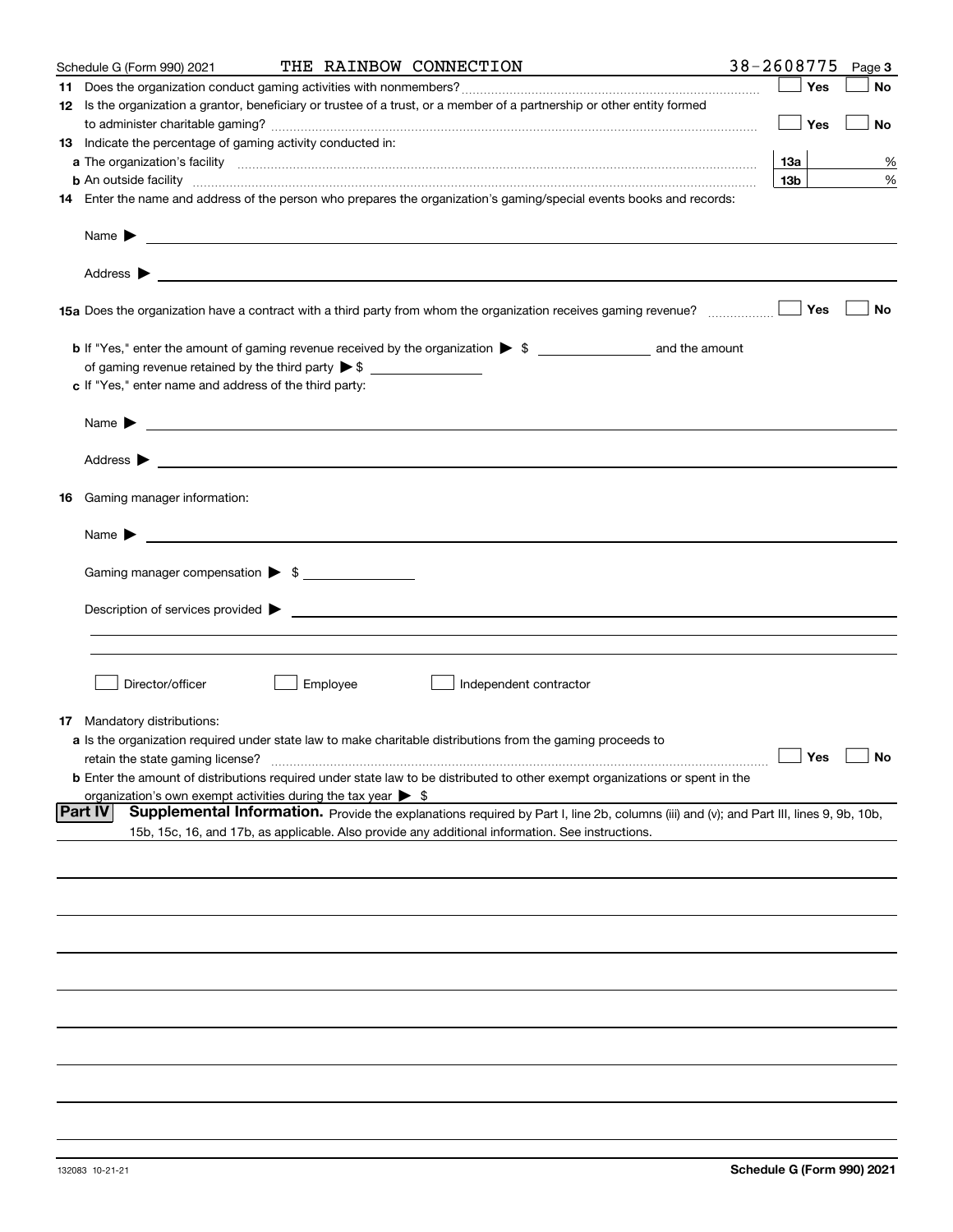| <b>Part IV   Supplemental Information (continued)</b> |  |  |
|-------------------------------------------------------|--|--|
|                                                       |  |  |
|                                                       |  |  |
|                                                       |  |  |
|                                                       |  |  |
|                                                       |  |  |
|                                                       |  |  |
|                                                       |  |  |
|                                                       |  |  |
|                                                       |  |  |
|                                                       |  |  |
|                                                       |  |  |
|                                                       |  |  |
|                                                       |  |  |
|                                                       |  |  |
|                                                       |  |  |
|                                                       |  |  |
|                                                       |  |  |
|                                                       |  |  |
|                                                       |  |  |
|                                                       |  |  |
|                                                       |  |  |
|                                                       |  |  |
|                                                       |  |  |
|                                                       |  |  |
|                                                       |  |  |
|                                                       |  |  |
|                                                       |  |  |
|                                                       |  |  |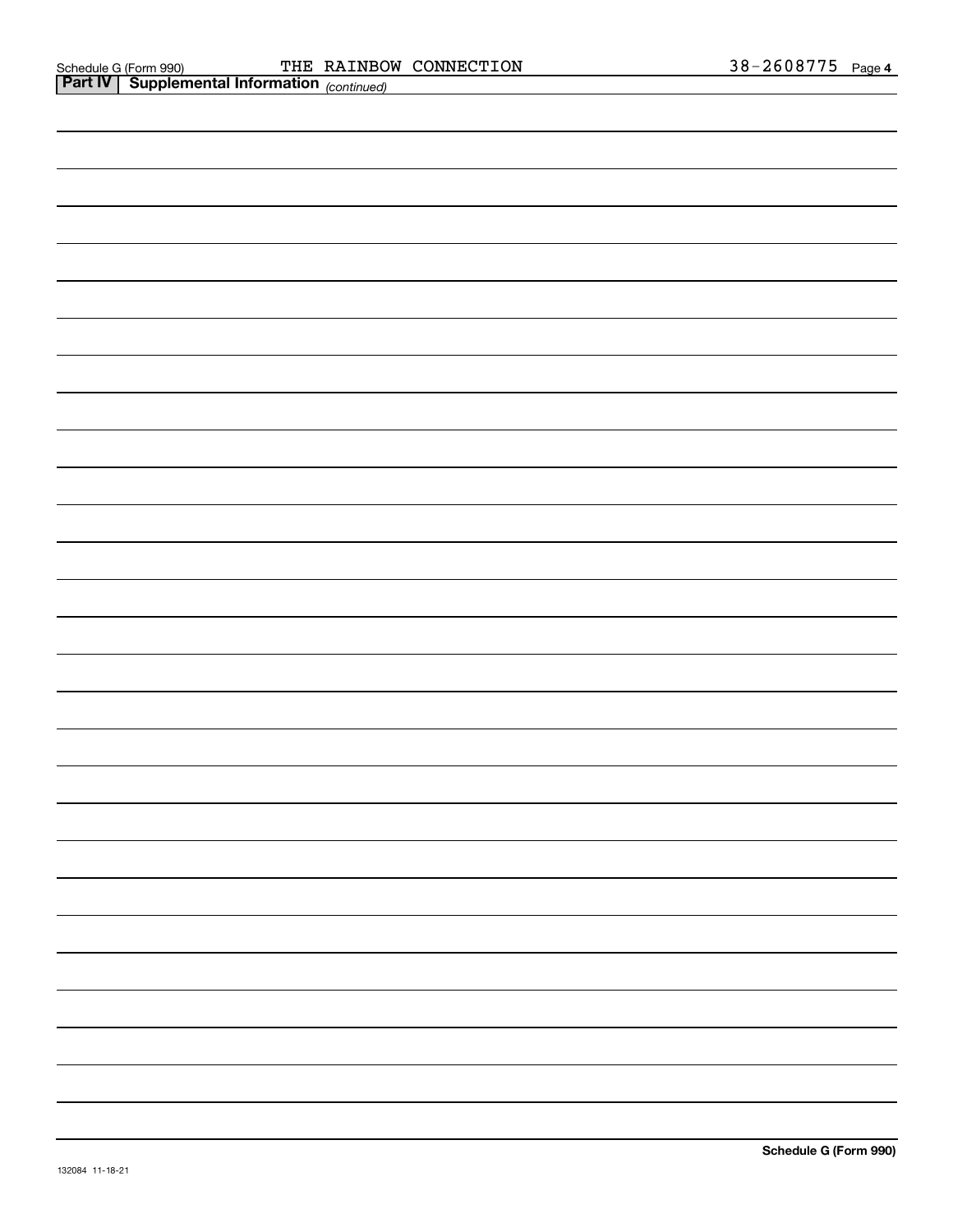| <b>SCHEDULE I</b><br>(Form 990)                                                                                                                                                                                                                                                                             | <b>Grants and Other Assistance to Organizations,</b><br>Governments, and Individuals in the United States |                                                                                                                                                                                                                                                                           |                                                       |                                        |                                                                |                                          |                                                     |  |  |  |  |
|-------------------------------------------------------------------------------------------------------------------------------------------------------------------------------------------------------------------------------------------------------------------------------------------------------------|-----------------------------------------------------------------------------------------------------------|---------------------------------------------------------------------------------------------------------------------------------------------------------------------------------------------------------------------------------------------------------------------------|-------------------------------------------------------|----------------------------------------|----------------------------------------------------------------|------------------------------------------|-----------------------------------------------------|--|--|--|--|
|                                                                                                                                                                                                                                                                                                             |                                                                                                           | Complete if the organization answered "Yes" on Form 990, Part IV, line 21 or 22.                                                                                                                                                                                          |                                                       |                                        |                                                                |                                          | 2021                                                |  |  |  |  |
| Department of the Treasury                                                                                                                                                                                                                                                                                  |                                                                                                           |                                                                                                                                                                                                                                                                           | Attach to Form 990.                                   |                                        |                                                                |                                          | <b>Open to Public</b>                               |  |  |  |  |
| Internal Revenue Service                                                                                                                                                                                                                                                                                    |                                                                                                           |                                                                                                                                                                                                                                                                           | Go to www.irs.gov/Form990 for the latest information. |                                        |                                                                |                                          | Inspection                                          |  |  |  |  |
| Name of the organization                                                                                                                                                                                                                                                                                    | THE RAINBOW CONNECTION                                                                                    |                                                                                                                                                                                                                                                                           |                                                       |                                        |                                                                |                                          | <b>Employer identification number</b><br>38-2608775 |  |  |  |  |
| Part I                                                                                                                                                                                                                                                                                                      | <b>General Information on Grants and Assistance</b>                                                       |                                                                                                                                                                                                                                                                           |                                                       |                                        |                                                                |                                          |                                                     |  |  |  |  |
| Does the organization maintain records to substantiate the amount of the grants or assistance, the grantees' eligibility for the grants or assistance, and the selection<br>$\mathbf{1}$                                                                                                                    |                                                                                                           |                                                                                                                                                                                                                                                                           |                                                       |                                        |                                                                |                                          |                                                     |  |  |  |  |
|                                                                                                                                                                                                                                                                                                             | $\boxed{\text{X}}$ Yes<br>  No                                                                            |                                                                                                                                                                                                                                                                           |                                                       |                                        |                                                                |                                          |                                                     |  |  |  |  |
| 2 Describe in Part IV the organization's procedures for monitoring the use of grant funds in the United States.                                                                                                                                                                                             |                                                                                                           |                                                                                                                                                                                                                                                                           |                                                       |                                        |                                                                |                                          |                                                     |  |  |  |  |
| Part II                                                                                                                                                                                                                                                                                                     |                                                                                                           | Grants and Other Assistance to Domestic Organizations and Domestic Governments. Complete if the organization answered "Yes" on Form 990, Part IV, line 21, for any<br>recipient that received more than \$5,000. Part II can be duplicated if additional space is needed. |                                                       |                                        |                                                                |                                          |                                                     |  |  |  |  |
| <b>1 (a)</b> Name and address of organization<br>or government                                                                                                                                                                                                                                              | $(b)$ EIN                                                                                                 | (c) IRC section<br>(if applicable)                                                                                                                                                                                                                                        | (d) Amount of<br>cash grant                           | (e) Amount of<br>noncash<br>assistance | (f) Method of<br>valuation (book,<br>FMV, appraisal,<br>other) | (g) Description of<br>noncash assistance | (h) Purpose of grant<br>or assistance               |  |  |  |  |
|                                                                                                                                                                                                                                                                                                             |                                                                                                           |                                                                                                                                                                                                                                                                           |                                                       |                                        |                                                                |                                          |                                                     |  |  |  |  |
|                                                                                                                                                                                                                                                                                                             |                                                                                                           |                                                                                                                                                                                                                                                                           |                                                       |                                        |                                                                |                                          |                                                     |  |  |  |  |
|                                                                                                                                                                                                                                                                                                             |                                                                                                           |                                                                                                                                                                                                                                                                           |                                                       |                                        |                                                                |                                          |                                                     |  |  |  |  |
|                                                                                                                                                                                                                                                                                                             |                                                                                                           |                                                                                                                                                                                                                                                                           |                                                       |                                        |                                                                |                                          |                                                     |  |  |  |  |
|                                                                                                                                                                                                                                                                                                             |                                                                                                           |                                                                                                                                                                                                                                                                           |                                                       |                                        |                                                                |                                          |                                                     |  |  |  |  |
| 2 Enter total number of section 501(c)(3) and government organizations listed in the line 1 table [10] content content content and the line in the line 1 table [10] content content content content and content and content a<br>Enter total number of other organizations listed in the line 1 table<br>3 |                                                                                                           |                                                                                                                                                                                                                                                                           |                                                       |                                        |                                                                |                                          | ▶                                                   |  |  |  |  |

**For Paperwork Reduction Act Notice, see the Instructions for Form 990. Schedule I (Form 990) 2021** LHA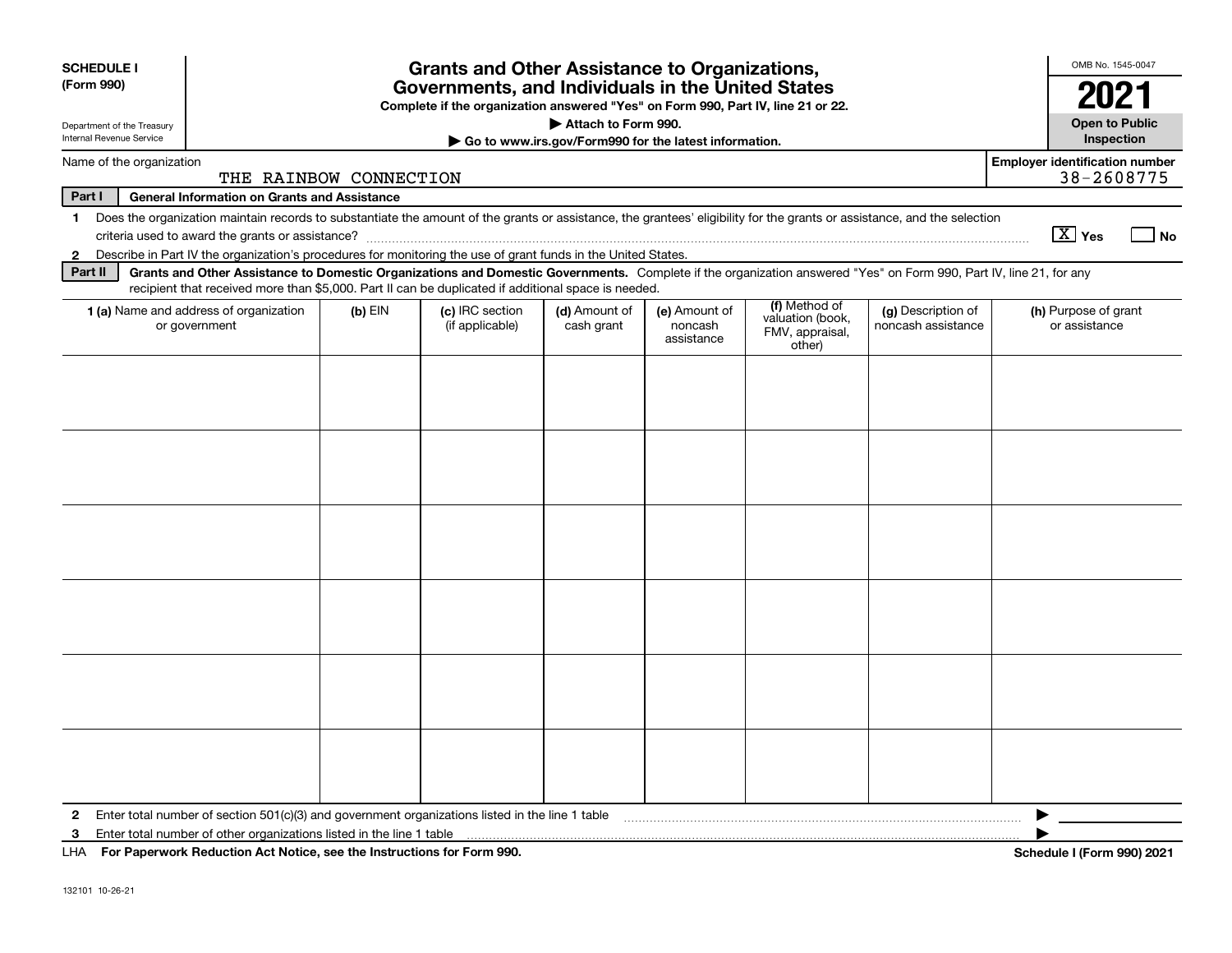#### Schedule I (Form 990) 2021

|  |  | THE RAINBOW CONNECTION |
|--|--|------------------------|
|--|--|------------------------|

**2**

**Part III Grants and Other Assistance to Domestic Individuals.**  Complete if the organization answered "Yes" on Form 990, Part IV, line 22. Part III can be duplicated if additional space is needed.

| (a) Type of grant or assistance                                                                                                                      | (b) Number of<br>recipients | (c) Amount of<br>cash grant | (d) Amount of non-<br>cash assistance | (e) Method of valuation<br>(book, FMV, appraisal, other) | (f) Description of noncash assistance |  |  |  |  |
|------------------------------------------------------------------------------------------------------------------------------------------------------|-----------------------------|-----------------------------|---------------------------------------|----------------------------------------------------------|---------------------------------------|--|--|--|--|
|                                                                                                                                                      |                             |                             |                                       |                                                          |                                       |  |  |  |  |
| SCHOLARSHIPS TO VARIOUS MI COLLEGES & UNIVERSITIES                                                                                                   |                             |                             |                                       |                                                          |                                       |  |  |  |  |
| $-11$ \$1,000 SCHOLARSHIPS                                                                                                                           | 21                          | $\mathbf{0}$ .              | 21,000. COST                          |                                                          | SCHOLARSHIPS                          |  |  |  |  |
|                                                                                                                                                      |                             |                             |                                       |                                                          |                                       |  |  |  |  |
|                                                                                                                                                      |                             |                             |                                       |                                                          |                                       |  |  |  |  |
| TRIPS TO WALT DISNEY                                                                                                                                 | 477                         | $\mathbf{0}$ .              | 471,456. COST                         |                                                          | TRIPS TO WALT DISNEY                  |  |  |  |  |
|                                                                                                                                                      |                             |                             |                                       |                                                          |                                       |  |  |  |  |
|                                                                                                                                                      |                             |                             |                                       |                                                          |                                       |  |  |  |  |
| SHOPPING SPREES                                                                                                                                      | 153                         | $\mathbf{0}$ .              | 94,961. COST                          |                                                          | SHOPPING SPREES                       |  |  |  |  |
|                                                                                                                                                      |                             |                             |                                       |                                                          |                                       |  |  |  |  |
|                                                                                                                                                      |                             |                             |                                       |                                                          |                                       |  |  |  |  |
| OTHER WISHES                                                                                                                                         | 88                          | $\mathbf{0}$ .              | 36,091. COST                          |                                                          | OTHER WISHES                          |  |  |  |  |
|                                                                                                                                                      |                             |                             |                                       |                                                          |                                       |  |  |  |  |
|                                                                                                                                                      |                             |                             |                                       |                                                          |                                       |  |  |  |  |
| SPECIAL RESPONSE                                                                                                                                     | 1337                        | $\mathbf{0}$ .              | 76,824. COST                          |                                                          |                                       |  |  |  |  |
| Part IV<br>Supplemental Information. Provide the information required in Part I, line 2; Part III, column (b); and any other additional information. |                             |                             |                                       |                                                          |                                       |  |  |  |  |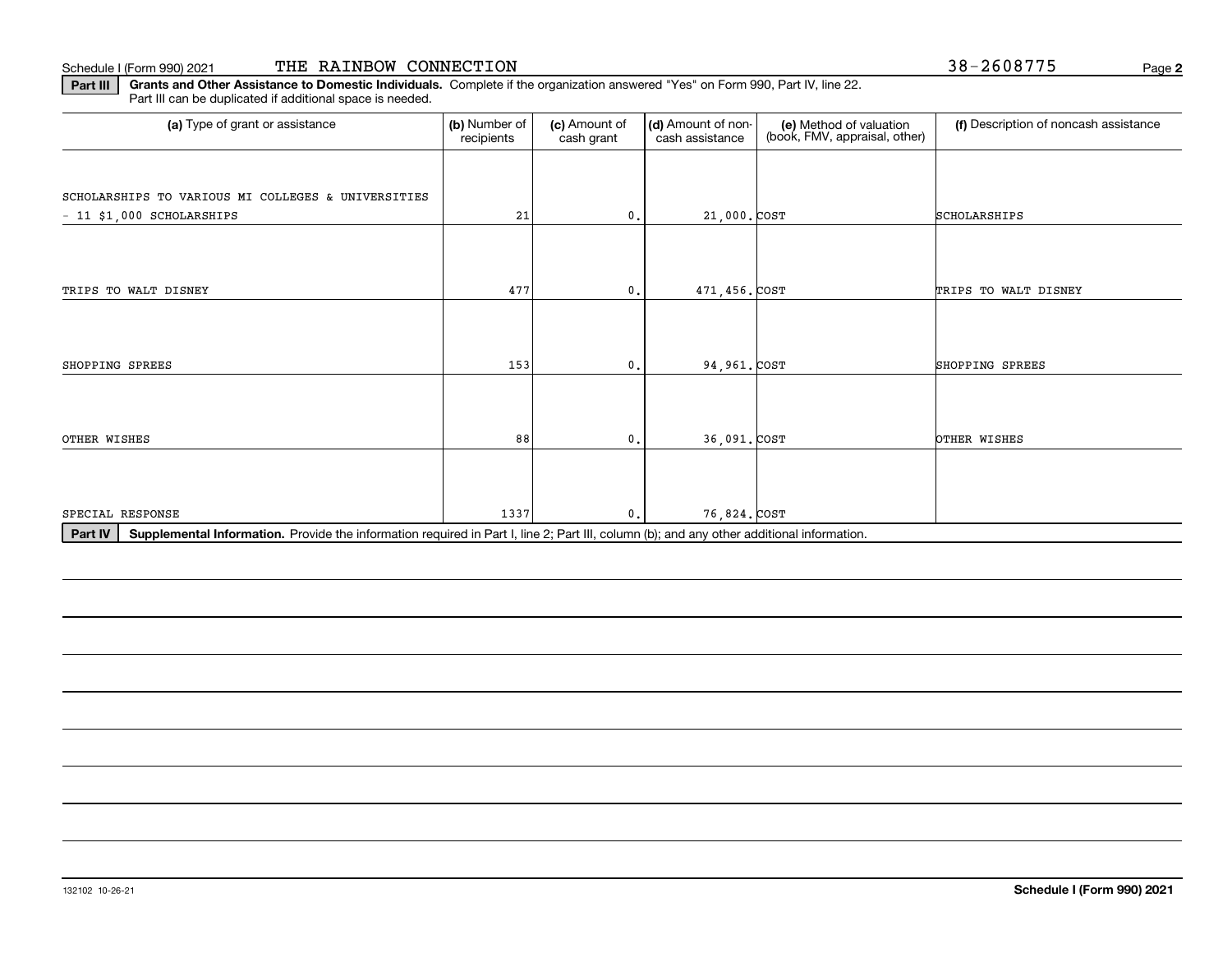| THE RAINBOW CONNECTION<br>Schedule I (Form 990)                                                                 |                             |                             |                                       |                                                             | 38-2608775<br>Page 2                  |
|-----------------------------------------------------------------------------------------------------------------|-----------------------------|-----------------------------|---------------------------------------|-------------------------------------------------------------|---------------------------------------|
| Part III Continuation of Grants and Other Assistance to Domestic Individuals (Schedule I (Form 990), Part III.) |                             |                             |                                       |                                                             |                                       |
| (a) Type of grant or assistance                                                                                 | (b) Number of<br>recipients | (c) Amount of<br>cash grant | (d) Amount of non-<br>cash assistance | (e) Method of<br>valuation (book, FMV,<br>appraisal, other) | (f) Description of noncash assistance |
| ELECTRONICS/COMPUTERS                                                                                           | $\mathtt{4}$ .              | $\mathbf 0$ .               | $3,314.$ COST                         |                                                             | ELECTRONICS/COMPUTERS                 |
|                                                                                                                 |                             |                             |                                       |                                                             |                                       |
| MEET & GREET                                                                                                    | 9.                          | $\mathbf 0$ .               |                                       | $0.$ $COST$                                                 |                                       |
|                                                                                                                 |                             |                             |                                       |                                                             |                                       |
|                                                                                                                 |                             |                             |                                       |                                                             |                                       |
|                                                                                                                 |                             |                             |                                       |                                                             |                                       |
|                                                                                                                 |                             |                             |                                       |                                                             |                                       |
|                                                                                                                 |                             |                             |                                       |                                                             |                                       |
|                                                                                                                 |                             |                             |                                       |                                                             |                                       |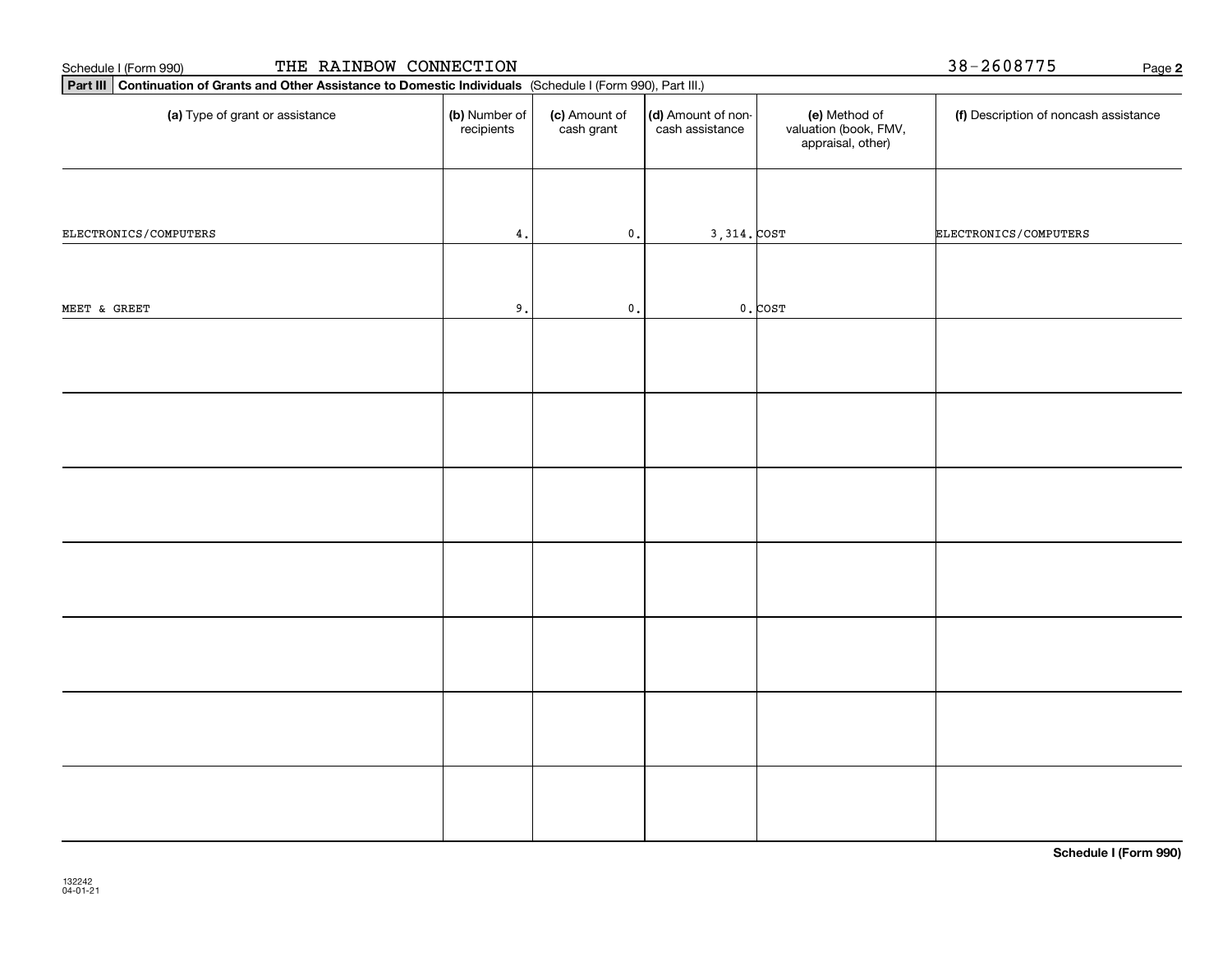### **SCHEDULE M (Form 990)**

# **Noncash Contributions**

OMB No. 1545-0047

| Department of the Treasury      |  |
|---------------------------------|--|
| <b>Internal Revenue Service</b> |  |

**Complete if the organizations answered "Yes" on Form 990, Part IV, lines 29 or 30.** <sup>J</sup>**2021 Attach to Form 990.** J

**Open to Public Inspection**

**Employer identification number**

| Internal Revenue Service | Go to www.irs.gov/Form990 for instructions and the latest information. |
|--------------------------|------------------------------------------------------------------------|
| Name of the organization |                                                                        |

|               | THE RAINBOW CONNECTION                                                                                                         | 38-2608775                    |                                      |                                                                                                      |                                                              |     |     |           |  |
|---------------|--------------------------------------------------------------------------------------------------------------------------------|-------------------------------|--------------------------------------|------------------------------------------------------------------------------------------------------|--------------------------------------------------------------|-----|-----|-----------|--|
| <b>Part I</b> | <b>Types of Property</b>                                                                                                       |                               |                                      |                                                                                                      |                                                              |     |     |           |  |
|               |                                                                                                                                | (a)<br>Check if<br>applicable | (b)<br>Number of<br>contributions or | (c)<br>Noncash contribution<br>amounts reported on<br>items contributed Form 990, Part VIII, line 1g | (d)<br>Method of determining<br>noncash contribution amounts |     |     |           |  |
| 1             |                                                                                                                                |                               |                                      |                                                                                                      |                                                              |     |     |           |  |
| 2             |                                                                                                                                |                               |                                      |                                                                                                      |                                                              |     |     |           |  |
| з             | Art - Fractional interests                                                                                                     |                               |                                      |                                                                                                      |                                                              |     |     |           |  |
| 4             | Books and publications                                                                                                         |                               |                                      |                                                                                                      |                                                              |     |     |           |  |
| 5             | Clothing and household goods                                                                                                   |                               |                                      |                                                                                                      |                                                              |     |     |           |  |
| 6             |                                                                                                                                |                               |                                      |                                                                                                      |                                                              |     |     |           |  |
| 7             |                                                                                                                                |                               |                                      |                                                                                                      |                                                              |     |     |           |  |
| 8             | Intellectual property                                                                                                          |                               |                                      |                                                                                                      |                                                              |     |     |           |  |
| 9             |                                                                                                                                | $\overline{\mathbf{x}}$       | 277                                  | 54,978.FMV                                                                                           |                                                              |     |     |           |  |
| 10            | Securities - Closely held stock                                                                                                |                               |                                      |                                                                                                      |                                                              |     |     |           |  |
| 11            | Securities - Partnership, LLC, or                                                                                              |                               |                                      |                                                                                                      |                                                              |     |     |           |  |
|               | trust interests                                                                                                                |                               |                                      |                                                                                                      |                                                              |     |     |           |  |
| 12            | Securities - Miscellaneous                                                                                                     |                               |                                      |                                                                                                      |                                                              |     |     |           |  |
| 13            | Qualified conservation contribution -                                                                                          |                               |                                      |                                                                                                      |                                                              |     |     |           |  |
|               | Historic structures                                                                                                            |                               |                                      |                                                                                                      |                                                              |     |     |           |  |
| 14            | Qualified conservation contribution - Other                                                                                    |                               |                                      |                                                                                                      |                                                              |     |     |           |  |
| 15            |                                                                                                                                |                               |                                      |                                                                                                      |                                                              |     |     |           |  |
| 16            | Real estate - Commercial                                                                                                       |                               |                                      |                                                                                                      |                                                              |     |     |           |  |
| 17            |                                                                                                                                |                               |                                      |                                                                                                      |                                                              |     |     |           |  |
| 18            |                                                                                                                                |                               |                                      |                                                                                                      |                                                              |     |     |           |  |
| 19            |                                                                                                                                |                               |                                      |                                                                                                      |                                                              |     |     |           |  |
| 20            | Drugs and medical supplies                                                                                                     |                               |                                      |                                                                                                      |                                                              |     |     |           |  |
| 21            |                                                                                                                                |                               |                                      |                                                                                                      |                                                              |     |     |           |  |
| 22            |                                                                                                                                |                               |                                      |                                                                                                      |                                                              |     |     |           |  |
| 23            |                                                                                                                                |                               |                                      |                                                                                                      |                                                              |     |     |           |  |
| 24            | Archeological artifacts                                                                                                        |                               |                                      |                                                                                                      |                                                              |     |     |           |  |
| 25            | $(NISH$ DISCOUNT)<br>Other $\blacktriangleright$                                                                               | X                             | 164                                  | 889,106.FMV                                                                                          |                                                              |     |     |           |  |
| 26            | (GIFTS<br>Other $\blacktriangleright$                                                                                          | X                             | 261                                  | 171,953.COST                                                                                         |                                                              |     |     |           |  |
| 27            | (TOYS & GAMES<br>Other $\blacktriangleright$                                                                                   | X                             | 205                                  | 120,831.COST                                                                                         |                                                              |     |     |           |  |
| 28            | OTHER MISC. O<br>Other $\blacktriangleright$                                                                                   | X                             | 30                                   | 47,583.COST                                                                                          |                                                              |     |     |           |  |
| 29            | Number of Forms 8283 received by the organization during the tax year for contributions                                        |                               |                                      |                                                                                                      |                                                              |     |     |           |  |
|               | for which the organization completed Form 8283, Part V, Donee Acknowledgement                                                  |                               |                                      | 29                                                                                                   |                                                              |     |     |           |  |
|               |                                                                                                                                |                               |                                      |                                                                                                      |                                                              |     | Yes | <b>No</b> |  |
|               | 30a During the year, did the organization receive by contribution any property reported in Part I, lines 1 through 28, that it |                               |                                      |                                                                                                      |                                                              |     |     |           |  |
|               | must hold for at least three years from the date of the initial contribution, and which isn't required to be used for          |                               |                                      |                                                                                                      |                                                              |     |     |           |  |
|               | exempt purposes for the entire holding period?                                                                                 |                               |                                      |                                                                                                      |                                                              |     |     |           |  |
|               | <b>b</b> If "Yes," describe the arrangement in Part II.                                                                        |                               |                                      |                                                                                                      |                                                              |     |     |           |  |
| 31            | Does the organization have a gift acceptance policy that requires the review of any nonstandard contributions?                 |                               |                                      |                                                                                                      |                                                              | 31  |     | х         |  |
|               | 32a Does the organization hire or use third parties or related organizations to solicit, process, or sell noncash              |                               |                                      |                                                                                                      |                                                              |     |     |           |  |
|               | contributions?                                                                                                                 |                               |                                      |                                                                                                      |                                                              | 32a |     | х         |  |
|               | <b>b</b> If "Yes," describe in Part II.                                                                                        |                               |                                      |                                                                                                      |                                                              |     |     |           |  |

**33**If the organization didn't report an amount in column (c) for a type of property for which column (a) is checked, describe in Part II.

**For Paperwork Reduction Act Notice, see the Instructions for Form 990. Schedule M (Form 990) 2021** LHA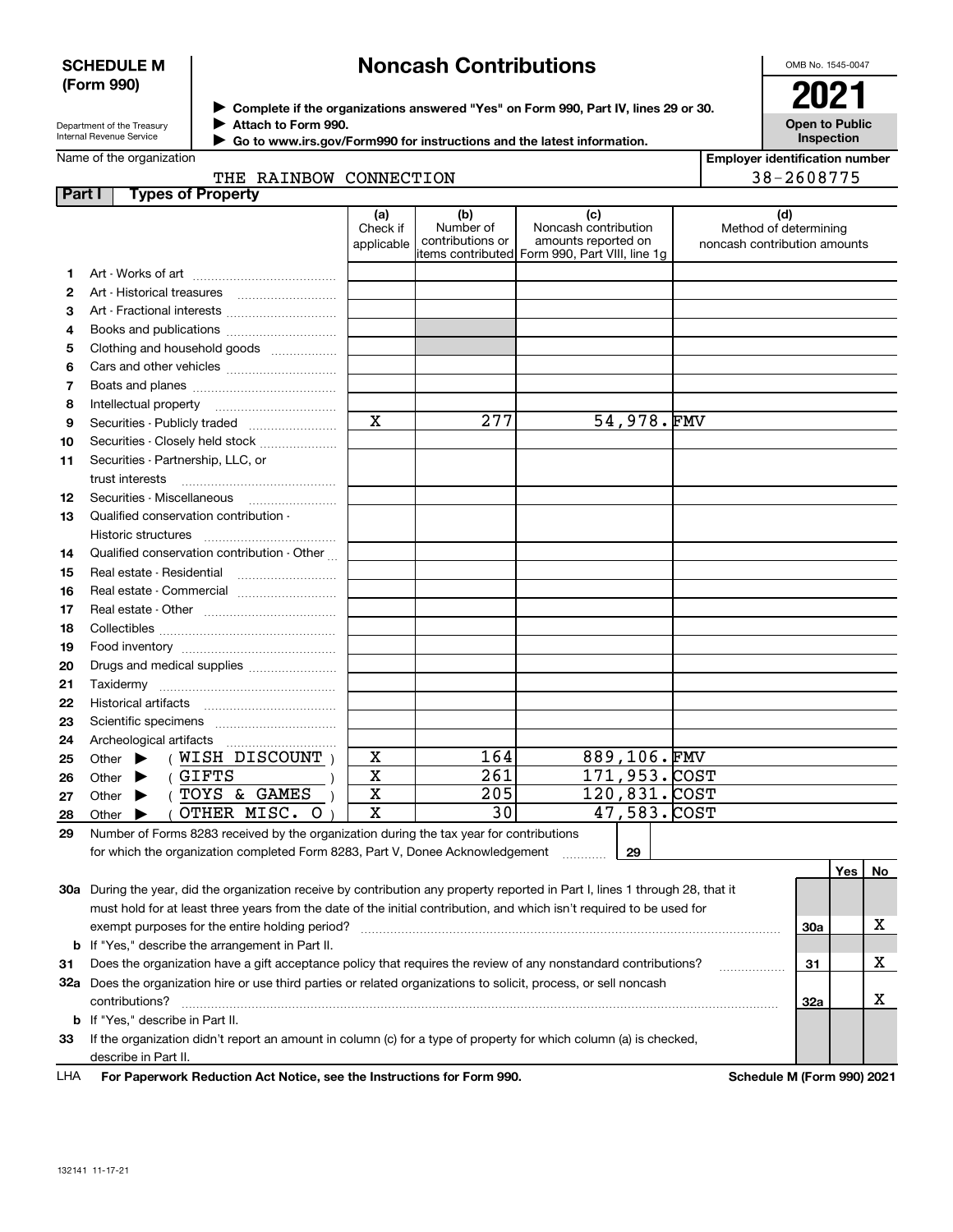Part II | Supplemental Information. Provide the information required by Part I, lines 30b, 32b, and 33, and whether the organization is reporting in Part I, column (b), the number of contributions, the number of items received, or a combination of both. Also complete this part for any additional information.

## PART I, OTHER TYPES OF PROPERTY:

FOOD

(A) CHECK IF APPLICABLE = X

(B) NUMBER OF CONTRIBUTIONS = 12

(C) REVENUE REPORTED ON FORM 990, PART VIII \$ 12899.

(D) METHOD OF DETERMINING REVENUE: COST

LIMO SERVICES

(A) CHECK IF APPLICABLE = X

(B) NUMBER OF CONTRIBUTIONS = 6

(C) REVENUE REPORTED ON FORM 990, PART VIII \$ 9050.

(D) METHOD OF DETERMINING REVENUE: FMV

PRINTING

(A) CHECK IF APPLICABLE = X

(B) NUMBER OF CONTRIBUTIONS = 2

(C) REVENUE REPORTED ON FORM 990, PART VIII \$ 1215.

(D) METHOD OF DETERMINING REVENUE: FMV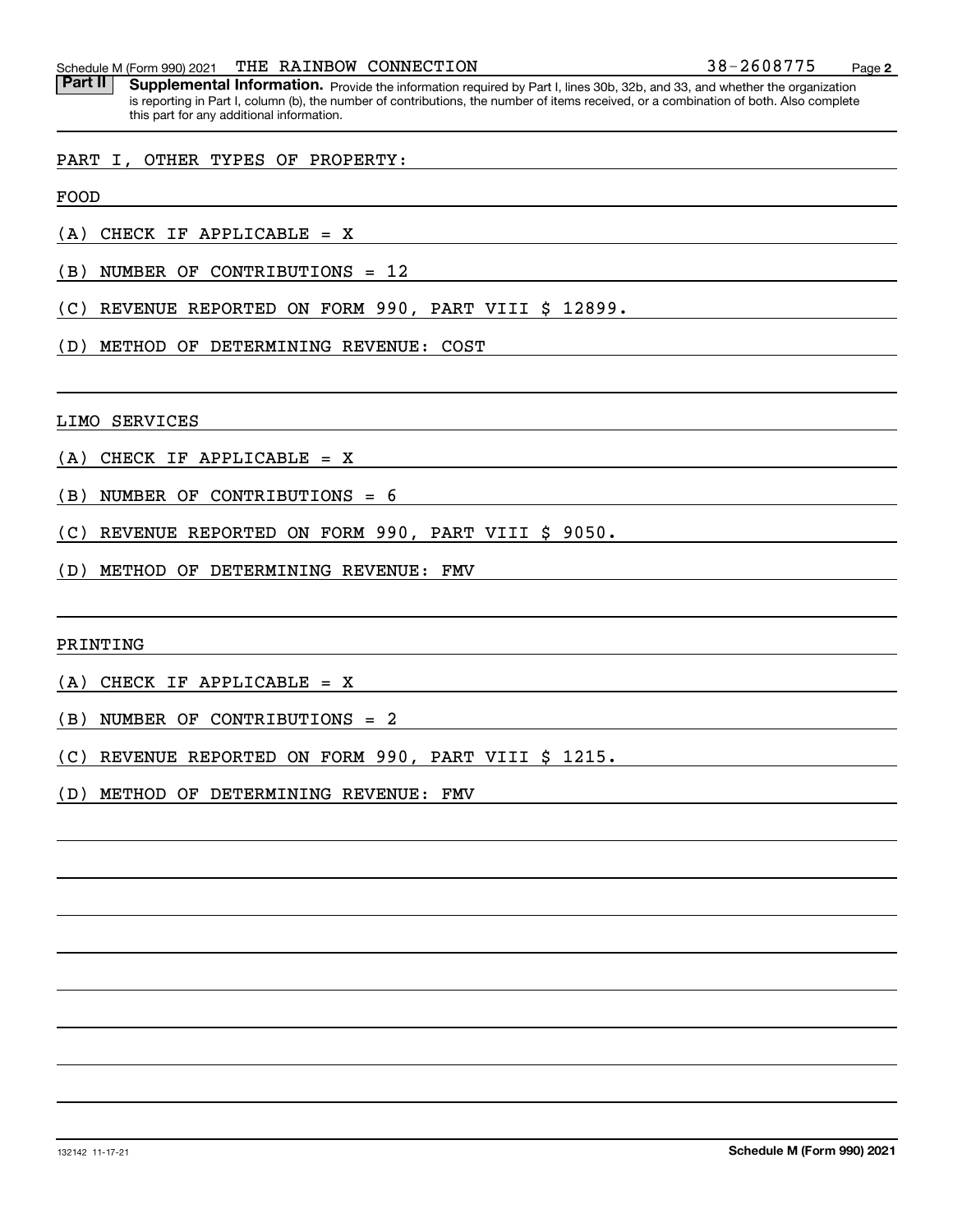**(Form 990)**

Name of the organization

**Complete to provide information for responses to specific questions on SCHEDULE O Supplemental Information to Form 990 or 990-EZ**

Department of the Treasury Internal Revenue Service **Form 990 or 990-EZ or to provide any additional information. | Attach to Form 990 or Form 990-EZ. | Go to www.irs.gov/Form990 for the latest information.**

**Open to Public InspectionEmployer identification number 2021**

OMB No. 1545-0047

THE RAINBOW CONNECTION 188-2608775

FORM 990, PART I, LINE 1, DESCRIPTION OF ORGANIZATION MISSION:

CONDITIONS AND PROVIDES SUPPORT SERVICES TO THE FAMILIES.

FORM 990, PART III, LINE 4D, OTHER PROGRAM SERVICES:

SCHOLARSHIP PROGRAM - \$1,000 SCHOLARSHIPS EACH YEAR FOR WISH CHILDREN

TAKING COLLEGE CLASSES.

EXPENSES \$ 21,000. INCLUDING GRANTS OF \$ 21,000. REVENUE \$ 0.

FORM 990, PART VI, SECTION A, LINE 2:

DAN FLYNN - OFFICE CLEANING AND SNOW REMOVAL

FORM 990, PART VI, SECTION B, LINE 11B:

THE BOARD OF DIRECTORS WILL EACH GET A COPY OF FORM 990 TO REVIEW AND

APPROVE PRIOR TO ELECTRONIC FILING.

FORM 990, PART VI, SECTION B, LINE 12C:

OPERATIONS ARE MONITORED BY THE EXECUTIVE DIRECTOR AND HR MANAGER ON A DAILY BASIS.

FORM 990, PART VI, SECTION B, LINE 15:

THE EXECUTIVE DIRECTOR SALARY IS DETERMINED & APPROVED BY THE BOARD. OTHE

EMPLOYEE COMPENSATION IS DEVELOPED BY THE EXECUTIVE DIRECTOR, AND APPROVED

BY THE FINANCE & EXECUTIVE COMMITTEES & THE BOARD THROUGH THE BUDGET

APPROVAL PROCESS.

FORM 990, PART VI, SECTION C, LINE 19: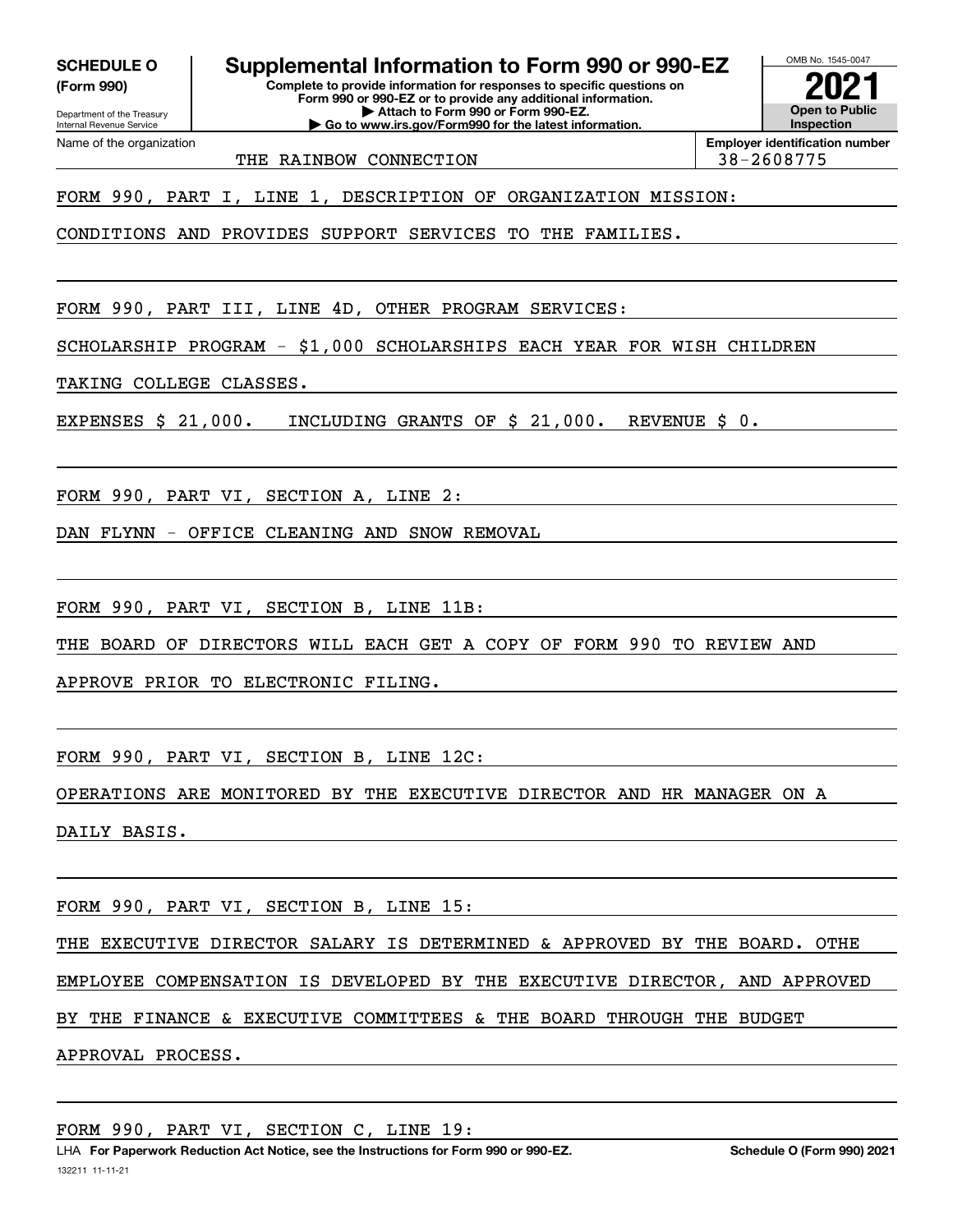THE RAINBOW CONNECTION 188-2608775

**Employer identification number** Schedule O (Form 990) 2021 Page Name of the organization

ALL INFORMATION OF FINANCIAL STATEMENTS AND FORM 990 ARE AVAILABLE ON OUR

WEBSITE.

FORM 990, PART XII, LINE 2C:

WE HAVE A COMMITTEE THAT ASSUMES RESPONSIBILITY FOR THE OVERSIGHT OF

THE AUDIT OF ITS FINANCIAL STATEMENTS AND SELECTION OF AN INDEPENDENT

ACCOUNTANT. OUR PROCESS HAS NOT CHANGED FROM THE PRIOR YEAR.